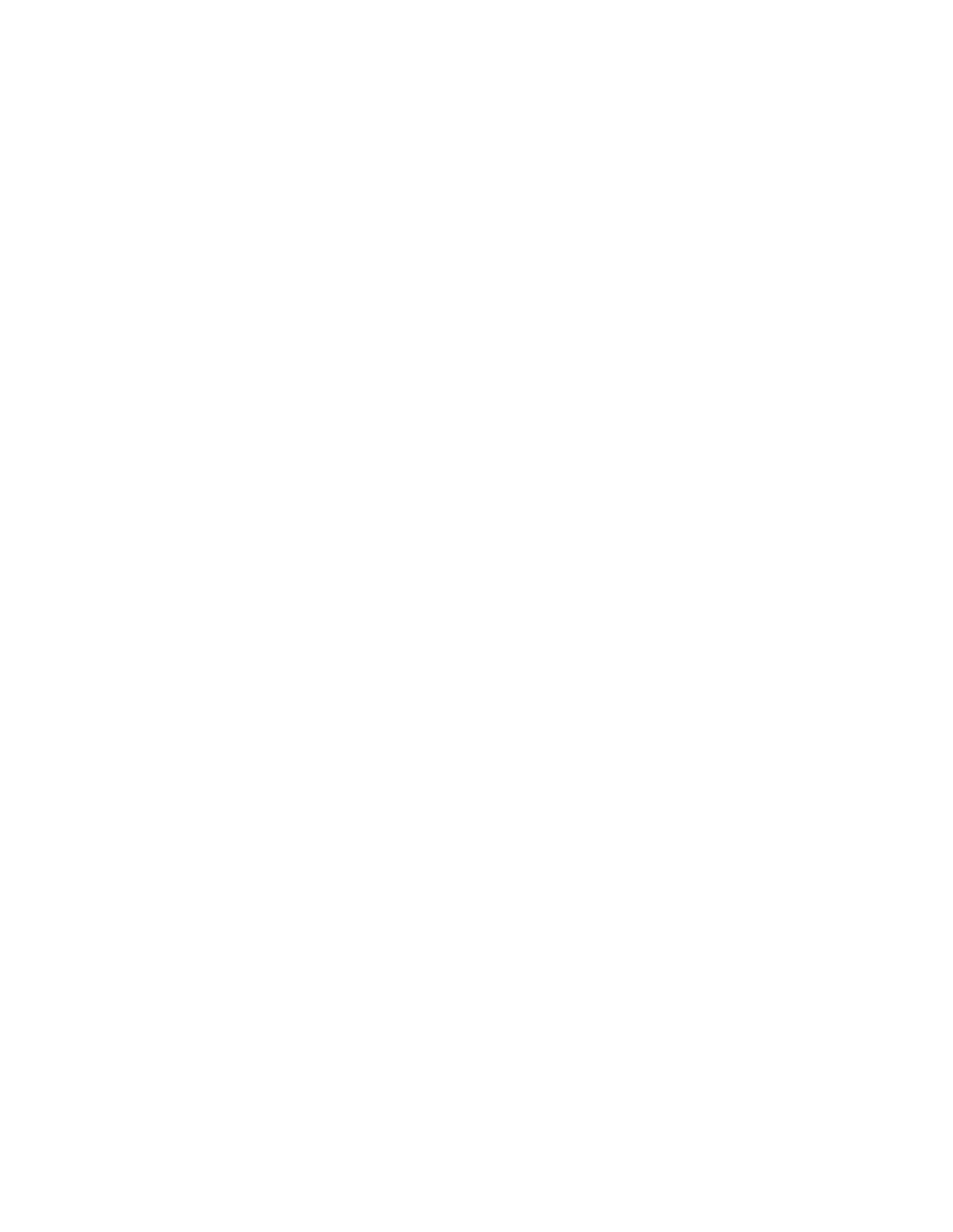# **Hot Springs Village Social** 2021 **and Economic Contributions**

#### **This study was funded by the Hot Springs Village Property Owners Association.**

Author: Wayne P. Miller, Professor | Community, Professional & Economic Development University of Arkansas System Division of Agriculture December 2021



## TABLE OF CONTENTS

| Executive Summary ———————————————————————————4                                       |  |
|--------------------------------------------------------------------------------------|--|
| Fast Facts —————————————————————————————————4                                        |  |
| Section I: A Profile of Hot Springs Village ———————————————————— 6                   |  |
|                                                                                      |  |
| Section III: Village Governance, Facilities & Supporting Services———————————————— 15 |  |
|                                                                                      |  |
| Section V: Economic Growth ———————————————————————————— 22                           |  |
| Section VI: Public Sector Benefits ———————————————————————————— 29                   |  |
| Acknowledgements - 35                                                                |  |
|                                                                                      |  |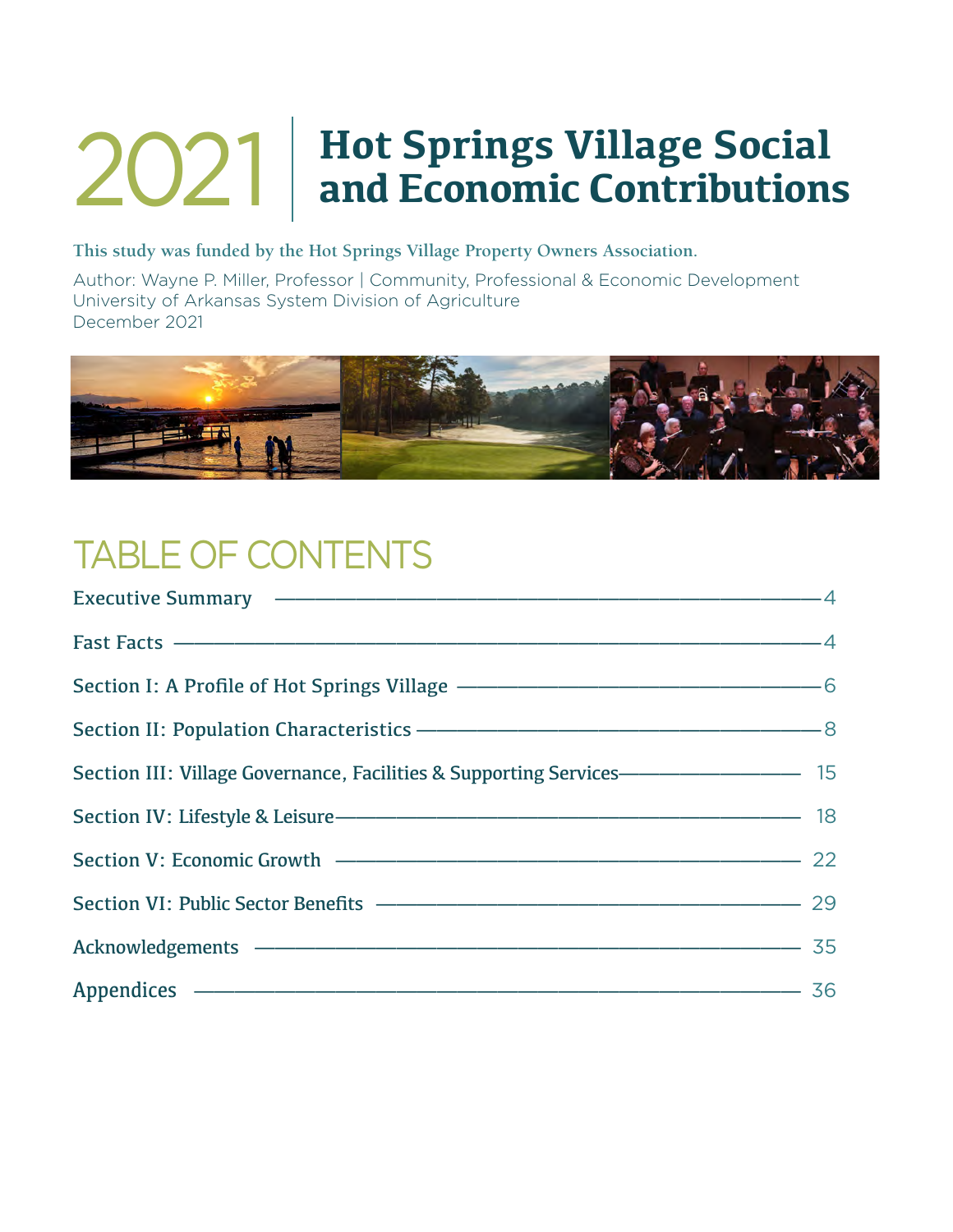## **Executive Summary**

Hot Springs Village made a \$397 million contribution to the Arkansas economy in 2020, an increase of \$26 million from 2015. The greatest part of this contribution impacted Garland and Saline counties. Having passed their 50th birthday, the 26,192-acre community continues to grow and evolve. From a developer's dream to the largest gated community in the nation, the Village today is home to nearly 16,000 people who are having a bigger impact than ever before.

This is an updated report on the Village's social and economic impact and includes much of the historical information contained in the 2016 report. Combined with several web sites, including www.explorethevillage. com, it becomes an invaluable resource for information on the Village.

The report tells the story of a unique planned retirement, relocation, and recreation community in its third phase of evolution. First came Cooper Communities, Inc.'s initial planning and infrastructure construction. Then came growth. Lots were platted, streets built, homes added, and Villagers began moving in.

After 30 years, the Village eased into its current phase. As the last of 34,152 lots were sold, the developer backed away, and the property owners – through the Property Owners' Association – assumed the management and leadership role.

This study shows the Village's economic effect is enormous.

#### In 2020:

- Its contribution to the state's economy was \$397 million.
- Of that, resident and visitor spending contributed \$374 million.
- New residential home construction contributed \$17 million.
- Spending on infrastructure development and construction of commercial buildings contributed \$6 million.

While the Village's economic impact has been growing, so has its social impact. Villagers took major strides in recent years to be more involved with its two counties and two school districts, the cities of Hot Springs and Benton, and state government.

The result has been a greater understanding of the Village, its unique form of government and its residents, many of whom have the time, talent, experience, and financial wherewithal to help those around them. And they do.

This report is a snapshot of the way things were at the time the report was written. Every effort was made to include the latest information. While the world changes every day, advances in technology will help us keep the data fresh on our web sites.

## FAST FACTS

#### POPULATION: 15,861.

MEDIAN AGE: 69 compared to 38 in Arkansas and 38 nationally. Median household income: \$58,899 compared to \$47,597 in Arkansas and \$62,843 nationally.

#### ECONOMIC CONTRIBUTION:

\$397 million in 2020 (four-fifths of this contribution occurred in Garland and Saline counties).

SIZE: 26,192.35 acres; 40.93 square miles; largest gated community in the nation.

PLATTED LOTS: 34,227. 26.4 percent are developed.

HOUSING UNITS: 9,038 – 201 assisted living, 99 time share, and 8,738 Single and Multi-Family homes.

COUNTIES: Garland and Saline

LAKES: 12, covering 2,105 acres, including the 106.9-acre Lake Lago reservoir that provides drinking water to the Village. Recreational lakes range from 963.5 acres (Balboa) to 12.4 acres (Segovia), with three marinas. There were 3,833 boats registered in Hot Springs Village in 2020.

GOLF COURSES: Nine total golf courses in Hot Springs Village and the Village POA owns and operates eight of these. One course has 27 holes and seven are 18-hole courses. The one private course has 18 holes. There were 233,076 rounds played in 2020 on POA-owned courses.

TENNIS COURTS: 13 tennis courts at Coronado Tennis Center complex, 10 of which are clay courts.

#### PICKLEBALL COURTS: 14

pickleball courts at the Desoto Outdoor Recreation Area.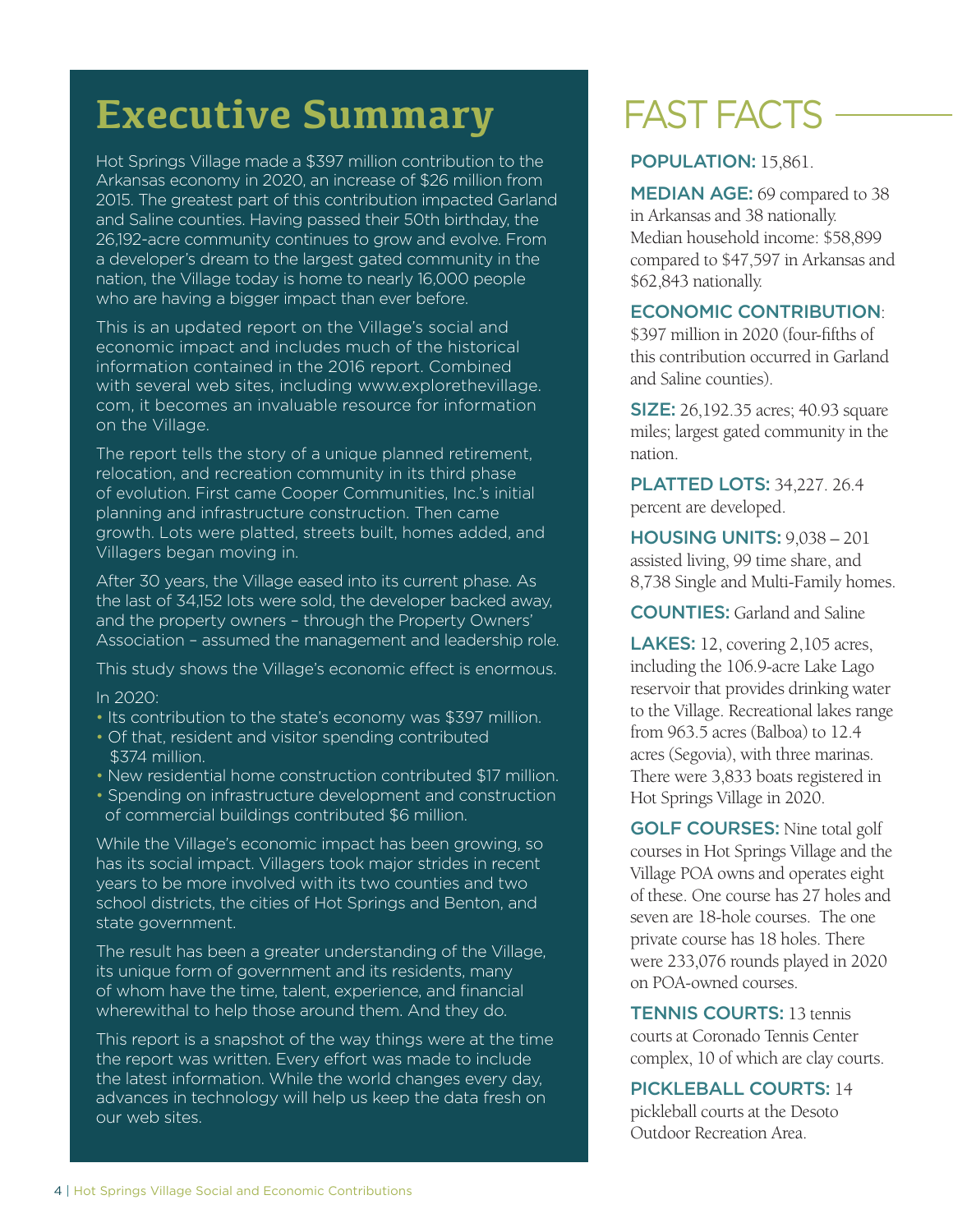#### FITNESS CENTER: A full-

service Fitness Complex on Lake Coronado includes an indoor natatorium, walking track, free and nautilus weights, exercise machines, treadmills, elliptical sauna, steam room, hot tub, massage therapy and a full range of classes.

OTHER SPORTS: Bocce ball, lawn bowling, croquet, and archery.

OUTDOOR POOL: Desoto Pool with zero entry access and splash features for children.

HIKING TRAILS: Over 30 miles for all skill levels.

BIKE ROUTES: 22.8 miles.

STREETS: 500 miles – 472 miles paved and 29 miles unpaved.

#### PERFORMING-ARTS

CENTER: 654-seat Woodlands Performing Arts Center. The Village Concerts Association, the POA and other groups sponsor 35-45 concerts, plays and productions each year.

#### COMMUNITY FACILITIES:

Coronado Center (seats up to 300 in main auditorium with 6 additional meeting rooms), Coronado Library, Casa de Carta Bridge House (home to the 400-member Bridge Club), Cortez Lake Front Pavilion, Balboa Lake Front Pavilion, DeSoto Lake Beach, Waypoint Marina and Café, Grove Park, Desoto Park and Recreation area and Desoto Dog Park.

RV PARK: Located on Lake Coronado, the park features 21 sites with full-service hookups including water, sewer and 30/50-amp services.

POA-OWNED BUILDINGS: 115.

#### RESTAURANTS IN HOT SPRINGS VILLAGE: 14

#### POA-OWNED RESTAURANTS: 8.

CHURCHES: 20 serving 12 denominations.

#### CLUBS AND ORGANIZATIONS: 130 -

including 17 service clubs, 22 art, music, and craft clubs, 13 women's groups, 10 recreation organizations, 15 hobby and 6 military.

#### OVERALL LOCATIONS:

- Key destinations within 30-minute drive: Hot Springs National Park, 1.8-million-acre Ouachita National Forest, 40,100-acre Lake Ouachita with 975 miles of undeveloped shoreline, Garvan Woodland Gardens, Oaklawn Racing & Gaming, three full-service hospitals, shopping malls.
- Key destinations within a one-hour drive: State capitol, University of Arkansas at Little Rock campus and UA Medical Center, Clinton national airport, Bass Pro Shop and outlet malls, Clinton Presidential Library, Arkansas Symphony Orchestra, Arkansas Repertory Theater, Heifer International world headquarters.
- Other popular day-trip destinations: Crystal Bridges Museum of American Art; University of Arkansas at Fayetteville; Memphis, Dallas, Shreveport.

#### FORM OF GOVERNMENT:

Private corporation – the Hot Springs Village Property Owners' Association (POA) Board of Directors are elected by property owners.

#### POA OPERATES ITS OWN:

- Police and fire departments including four fire stations.
- Public works department, includes streets, water (with 6-million-gallon-a-day water-treatment plant), two sewage-treatment plants, and sanitation.
- Recreation department.
- Planning and inspections department.
- Animal-control program and shelter.

#### OTHER MISCELLANEOUS INFORMATION:

- Ambulance: Four fully equipped ambulance units with paramedics and EMTs are based in Village; 90 percent of calls answered in under nine minutes.
- Homes occupied by owners: 86 percent compared to 64 percent nationally.
- Homes occupied by renters: 14 percent, compared to 36 percent nationally.
- Property/sales taxes paid: Villagers paid \$4.4 million to Garland and Saline counties in 2020. The Village share of county expenses was \$3 million.
- Village students attending Jessieville schools: 401 (of 843 total enrollment); Fountain Lake schools: 242 (of 1,365 total).
- Property taxes paid to local schools: Villagers paid \$10.9 million to Fountain Lake (78 percent of total received) and \$3.9 million to Jessieville (76 percent of total).
- Weather averages: High temperature: 72.5 degrees. Mean temperature: 62.0 degrees. Low temperature: 51.4 degrees. Annual precipitation: 57.18 inches.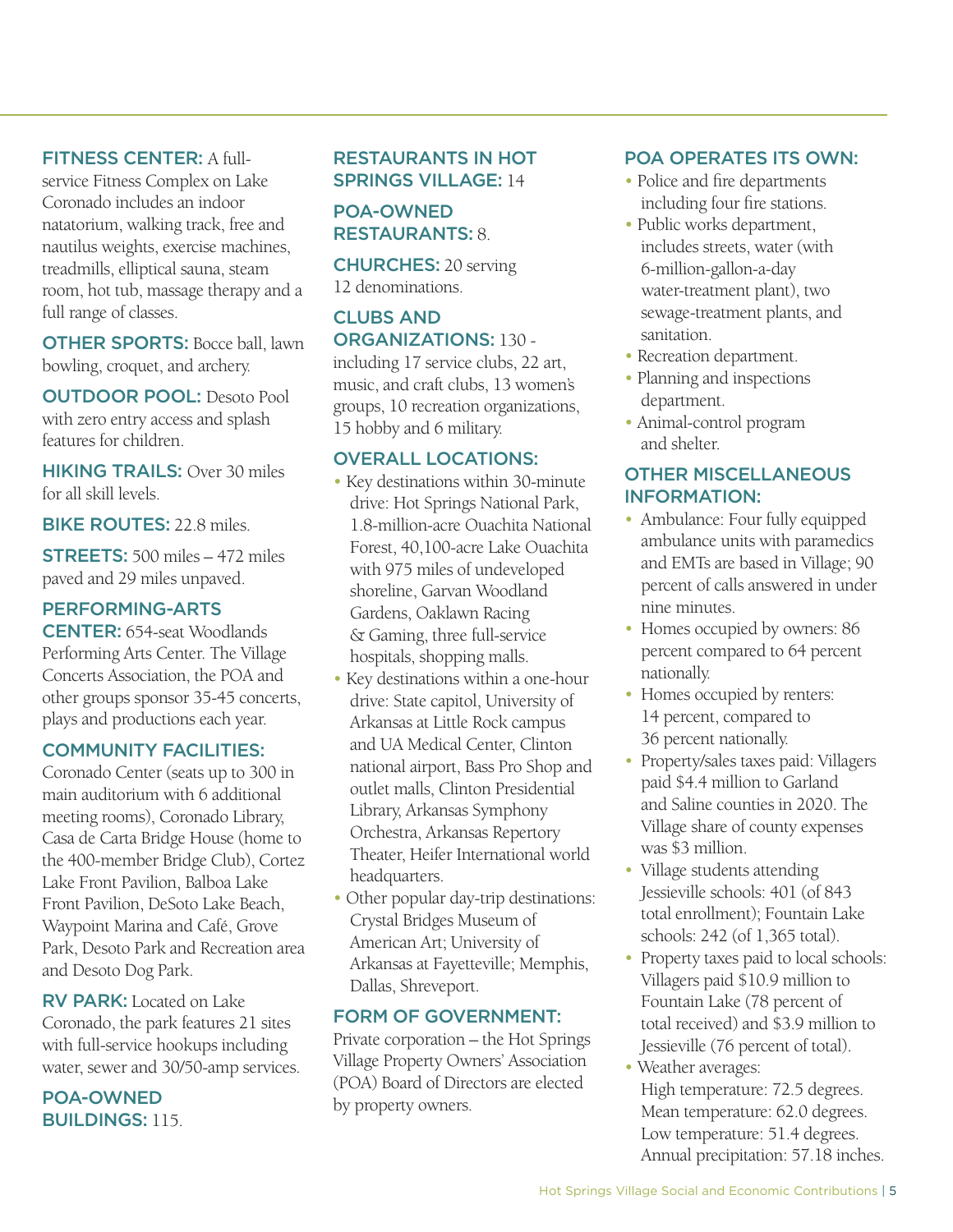## SECTION I

## **A Profile of Hot Springs Village**

Hot Springs Village is a 26,192-acre planned retirement, relocation, and recreation community in the hills of the Ouachita Mountains, adjacent to the 1.8-million-acre Ouachita National Forest.

Historic Hot Springs is 15 miles south of the Village. It is the most popular tourist destination in Arkansas. The city surrounds Hot Springs National Park and its world-famous thermal baths. It is home to the Oaklawn Racing & Gaming Center, 232 restaurants, regional healthcare facilities, shopping, and outlet centers.

Little Rock, the state capital, is 45 miles northeast of the Village. It offers a full range of metropolitan experiences, including the Little Rock River Front Park, Clinton Presidential Center, fine restaurants and shopping, museums, theaters, entertainment, first -rate medical facilities and a major airport.

Fifteen miles west of the Village is 40,100-acre Lake Ouachita, a mecca for boating and fishing enthusiasts. The lake is one of the cleanest in the nation. It has 975 miles of shoreline and is surrounded by the Ouachita National Forest (www.arkansasstateparks.com/lakeouachita)**.** 

The Village is in eastern Garland and western Saline counties. Hot Springs is the seat of Garland County. Benton, 20 miles east of the Village, is the seat of Saline County.

Hot Springs Village is the largest gated community in the nation. It had a resident population of 15,861 and 34,227 platted lots and 9,038 housing units in 2020.

The development is worth more than \$2 billion. Amenities include nine outstanding golf courses, 13 tennis courts, 12 lakes, three marinas, a 654-seat performing arts center, fitness center, natatorium, library and 30 miles of nature trails.

There are 500 miles of roads in the Village. The community operates road, water, sewage, sanitation, police, fire, golf, recreation, animal control and planning and inspections departments.

Three manned ambulance units with a fourth unmanned ambulance available for operations supervisor to man as needed are based in the Village.

The following sections provide an overview of the story of this residential community, its people and their social and economic contribution to the region and state.

#### VILLAGE ORIGINS

The history of Hot Springs Village, described by Andrews, Mills and Reik,<sup>1</sup> is shrouded in vignettes of mystery and intrigue.

Early accounts suggest a region explored by the Spanish conquistador Hernando DeSoto as part of his 1541 expedition, a claim disputed by more recent historians using computer technology to trace DeSoto's assumed routes (desototrails.com).

The DeSoto legend is, however, why the Village's developer used a Spanish theme to name the streets and amenities. A helmeted conquistador was adopted for the Village logo.<sup>2</sup>

In the 1700s, the French took control of the region. The lands were traveled mainly by French trappers who followed Indian trails and traded with the Native Americans. In 1803, the United States doubled its size with the Louisiana Purchase from France, a vast area which includes what today is Arkansas. In 1836, Arkansas was recognized as the 25th state in the union.

What would become Hot Springs Village was part of Marble Township in Saline County. With formation of Garland County in 1873, a portion of Marble Township was transferred to the northeast corner of Garland. Today the Village is in both counties.

In the late 19th and early 20th centuries, northeast Garland County was known as "The Dark Corner."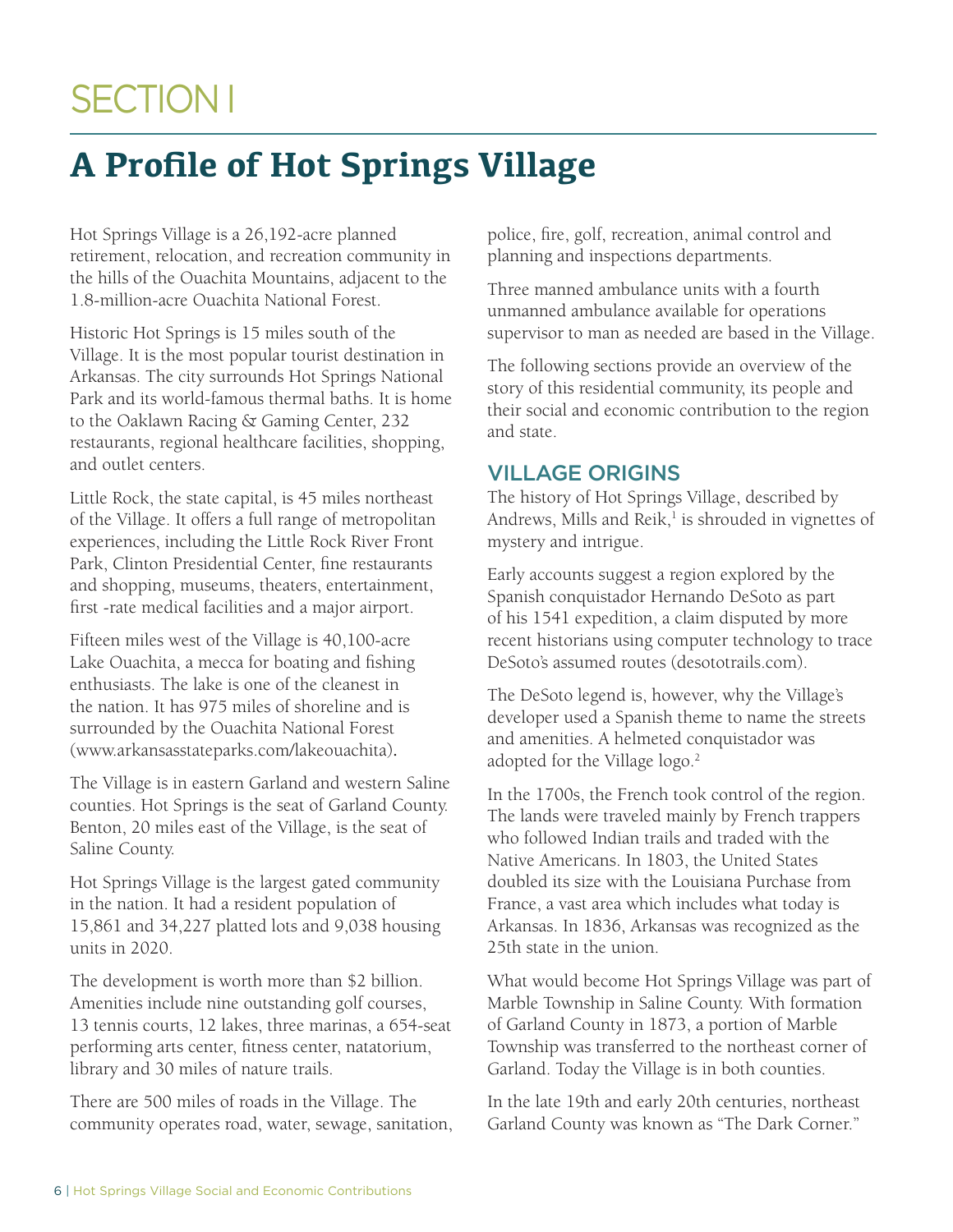According to Andrews, et al, the name evolved from stories told by mountain folk of family feuds, murders, thievery, and moonshiners who took cover in the secluded and rugged mountains.

Illegal stills populated the area during the prohibition years of 1920-33. As late as 1975, Garland County deputy sheriffs made arrests for moonshine stills in the Jessieville area, two miles north of the west entrance to the Village.

#### JOHN A. COOPER

Most of what would become Hot Springs Village was once owned by Dierks Forests, Inc., a familyowned timber company founded in Nebraska in the 1890s. The firm's headquarters moved to Hot Springs in 1956.

By 1969, the company had 5,000 employees and owned vast tracts of timberland, including 1.8 million acres in Oklahoma and Arkansas.2

That same year, John A. Cooper Sr., an Arkansas native, a lawyer and head of Cooper Communities, Inc., was looking for an area west of Little Rock to develop a planned community that would improve on his earlier Cherokee Village and Bella Vista developments in Arkansas.

In the 1950s and 1960s, Cooper was one of the most successful builders and developers of retirement communities in the nation. In January 1969, he contacted Dierks Forests, about buying 20,000 acres of timberland east of Highway 7 in Garland County.

About the same time, Weyerhauser, a large paper company, purchased Dierks for more than \$300 million. The deal stipulated Weyerhauser would set aside the 20,000 acres for Cooper to buy.

Cooper Communities bought the property in increments, beginning with 4,000 acres in December 1969, followed by 2,500 additional acres and, later still, more acreage to the east. He broke ground for the Village in February 1970.

Cooper retained the services of E. Fay Jones, an Arkansas native and nationally recognized architect,



to design the west entrance, sales and administrative buildings and the DeSoto Club. The Village opened for business on June 1, 1970, 18 months after Cooper made initial contact to purchase the land.

#### DEVELOPMENT

Cooper began developing the Village eastward, following a plan that included road construction, water, sewer and electricity lines, lakes, golf courses, tennis courts, public buildings and numerous amenities.

One of John Cooper's founding principles was to keep at least 40 percent of the property undisturbed in green-belt zones and common property. In a testament to his commitment, Dierks notes this frequent comment from lot purchasers in the 1970s: "The most important thing Cooper Communities did was do what they said they would do."

A 2015 land-use chart illustrates the Cooper principle. Common property, golf courses and lakes account for 42 percent of the Village. The quantity and quality of amenities give further testimony to the fact that Cooper Communities, Inc., in concert with the Hot Springs Village Property Owners' Association, "did what they said they would do." (hsvpoa.org)

1. Andrews, Ted F., Fred V. Mills and Bob Reik. 2007, *A History of Hot Springs Village 1970 Through 2006,* 604 pp.

2. Dierks, Don, Jr. *Full Circle 1957-2002: A Historical Narrative on the Timberlands of Dierks Forests, Inc. Which Became Hot Springs Village.* Cedar Mountain Books. 2010, 84pp.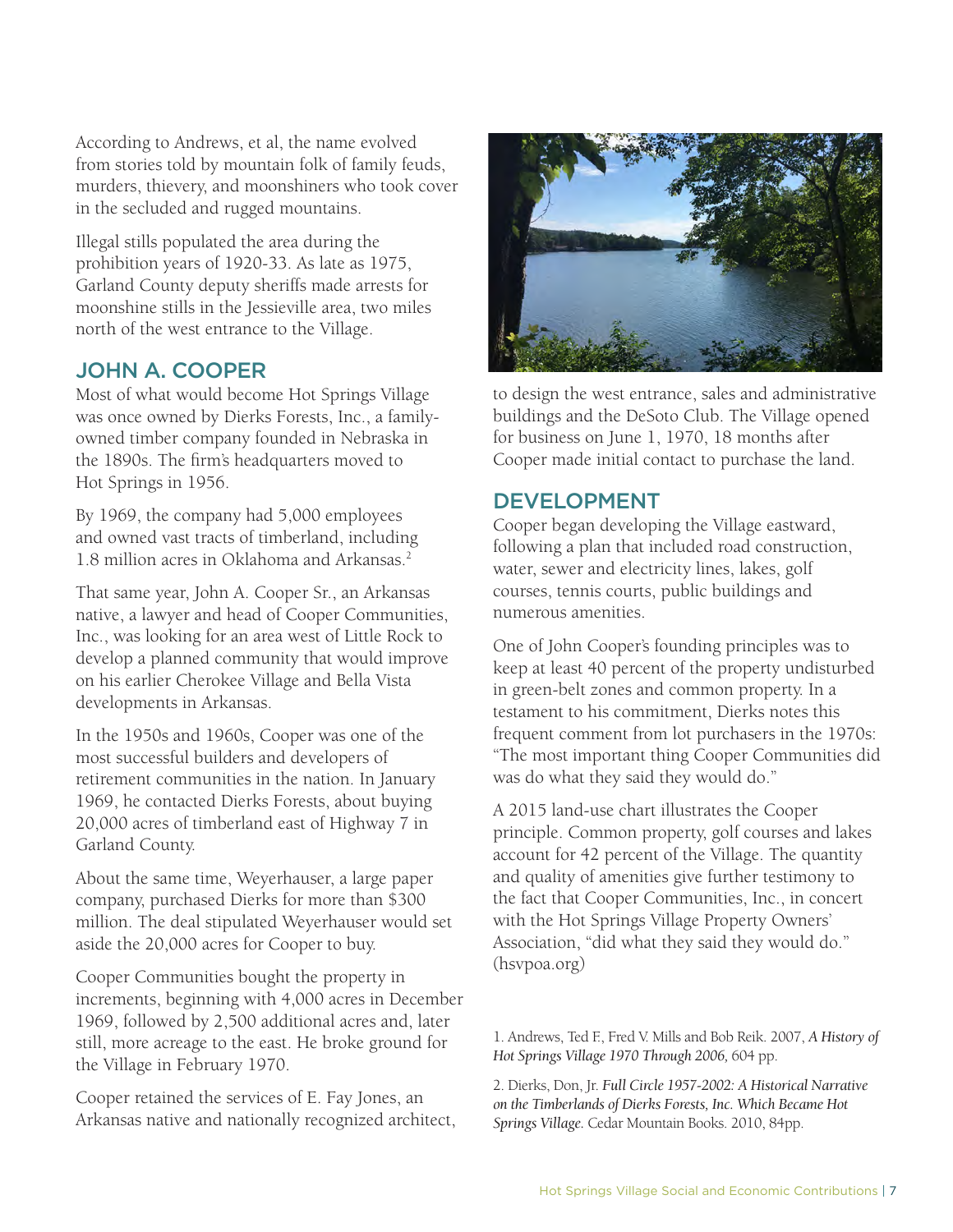## **SECTION II**

## **Population Characteristics**

Villagers come from every state in the union and 12 foreign countries. Since some of the demographics of current residents differ from the state and nation it is helpful to describe and compare the Village demographics with comparable information for Arkansas and the nation.<sup>2</sup>

#### POPULATION

Over its 45-year history, Village growth has been positive, although the pace of growth has slowed. Over its first two decades from 1970 to 1990, the Village grew to 6,361 residents. Three decades later, the Village population has more than doubled to 15,861(Figure II-1)

Even though population growth has slowed it surpassed growth in Arkansas and the nation from 2010 to 2020. The Village population grew 15.4 percent during this 10-year period compared to 7.4 percent growth in the nation and only 3.3 percent in Arkansas.



#### Figure II-1. Hot Spring Village Population 1970 to 2020

The Village is located in parts of Garland and

Saline counties. The west side of the Village is in Garland County and was the first area to be developed. Recent expansion has been on the east side of the Village which is in Saline County. Population growth in Saline County grew at about the same rate (15.2%) from 2010 to 2020 as did the Village. However, Garland County's population grew only 4.3 percent during this 10-year period.

#### AGE DISTRIBUTION

Most Village residents are older and retired from their work careers. However, increasing numbers moving to the Village continue working and enjoy an active lifestyle. The median age of Villagers is 69 compared to median age of 38 in both Arkansas and the U.S. However, younger couples and their children are also moving to the Village to enjoy the amenities of the Village. According to the 2020 population census there were 1,586 children ages 0 to 19 living in the Village. Six hundred forty-three (643) were enrolled in the Jessieville and Fountain Lake schools, which serve the Village.

As figure II-2 shows (pg.9), nearly three-fifths (59%) of the Village population are 65 years of age or older compared to only 16.7 percent in Arkansas and 15.6 percent in the U.S. Another 31 percent of the Village population are considered in the working age group from 20 to 64 years of age and children ages 0-19 make up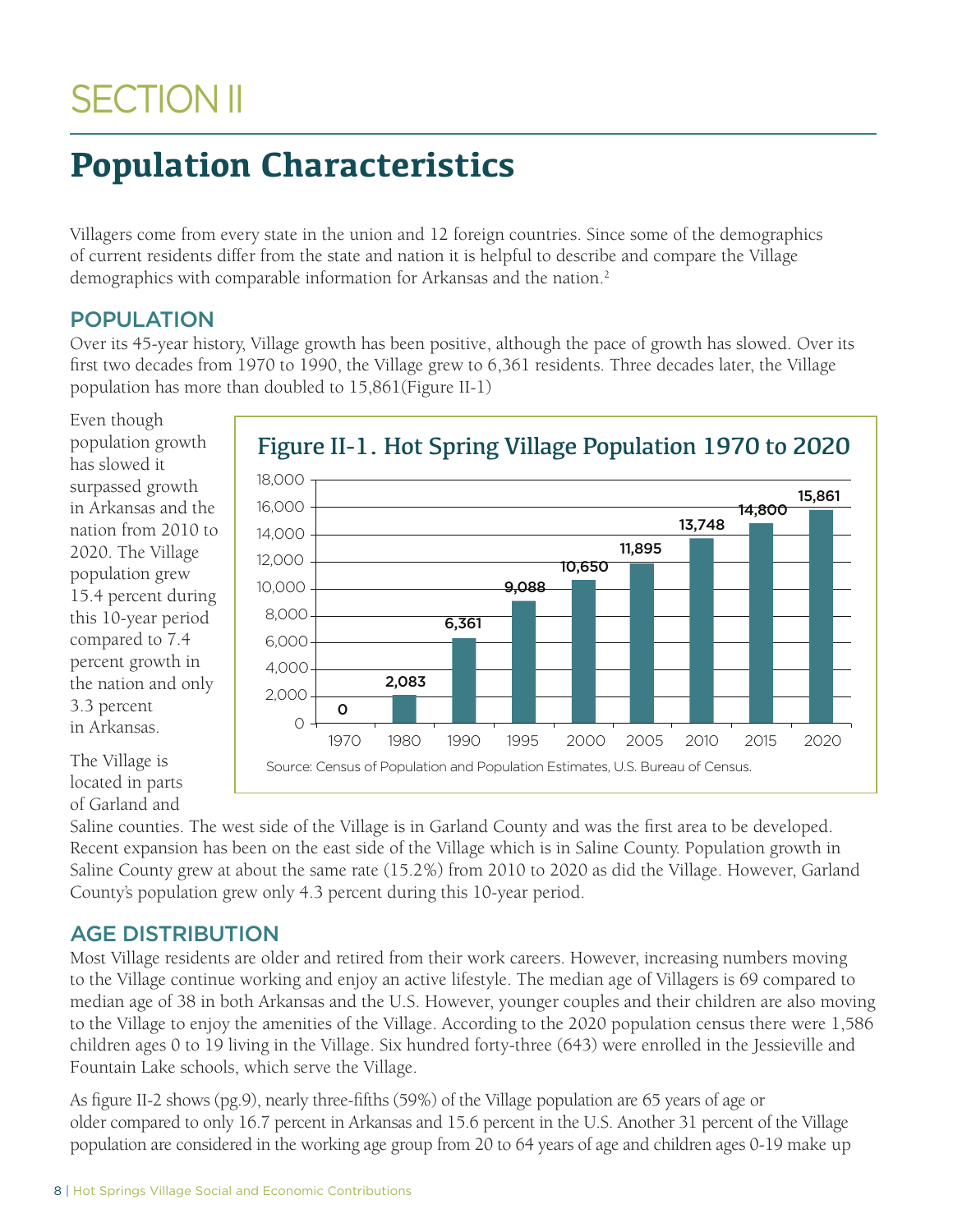10 percent of the population. Therefore, while the Village is considered a retirement/ recreation village, the Village contains a mix of population in different age groups.

60%

**NATIVITY** Village residents come from many

#### states. Seventy-four percent of Villagers were born in a state other than Arkansas. However, only three percent of residents 1.8%  $8.2\%$  6.4% 24.4% 54.2% 4.9% 0% 10% 20% 30% 40% 50% <5 5-19 20-34 34-64 65-84 85+ **HSV AR US** Source: PL80 Database, 2020 Population Census, U.S. Bureau of Census

#### Figure II-2. Population by Age Group

comparison, 15 percent of the U.S. population was born outside the U.S. and most – 58 percent continue to live in the state in which they were born.

#### EDUCATION

were born outside

the U.S. By

Education levels for Villagers are notably higher than the state and national averages (Figure II-3). Nearly 96 percent of Villagers 25 years and older graduated from high school or equivalency, eight percentage points

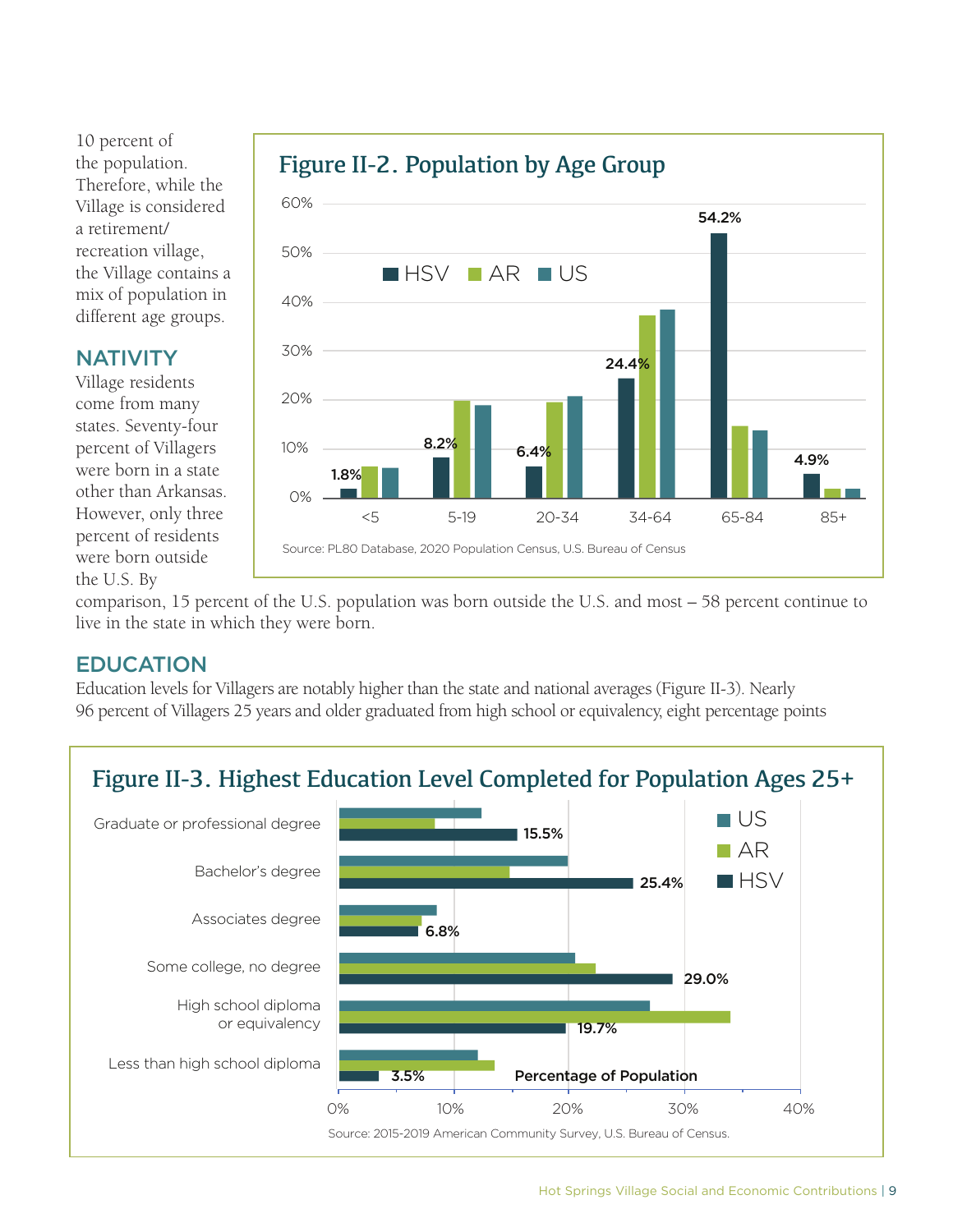higher than the national figure and 10 points higher than Arkansas residents in the age category. Over two-fifths (41%) of Village residents in this age category have a bachelors, graduate or professional degree compared to only 23 percent in Arkansas and 32 percent in the U.S. This higher level of education combined with their many years of work experience is a valuable resource available to nearby communities and businesses.

#### EMPLOYMENT, TYPE OF EMPLOYER AND COMMUTING

Twenty-eight percent of the Village population 16 years old and older were in the labor force compared to 58 percent in Arkansas and 63 percent nationwide. Similarly, 27 percent of the population were employed compared to 55 percent in Arkansas and nearly 60 percent nationwide. This lower participation in the labor force is not surprising



since the Village contains a much higher percent of elderly than either Arkansas or the nation.

Of the Village people employed approximately 80 percent were wage and salary workers which was similar to Arkansas and the nation. However, a smaller share of the employed were government workers and a somewhat larger share were self-employed in 2019 (Figure II-4).

Figure II-5 shows the distribution of Village workers across industries.

### Figure II-5. Hot Springs Village Workforce Employed by Industry

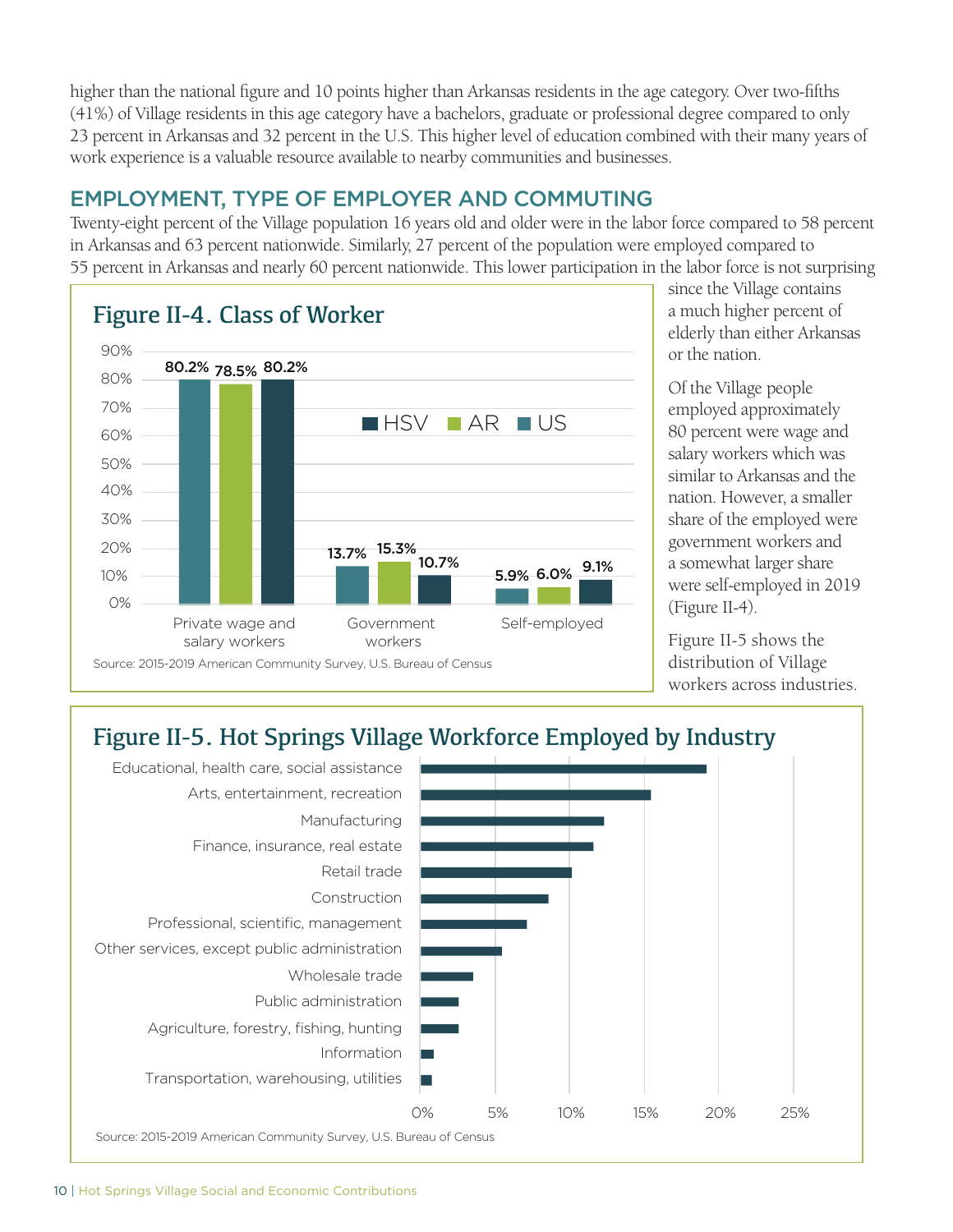Two sectors – education services, health care and social assistance, and arts, entertainment, recreation, accommodation, and food services– employ 35 percent of Village workers. Village workers are more likely to be employed in arts, entertainment, recreation, accommodation and food services industry and the finance, insurance and real estate industry compared to workers in Arkansas and the nation. Over one-fourth (27%) of Village workers are employed in these two industries compared to only 13 percent in Arkansas and 16 percent nationally.

A smaller share of Village workers was employed in the education, health care and social assistance industry and the transportation, warehousing and mining industry compared to workers in Arkansas and the nation. Only one-fifth (20%) of Village workers are employed in these two industries compared to 30 percent in Arkansas and 29 percent nationally.

In terms of occupations, a smaller share of Village workers had production, transportation and material moving jobs than those in Arkansas and the nation. Village workers are more likely to be employed in sales and office occupations.

Even though Hot Springs Village is approximately 53 miles to Little Rock and 18 miles to Hot Springs, the average commute time of workers is only 29 minutes, which is only slightly higher than the average commute time for workers in Arkansas and nationally.

#### INCOME AND HEALTH **INSURANCE**

The median household income in the Village (\$58,899) is slightly lower than the national median of \$62,843, but substantially higher than the Arkansas median of \$47,597 (Figure II-6). Likewise, the Village median household income of \$58,899 is considerably higher than the Garland County median of \$44,777 but less than the Saline County median of \$64,412.

Thirty-six percent of Village households

had wage earners compared to



## 78 percent of U.S.

households, 74 percent in Arkansas and 76 and 68 percent of households in Saline and Garland Counties, respectively.

Fifty-four percent of Village households received retirement income other than Social Security compared to 18 percent of both U.S. and Arkansas households.



Hot Springs Village Social and Economic Contributions | 11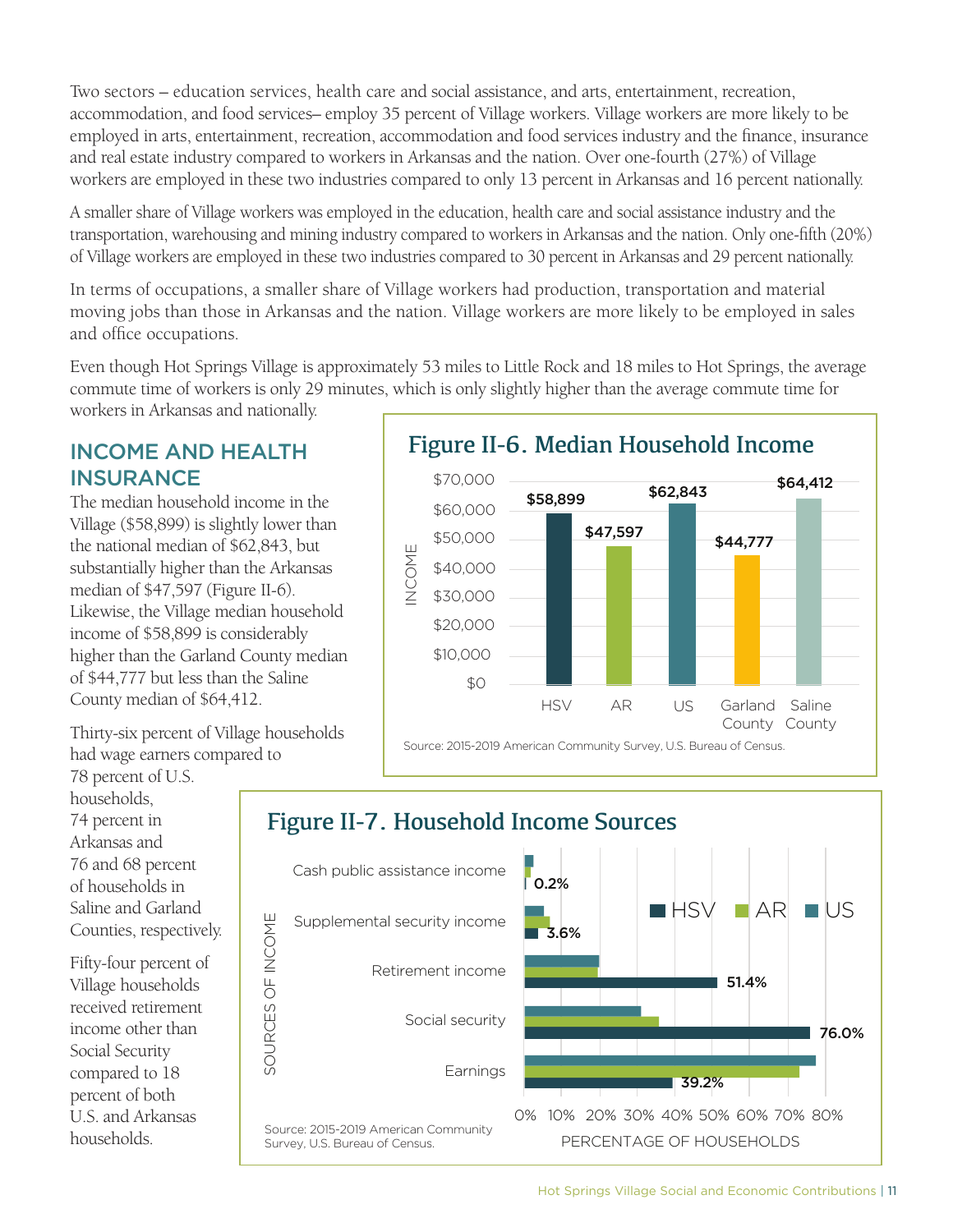Not surprisingly three-fourths (76%) of Village households received Social Security income, which was a much higher percentage than Arkansas (36%) and U.S. (31%) households (Figure II-7, pg. 11).

Over one-half of Village households receive other retirement income compared to only about 20 percent of households in Arkansas and the nation. A much smaller share of the Village households received supplemental security and cash public assistance income compared to households in Arkansas and the nation. Therefore, there is less reliance on local, state, and national governments for financial assistance.

Village households received nearly \$270 million in social security and other retirement income in 2019. This was nearly two-thirds (64%) of all income received by Village households and indicates the large sums of money coming into the village, much of which is spent in the region providing additional jobs and income for residents.

Most Village residents (96%) also have health insurance and the share of residents with health insurance is slightly higher than both Arkansas (92%) and the U.S. (91%).

#### POVERTY

Given that Village household income levels are higher compared to Arkansas households, it is not surprising that Village poverty rates considerably below the state and national averages. Only 9.6 percent of Villagers had income below the poverty level compared to 13.4 percent of the U.S. population and 17.0 percent in Arkansas (Figure II-8). Also, a very small share of the Village population (4.2%) lives below the poverty line compared to 9.3 percent in the U.S. and 10.3 percent in Arkansas.

What is surprising is that the 2015-19 American Community Survey data show that female headed families and children under 18 in the Village have very high poverty rates, which are much higher than the state and national averages for these demographics. This suggests that slightly over one-third of Village children live in poverty and nearly two-fifths of female headed families live in poverty. However, the sample size for the Village is very small and the margin of error of these estimates is very high indicating the unreliability of these estimates.

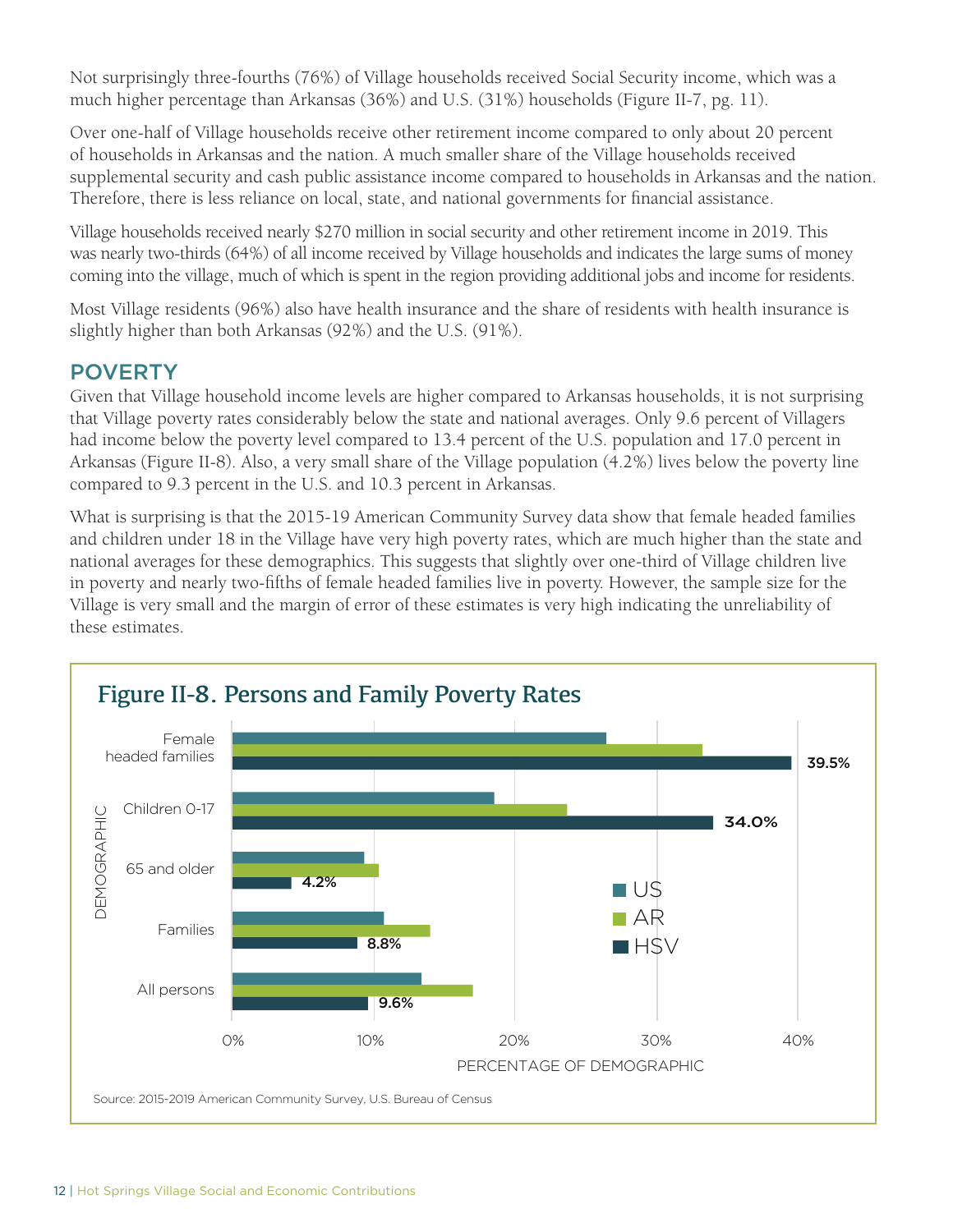#### HOUSEHOLDS AND FAMILIES

The average household in the Village has 2 persons compared to a national average of 2.6 and 2.5 in Arkansas. The average family size in the Village is 2.4 compared to 3.1 and 3.2 in Arkansas and the U.S. respectively.

Married-couple families made up a larger share of households compared to Arkansas and the U.S. In 2019, married-couple families were 64 percent of Village households compared to 48 percent in Arkansas and the U.S. Among Village residents 15 years old and older, 74 percent of males and 64 percent of females are married. Comparable percentages in the U.S. are 50 percent and 47 percent respectively, and in Arkansas they are 52 percent and 48 percent respectively.

#### HOUSING UNIT CHARACTERISTICS AND OCCUPANCY

Source: 2015-2019 American Community Survey, U.S. Bureau of Census.

Most of the housing units in Hot Springs Village are single-unit structures. Of the 9,038 housing units in the Village, 94 percent are single-unit structures compared to 68 percent in the U.S. and 71 percent in Arkansas.

Sixty percent of Village housing was built since 1990 compared to 33 percent of U.S. housing and 41 percent in Arkansas.

The median number of rooms in housing units in the Village is six compared to 5.4 in Arkansas and 5.5 in the U.S. However, 74 percent of Village housing units have three or more bed-rooms compared with 64 percent in Arkansas and 60 percent in the U.S.



Eighty-six percent of Village occupied housing units

are owner occupied, as are 60 percent nationally and 66 percent in Arkansas (Figure II-9).

#### **HOME** VALUES AND **HOUSING COSTS**

The median home value in

\$139,900

\$127,800

\$0 \$50,000 \$100,000 \$150,000 \$200,000 \$250,000

HOME VALUE

\$156,800

\$207,800

\$217,500

Figure II-10. Median Home Values Saline County

Garland County

**HSV** 

AR

US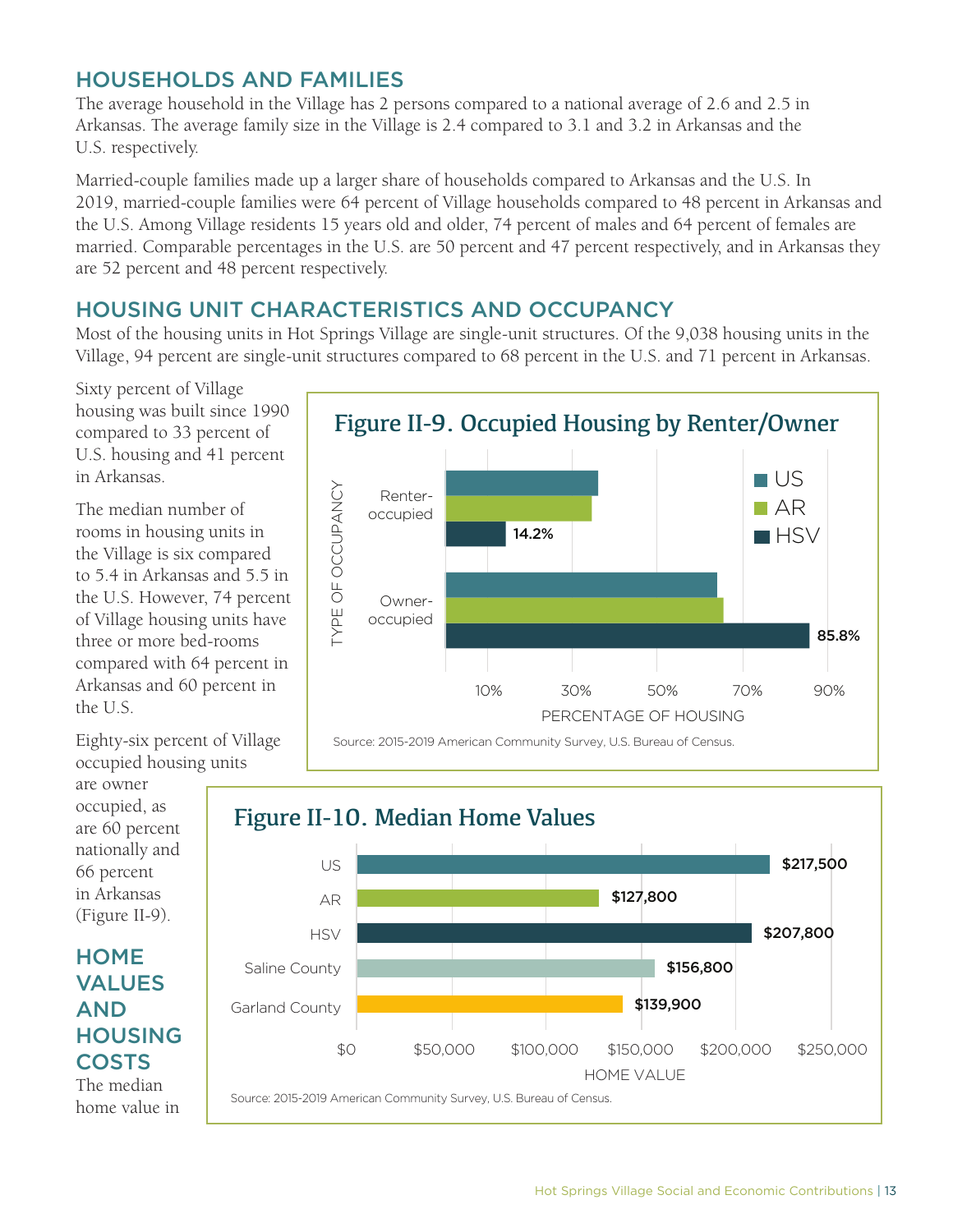the Village was markedly higher than in Garland and Saline counties and the state, but somewhat lower than the U.S. median (Figure II-10, pg. 13). The median home value in the Village of \$207,800 was 63 percent higher than for the state of Arkansas and 48 percent and 33 percent higher than in Garland and Saline counties respectively. The median home value in the Village was slightly lower than the national median of \$217,500.

The median monthly housing cost for mortgaged homeowners in the Village is 24 percent lower than the national average – \$1,208 compared to \$1,595. The median monthly housing cost for mortgaged homeowners in Arkansas is \$1,089.

Median monthly housing cost for Village non-mortgaged owners is \$451 compared to \$509 for the national average and \$353 in Arkansas (Figure II-11). The median monthly housing cost in the Village for renters is \$1,076 as compared to \$1,062 nationally and \$745 in Arkansas.

Only 50 percent of Village owneroccupied units have a mortgage, compared to 63 percent nationally and 55 percent in Arkansas.

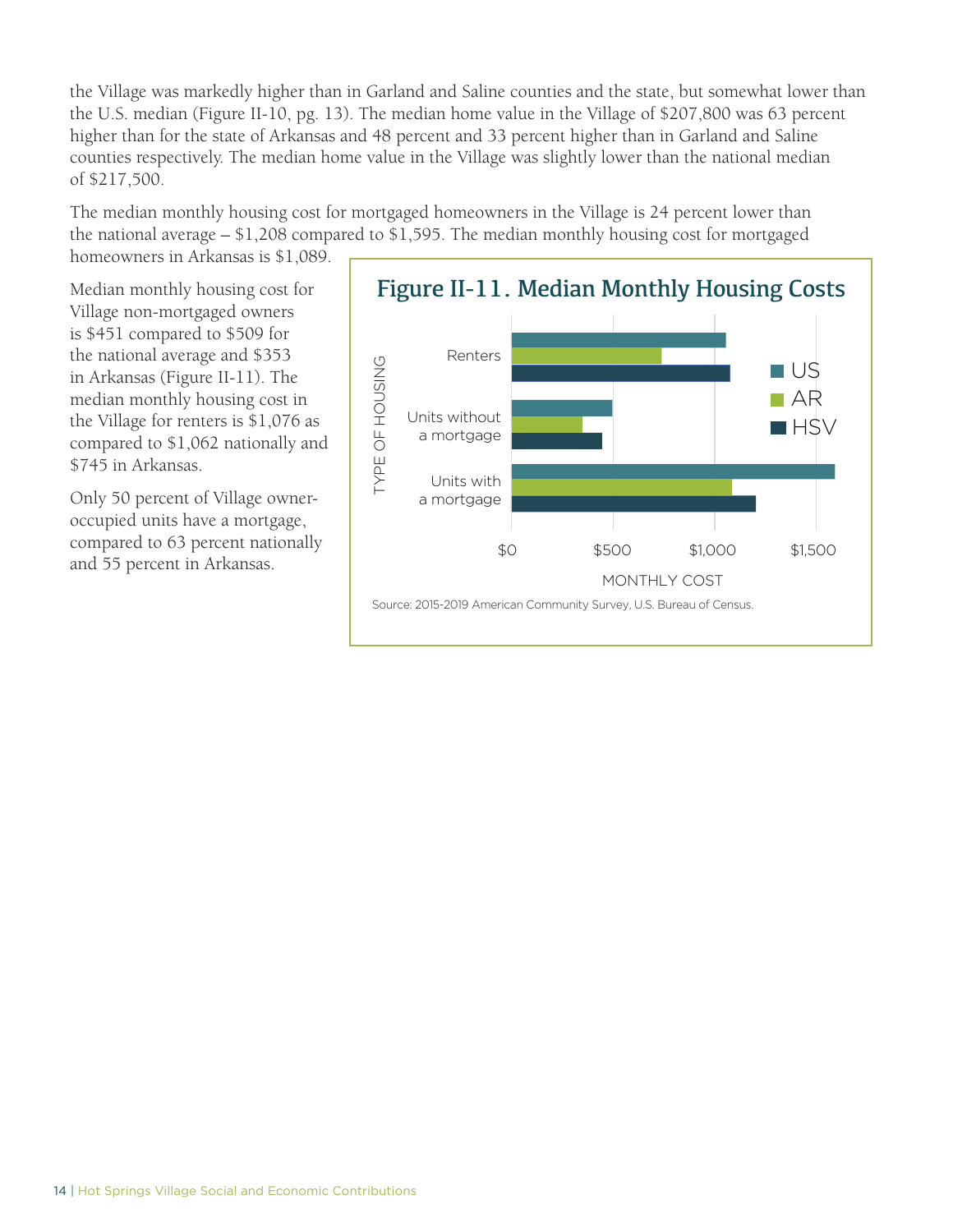## **SECTION III**

## **Village Governance, Facilities & Supporting Services**

All Village property owners belong to the Hot Springs Village Property Owners' Association (POA). The POA is a not-for-profit organization and members elect a Board of Directors to govern Village affairs.

The Village is a Census Designated Place, a populated area identified by name, not incorporated but, otherwise, resembling an incorporated place. The Village extends into two counties, giving the Village a unique administrative status.

The Village's developer, Cooper Communities Inc. (CCI), envisioned a largely single-family, residential retirement community with a wealth of amenities. That goal was realized over the community's first four decades. Today an era of transition is underway.

In 2007, Cooper transferred enforcement of the Village protective covenants to the POA. This marked a shift in management and leadership responsibilities. The national recession slowed the pace of growth and raised the age of those who were retiring, historically a prime source of new residents.

Concurrently, an emerging baby-boomers generation with new retirement expectations energized the transition.

The leadership of the POA has changed over the past several years as the growth of the Village has led to demands for a more business-focused and financially savvy administration. With the increasing demands made by the almost-50-year infrastructure, the board and POA leadership have re-visited the financial structure established by Cooper to reach out for new ways to generate additional revenue.

The pandemic and social unrest that began in 2019 has led to a significant amount of new housing development in Hot Springs Village, which in turn has led to increasing property values throughout the Village.

#### VILLAGE GOVERNANCE

The POA Board of Directors is charged with governing the Village consistent with the protective covenants, which ensure the viability of the Village by establishing and managing goals and objectives.

The Board vision statement says the Village "offers a welcoming, dynamic lifestyle with first-class amenities and provides a variety of activities for all ages."



The Village administration consists of a General Manager, administrative staff and seven departments: Finance/Administration, Public Works, Police, Fire, Golf, Recreation and Permitting/Inspections. The General Manager reports to the Board of Directors which consists of seven members elected to staggered three-year terms.

Standing committees are appointed by the Board to advise the staff and board. Governmental Affairs Committee advises and assists the POA Board in enhancing Village relationships with area, local, state, and federal government agencies, elected officials, and abutting school districts. The Architectural Control Committee, established in the original governing documents, is charged with reviewing proposed and remodeled residential and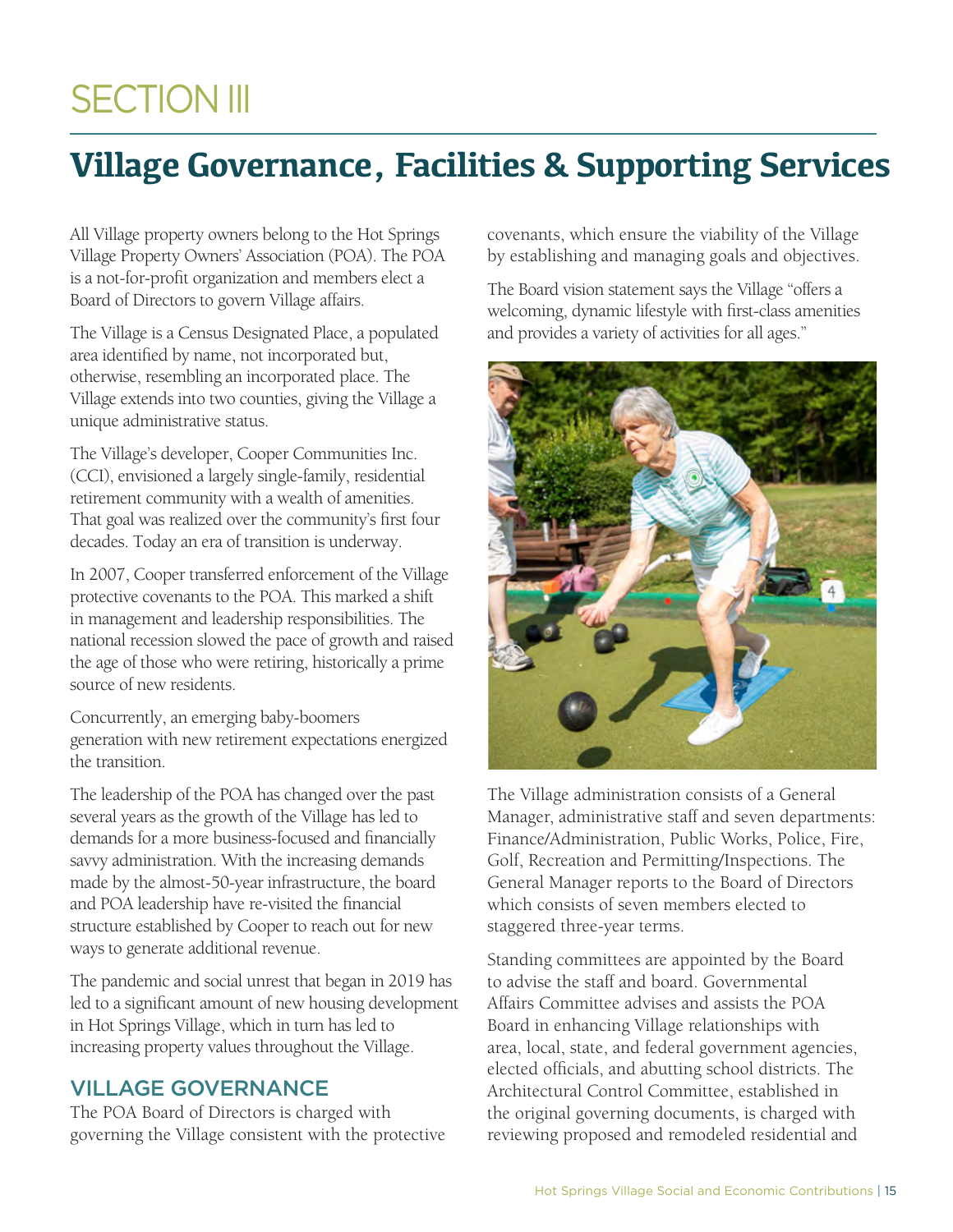commercial structures for conformity with Covenants. A Permits and Inspections Department issues permits, monitors construction through various inspections and enforces the Covenants.

The seven other standing committees are: Finance and Planning, Common Property & Forest, Golf, Lakes, Public Safety, Public Works, Recreation, and Trails.

Maintaining and expanding infrastructure is a major function of the POA. The Village owns and operates an extensive water and wastewater distribution and treatment system, sanitation department, eight golf courses, 12 lakes, 115 buildings, 30 miles of trails and 500 miles of roads. The POA has 450 employees of various trades, skills, and specialties to maintain the amenities and facilities.

Ownership of the water- and wastewater-treatment plants, built together with CCI, was later transferred to the POA as sole owner. The facilities consist of a six million gallon a day water plant and two wastewatertreatment plants. All were designed to be expanded as the Village grows.

Two power utilities serve the Village – Entergy and First Electric. AT&T and Suddenlink provide telephone and cable services in the Village. Suddenlink offers 50 megabyte-per-second internet service and First Electric is implementing a program to provide fiber-optic internet service to its customers in the Saline County side of the Village.

#### PUBLIC SAFETY SERVICES

Public safety is another major component of the POA. The fire department has four stations strategically located in the Village. They are manned at all times by full-time employees and more than 30 volunteers. The fire service maintains a Class 4 rating from the Insurance Service Office (hsvpoa.org/services/public -safety/fire-department).



Policing services are headed by a full-time chief. All officers meet state requirements for law enforcement and are commissioned by Garland and Saline counties.

The Compliance Department oversees the animalcontrol division, operates a full-service animal shelter and enforces leash and other pet ordinances. An active Animal Welfare League provides volunteer support for operation of the Village Animal Shelter.

The east and west gates to the Village are staffed, and five electronic gates are available to property owners and others who register with the POA.

Ambulance service is provided under a contract with LifeNet, a private company. Four advanced life-support units are based in the Village. They have an excellent reputation and respond to 90 percent of calls within nine minutes. The Village maintains Enhanced 911 service throughout the Village.

#### FACILITIES

The POA operates 115 buildings to support the Village and leisure interests of the community. They include:

- The Ponce de Leon Center features the 654-seat Woodlands performing-arts center, which is home to the Village Concerts Association. The VCA is a not-for-profit organization that has brought quality and affordable entertainment to Hot Springs Village since 1991. Now celebrating its 30th season, the VCA's Board of Directors is comprised entirely of volunteers dedicated to bringing artists and audiences together for the thrill of live performances in a variety of genres ranging from Bluegrass to Broadway to Pop and Folk. The Woodlands is also home to an annual series of concerts sponsored by the POA and musical performances by various Village groups. A Christmas concert performed by the Arkansas Symphony Orchestra is one of the highlights of the Woodlands season.
- The Ouachita Building which is adjacent to the Woodlands Auditorium has rooms for meetings and seminars. It is home to Casa de Carta, the Village Card Club.
- The Coronado Community Center has an auditorium and meeting rooms which serve a wide variety of Village activities. The Center hosts arts and crafts fairs, large dinners, club meetings, and political gatherings.

16 | Hot Springs Village Social and Economic Contributions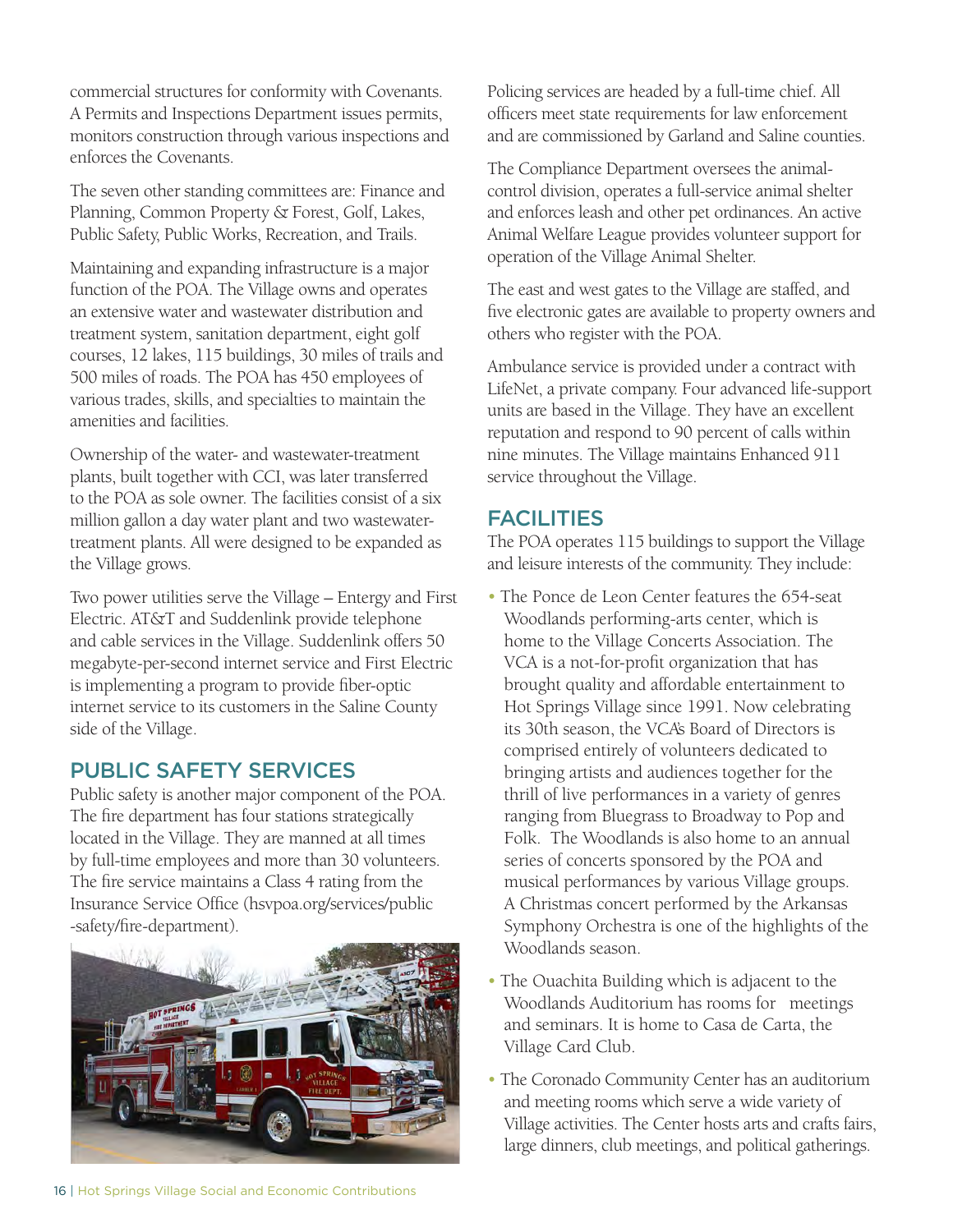• The Coronado Library offers a wide selection of fiction, including an impressive number of new releases. The library also offers newspapers, periodicals, magazines, audio books and DVDs, and a collection of literature and nonfiction books. The library is equipped with wi-fi and computer terminals. It stocks a sizeable paperback and puzzle collection for lending.

#### RECENT VILLAGE INITIATIVES

Several initiatives consistent with improving the infrastructure of the Village have been completed or are underway.

The capacity of the freshwater-treatment plant was expanded in 2013-14 by 50 percent to 6 million gallons a day, at a cost of \$6 million.



The Village's native stone, signature entrances with accompanying signage at the Highway 7 and Highway 5 gates, were expanded and enhanced. The iconic E. Fay Jones fountain with surrounding pools, water features and landscaping at the West Gate entrance were rebuilt. An additional entrance lane was added at the East Gate.

Grove Park, an outdoor venue with performance stage, opened in 2014. It is designed to accommodate art festivals, entertainment, a farmers' market, and community gatherings (hsvpoa.org/blog/grove-park-events).

The DeSoto Marina was redesigned, remodeled, and expanded to offer regular marina services, boat slips, kayak rentals, food, and beverages. A new feature is Waypoint, an information center and headquarters for Basecamp, which handles regional outdoor adventures and equipment rentals.

A new dog park was opened near the lawn-bowling center, which had a new carpet installed in 2015.

The DeSoto Club Event Center, a Village landmark designed by E. Fay Jones, nationally prominent Frank Lloyd Wright apprentice and native Arkansas architect, was renovated at a cost of \$2.2 million and re-opened in June 2016. It includes the clubhouse for the DeSoto Golf Course.

Mount Carmel Community (www.mtcarmelcommunity. com/hot-springs-village) opened in 2013. Together with Good Samaritan Society (www.good-sam.com/hsv), the two providers, located on separate campuses, offer senior services including independent living, assisted-living apartments, rehabilitation, memory, and long-term care.

#### SUPPORTING SERVICES

Many private services – banks, food stores, restaurants, health services, home decorating and repair, hardware, appliance, real estate, landscape, automotive parts and repair, insurance and other conveniences and services – are available within the Village gates and in the nearby surrounding area.

The Village is working with regional planning agencies to promote better highways. A high priority is extension of the Martin Luther King Expressway tying the Village directly to south Hot Springs. When completed, it will link medical and hospital services, major shopping, restaurant, entertainment, and employment opportunities to the junction of beltline Highways 5 and 7 southwest of the Village.

The State Highway Department is remedying safety concerns and inconveniences with Highway 5 to speed travel to Benton, Little Rock, and other points east. Work to widen portions of Highway 7 south from its intersection with Highway 5 to Highway 7S and north from that intersection to Highway 192 is also underway.

A Village initiative secured inexpensive transportation for Village residents through the South-Central Arkansas Transit (SCAT). It provides transportation to medical facilities, shopping, nutrition centers, field trips and various destinations in the area.

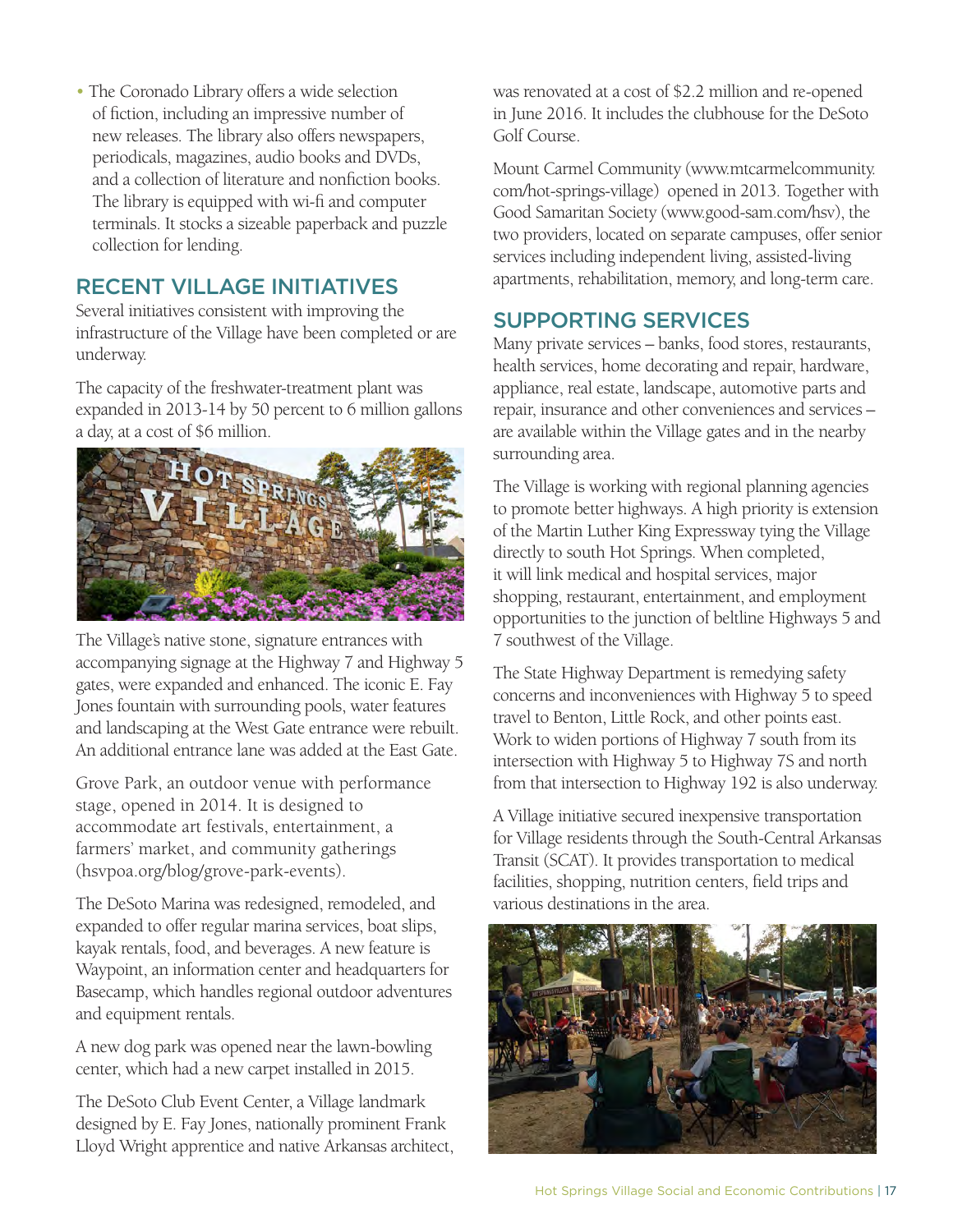## **SECTION IV**

## **Lifestyle & Leisure**

A temperate climate, low cost of living, reasonable property taxes, diversity of housing, beautiful scenery and being "away from the rat race" are common reasons for moving to Hot Springs Village.

Once they've moved, most Villagers find a wide range of things to do, many unexpected. Old interests can be rekindled, new ones explored, and friendships made.

At the heart of the lifestyle are a wide range of Village amenities and the clubs and organizations – 130 of them – supporting virtually every interest.

At the top of the list of amenities are nine highly regarded golf courses (one is private), including several judged best in the state.

Beyond golf, there are 12 lakes, indoor and outdoor swimming pools, a complete fitness center with a three-lane walking track, 13 tennis courts, 14 pickleball courts, a private country club, 30 miles of nature trails, a performing-arts center, community activities building, a Village Card Club facility, library, 20 churches and more. All make the Village an attractive place to live, work, raise a family, retire, relax, and have fun.

#### GOLF

Hot Springs Village was designed to be a golfer's paradise. The POA has seven 18- hole courses, one



27-hole complex and there is a private-membership club. "The best golf value in the country" is a description often heard from Villagers and visitors alike. Unlimited golf and cart use on all seven POA courses cost only \$3,766 in 2022.

The rich variety of Village courses offers challenges for duffers and scratch golfers alike https://www. explorethevillage.com/visit-us/play-golf. There are 171 different fairways through hills and forests, past lakes, and streams. Each hole has three to five tee boxes allowing golfers to play according to their skills and the level of challenge they prefer. Each course has its own pro shop, restaurant, and maintenance operation.

Among the accolades awarded the Village golf courses:

- Cortez Golf Course opened in 1979 and refurbished in 1999, rated the No. 6 best course in Arkansas by Golf Digest.
- Balboa Golf Course opened in 1987 and ranked the No. 7 best course in Arkan-sas by Golf Digest.
- Ponce de Leon opened in 1991 and named one of the top 100 courses in the nation by Golf World; rated No. 3 best golf course in Arkansas; for three successive years it hosted qualifying rounds for the PGA Nationwide tour.
- Magellan Golf Course opened in 1996 and ranked the No. 5 best course in Arkansas by Golf Digest.
- Isabella Golf Course opened in 2000 and named the sixth best new private course in the United States by Golf Digest; rated No. 1 course in Arkansas for four years by Golf Digest. Isabella is part of the Arkansas Golf Trail.
- Granada Golf course opened in 2004 and rated a top-10 course in Arkansas by Golf Digest.
- Diamante Golf Course, a private-membership club – opened in 1995, rated the No. 1 course in Arkansas for six years by Golf Digest; hosted the First Tee Arkansas Classic, a Nationwide Tour event,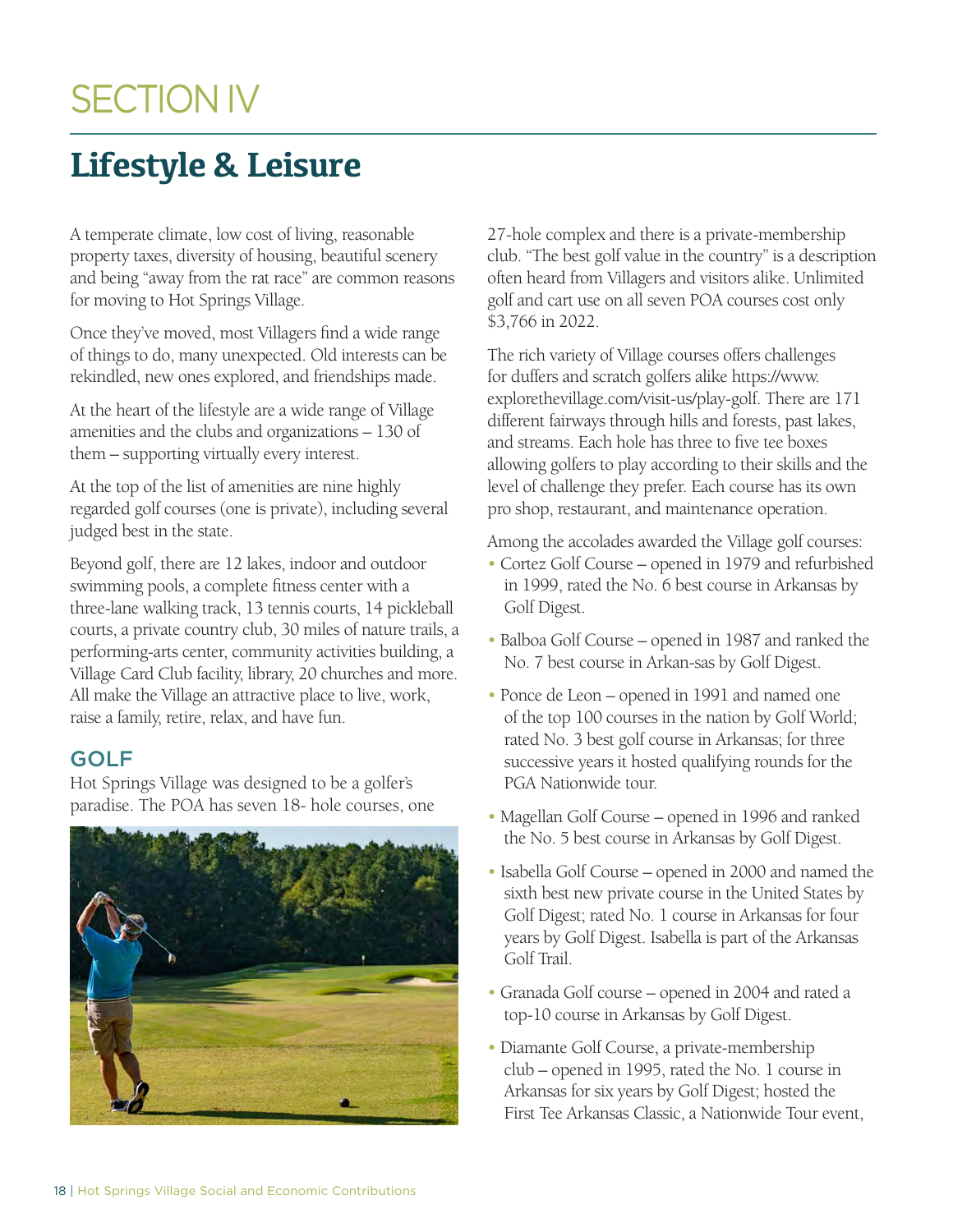from 1995-2000; ranked one of the "10 Toughest ClubCorp Courses" by Private Clubs magazine; and ranked in 2009 as the 38th most-difficult course in the United States by Golf Digest.

The Village has several golf leagues. An 18-hole men's league has 300 members and a 9-hole men's league has about 200 members. There are four complementary women's leagues – two 18-hole and two 9-hole – as well as a couple's league.

The leagues hold weekly tournaments from April to October and are integral to golf activity in the Village. Individual championship tournaments are also scheduled.

Every summer a volunteer junior golf program teaches golf basics to boys and girls between 8 and 17 years old.

Golf instruction from three PGA professionals is available for all ages at several courses.

#### **TENNIS**

Coronado Tennis Center is home to Village tennis. The complex has 13 courts. Ten are clay, and three are hard surfaced for practice and lessons from United States Tennis Association teaching professionals. The Center schedules USTA-sanctioned tournaments as well as weekly play https://www.explorethevillage.com/golfrecreation/racquet-sports.

The Village's 1,450-square-foot tennis clubhouse opened in 2003.

The Village Tennis Association has more than 400 members and enjoys a five-star rating. It offers all levels of league play including mixed leagues, women's, and men's doubles, USTA Team Tennis, USTA sanctioned tournaments, junior tennis instruction and other organized play.

Since its inception in 1989, the Coronado Tennis Center has produced significant honors, including more than 20 championship teams, a national champion, national finalist, sectional champion and 20 state championships.

In 2005 the center was named USTA Southern Tennis Association's Welcome Tennis Center of the Year for



its programming and promotion. A year later, the Center was named "Facility of the Year in Arkansas." In 2005 and 2006 the Arkansas Tennis Association awarded 5-star status to the Village Tennis Association for its efforts at developing the sport as a community association.

Diamante, a private club, also offers tennis facilities and four lighted clay courts

#### OTHER ACTIVITIES

The Village promotes many other sports and organized activities. The Coronado Fitness Center offers a workout opportunity geared to individual interests. The Center is a full workout facility including an expansive exercise area with weight and cardio equipment, a three-lane walking/jogging track, exercise classroom, 25-meter heated indoor pool, whirlpool, steam room, sauna, and massage therapy.

The Village pickleball club has more than 300 members who participate in open play, league, and tournament play, on 14 outdoor courts equipped with lights in the Family Recreation Area.



Bowling leagues abound, played in facilities along Highway 7 bordering the Village. There are also men's horse basketball, bocce ball, lawn bowling, a bike club and 26 miles of nature trails.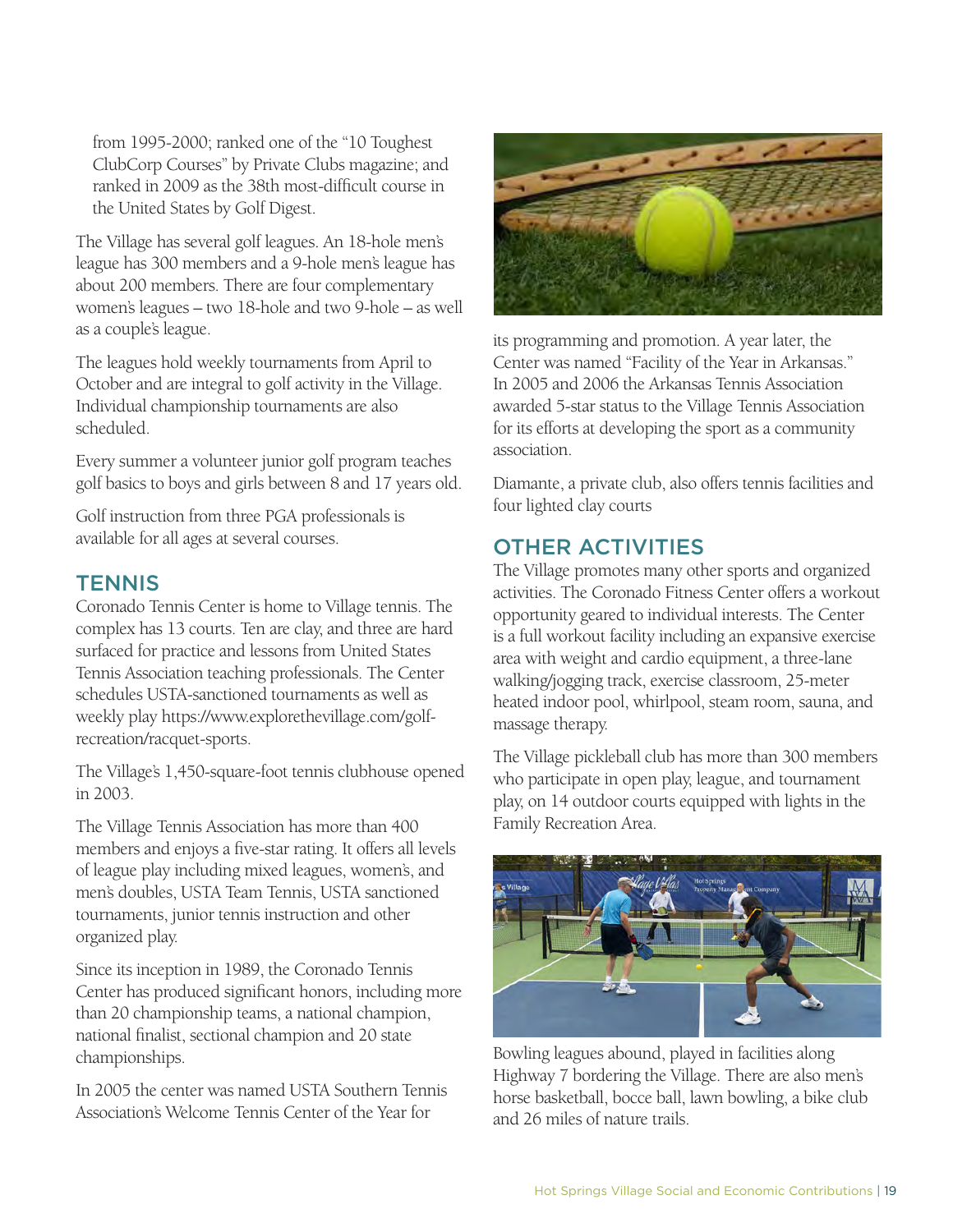#### EDUCATION

The Village is served by the Jessieville and Fountain Lake School Districts. Four-hundred-one Village students attended Jessieville and 242 attended Fountain Lake schools in 2020.

A significant number of students from the Village are commuting to the 11 colleges and universities within 50 miles of the Village: National Park College, College of the Ouachitas, Henderson State University, Ouachita Baptist University, Remington College-Little Rock campus, University of Phoenix-Little Rock campus, ITT Technical Institute, University of Arkansas at Little Rock, Arkansas Baptist College, Philander Smith College and Pulaski Technical College.

#### LEISURE INTERESTS

There are 130 clubs and organizations in Hot Springs Village, and new groups form each year.

One of the most popular organizations is the Village Card Club, founded in 1976. The club offers duplicate and rubber bridge, pinochle, and cribbage five days a week and offers bridge classes several times a year. It has more than 400 members, more than 100 of which are Life Masters.

The club is housed in the 5,700-square-foot Casa de Carta ("House of Cards") in the Ponce de Leon Center. Forty-two tables of bridge can play at the same time. The club set a record in 2011 with more than 10,000 tables played. State of the art computers are used for scoring at each table. In recent years, the Club has sponsored a sectional tournament which has exceeded 500 tables, making it one of the largest sectional tournaments in the United States (https://www.bridgewebs.com/casacarta).

There are myriad other clubs catering to varying tastes, from woodworking and photography to motorcycles and sports cars to drone flying, quilting, bicycling, and more. Works by members of Village art clubs are displayed in galleries throughout the region.

#### WATER ACTIVITIES

The Village's 11 recreational lakes cover more than 2,000 acres (a twelfth lake – 100-acre Lake Lago – is the community's protected reservoir).

There are 3,833 boats registered in the Village with the majority registered to Village property owners. This includes both motorized and motorless boats.

Fishing enthusiasts pursue bass, catfish, bluegill, and sunfish.

Others prefer water skiing, kayaking, paddle boarding, swimming, or lying on one of two swimming beaches: Balboa and DeSoto. Two lakes have covered pavilions, and three have marinas. All have restrooms and some combination of picnic tables, grills, adjoining shade areas for picnics or open views of lake activities.

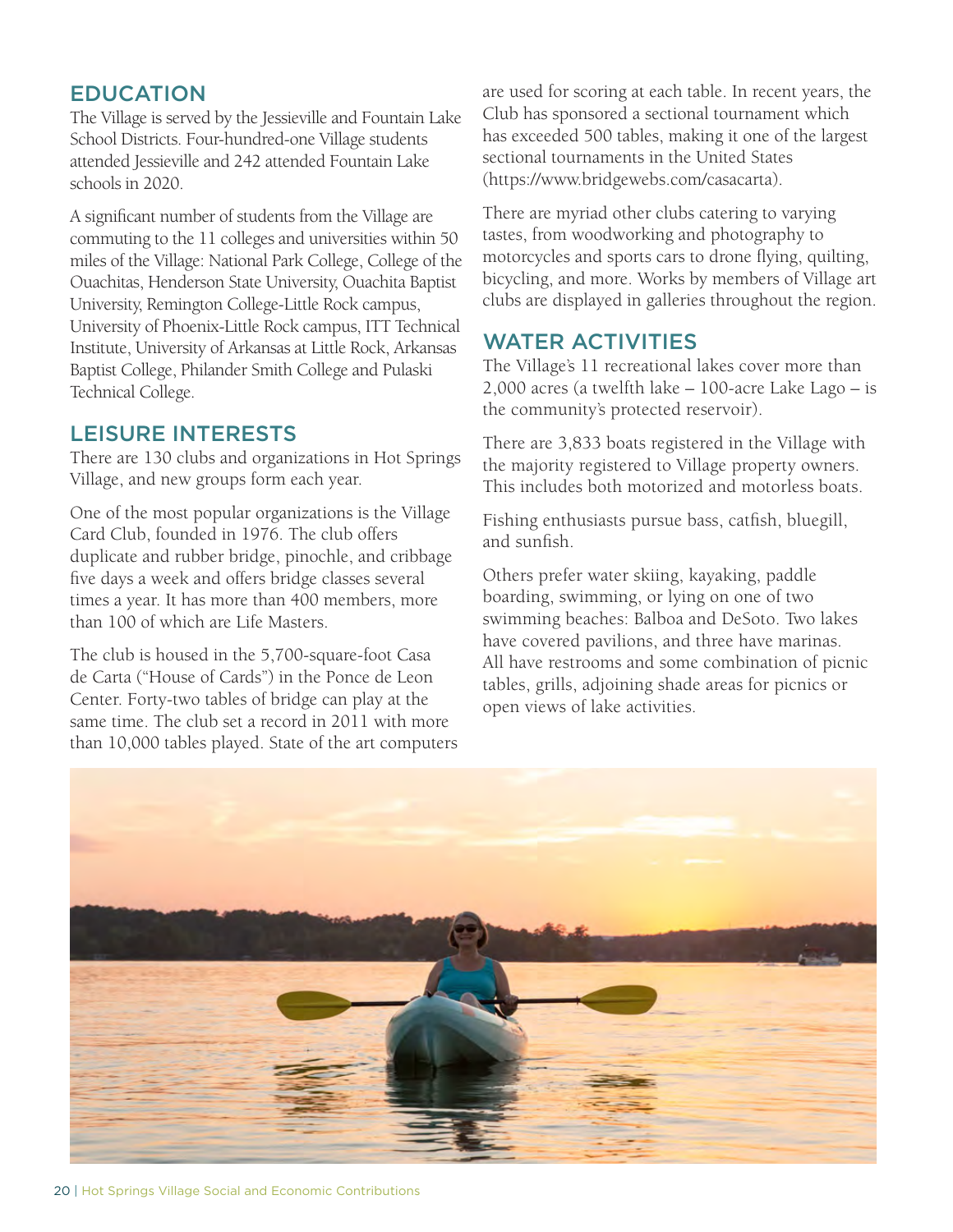

Ouachita State Park, about 20 minutes west of the Village, includes 40,100-acre Lake Ouachita, one of the cleanest lakes in the United States. Forty miles long, it has 970 miles of undeveloped shoreline and is surrounded by national forest. Visitors rent kayaks, boats, fish, camp, hike, go snorkeling, scuba diving and much more. The Park offers RV sites equipped with water and sewer services. Lake Ouachita is a fisherman's dream.

The POA's Basecamp, headquartered at Waypoint on Lake DeSoto, is an information center for outdoor enthusiasts who want to explore the Ouachita National Forest, Ouachita Mountains, numerous lakes, rivers, and streams, or find easy access to the best mountain trails, wilderness areas and waterways in the state. Basecamp puts on several outdoor activities every year.

The Ouachita Rod & Gun pursues diverse hunting opportunities in addition to fishing.

#### VOLUNTEERISM

A defining characteristic of Villagers is how much they contribute to their community, region, and state. "Give something back" is a unifying value shared in the Village.

The Village commitment to volunteerism was elevated to national prominence in 1992 when President George H.W. Bush awarded the Village a "1000 Points of Light" award in a White House ceremony recognizing volunteers. Hot Springs Village is the only community ever to win the honor.

The Village was selected in 2000 by the Arkansas Department of Human Services Division of

Volunteerism to receive one of its 12 "Volunteer Community of the Year" awards. That year, Village volunteers gave more than 106,000 hours of charitable service valued at \$2,862,921 and \$68,280 in direct financial aid and scholarships.

Giving back continues today:

- Jackson House, a primary source of crisis intervention in the Hot Springs area, operates a food pantry and served over 55,000 lunches in 2020. Many of the volunteers and Jackson House Board members live in the Village.
- Villagers also take their civic responsibilities seriously. In 2020, voter turnout was 19 percentage points higher than the state and eight percentage points above the national average.
- Villagers have a significant boots-on-the-ground presence in crisis intervention for groups such as Habitat for Humanity and the International Red Cross.
- Villagers are major supporters of Heifer International "passing on the gift" program, a sustainable development initiative that has helped 15.5 million families in more than 125 countries improve their quality of life and move toward greater self-reliance.
- Villagers generously support the United Way, the Arkansas Symphony Orchestra, which makes regular appearances in the Village, and serve as volunteers at Garvan Woodland Gardens (www.garvangardens.org) and the Clinton Presidential Library (clintonfoundation.org/ clinton-presidential-center).



Hot Springs Village Social and Economic Contributions | 21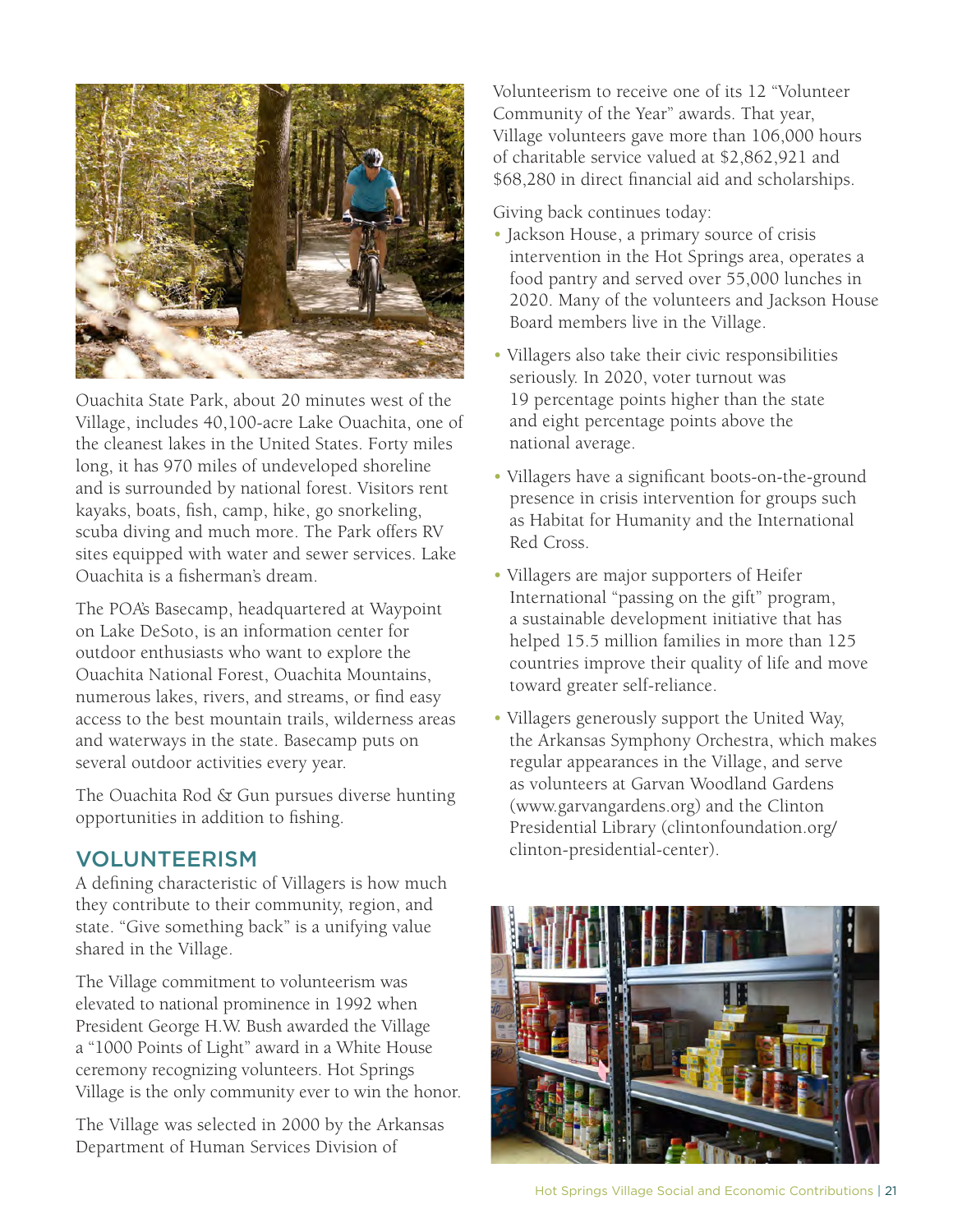## SECTION V

## **Economic Growth**

Planned retirement/relocation communities attract households with new wealth. This, in turn, stimulates local, regional, and state-wide economic growth. The positive impact of Hot Springs Village on public and private sectors throughout Arkansas is similar to what is generated by new manufacturing and tourism.

In 2020 Hot Springs Village had a measurable economic contribution of \$397 million to the State economy. Though Garland and Saline counties, where the Village is located, experienced much of this economic benefit, spending by Village residents and tourists radiated throughout the state.

#### PRIVATE SECTOR BENEFITS

The Village benefits the private sector in diverse ways. Investments by the developer and the POA and spending by Village residents, visitors and temporary residents increases employment opportunities, incomes and value added to the state and local economies (Figure V-1).

• In the Village's early years, the developer used its resources to develop the site, construct facilities, and bring prospective residents to visit the community.

- In the next phase, the developer's presence in the Village was overshadowed by increasing numbers of new residents constructing homes and purchasing goods and services from local businesses.
- As the Village matured, spending by residents and increasing numbers of visitors and temporary residents became the major generator of economic activity by the Village.

#### NEW WEALTH STIMULATES GROWTH

Hot Springs Village, like other retirement/relocation communities, grows the local, regional, and state economies by attracting wealth from outside the state. The money is then spent to purchase lots, construct new homes, and purchase goods and services from local businesses. This spending creates jobs and additional income for the owners and employees of these businesses. The owners and employees receiving this additional income in turn purchase goods and services from local businesses creating additional jobs and income in the region

#### Figure V-1. Village Contributors to Local, Regional and State Economic Growth Over Time

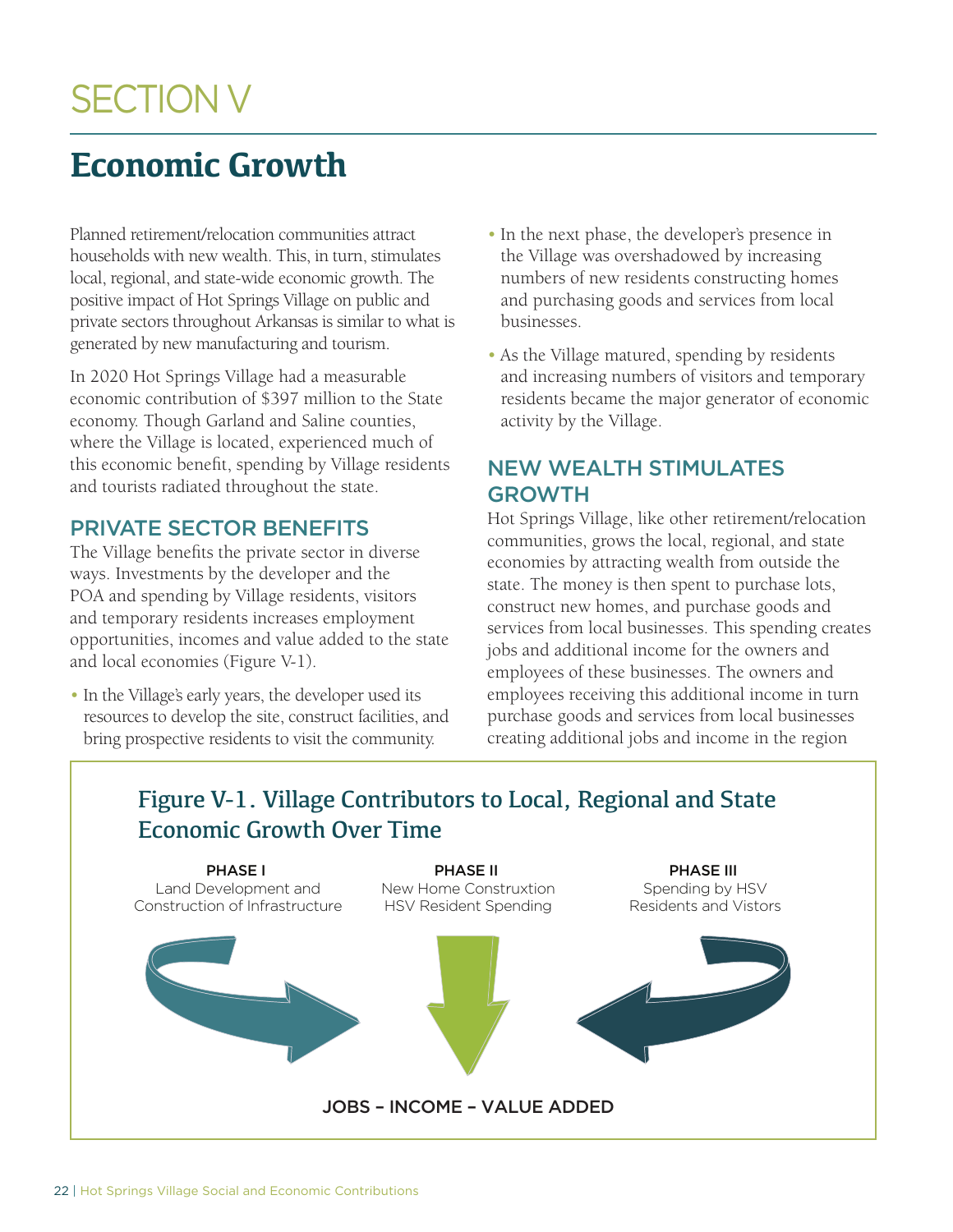and statewide. These are called multiplier effects.

The economic contribution of the Village, including multiplier effects<sup>2</sup>, is calculated from the direct spending by:

- The Hot Springs Village Property Owners' Association, for construction of new infrastructure.
- Businesses, for construction of new facilities.
- Village residents and visitors, for new home construction and purchases of goods and services.
- Federal government for Medicare/Medicaid/Tricare payments to medical care providers, for services provided to HSV residents.

The direct effects of the Village on the regional (Garland and Saline counties) and state economies are calculated using figures provided by the POA; secondary sources of household income and Medicare payments; and consumer and tourist expenditure patterns.

Three measures of economic activity are provided to show economic contribution of the Village to the state and local economies. These are:

- Employment
- Labor Income<sup>3</sup>
- Value added<sup>4</sup>

The Village's economic contribution (Value Added) to the state economy in 2020 is estimated to be \$397.4 million (Table V-7, Value Added). The Village also generated 5,500 jobs and the owners and employees of these benefitting businesses received \$240.3 million in wage, salary, and proprietor income. A large share of this economic contribution occurs within the two-county region of Garland and Saline counties.

Many sectors of the economy benefit from the economic activity generated by the Village. More jobs and income are created in the health care sector than any other sector. Other major sectors that benefit from increased employment and income for employees and proprietors are the other services, retail, and construction sectors.

The following sections describe how these economic contributions were calculated. The contributions were calculated separately for:

- Village infrastructure and commercial buildings.
- New home construction; and
- Visitor and resident spending.

The results of the three calculations were combined to obtain the total contributions reported in tables V-7 and V-8 on page 27. The following analyses also estimate the economic contributions that occur in the state and how much of that contribution occurs in the two-county region.

#### INFRASTRUCTURE AND COMMERCIAL DEVELOPMENT

Capital expenditures for infrastructure development and maintenance and construction of commercial buildings have a one-time impact on the regional and state economies and, therefore, are considered separately from resident and visitor spending, which is a recurring expenditure.

During the five-year period from 2016 to 2020, approximately \$36.4 million was spent on developing and maintaining Village infrastructure and construction of new commercial buildings. This is about \$7.3 million a year. Most of these expenditures (\$31.8 million) were for water and wastewater infrastructure capital improvements and maintenance. Other capital expenditures included road and electrical substation improvements, and construction of new recreational facilities and commercial buildings.

The annual economic contribution is computed using the average yearly infrastructure spending

<sup>2</sup> The multiplier effects are estimated using the IMPLAN economic input-output model for Arkansas.

Access to the model and data are purchased from the IMPLAN Group, LLC.

<sup>3</sup> Labor income includes wage, salary, and proprietor income.

<sup>4</sup> Value added is similar to Gross State Product (GSP) which is a measure of the size of the economy.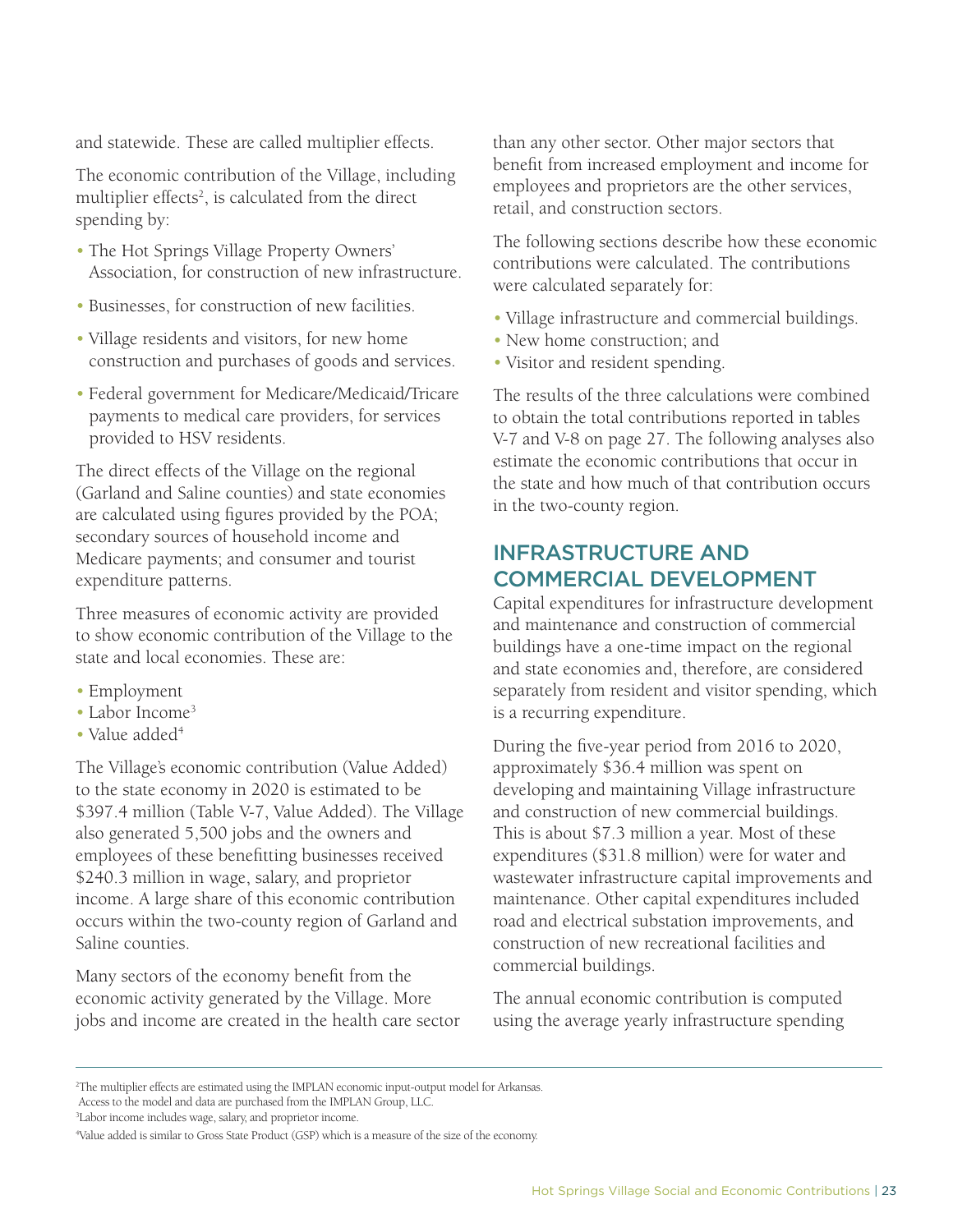of \$7.3 million for the period from 2016 to 2020. Annualizing the infrastructure costs over a five-year period provides an estimate of the yearly economic contributions to the state and regional economies. This \$7.3 million is entered into the economic input-output model (IMPLAN) which uses industry averages to identify the number of jobs, income and value added associated with this spending. The model then uses region specific multipliers to estimate the total contributions of this spending for the state and two-county regions. The multipliers include both the effect of this spending on backward linked industries, i.e. lumber stores, and the effect of additional spending for consumer goods and services from the additional income received by employees and owners of the affected industries.

It is estimated these annual infrastructure construction activities generated 61 jobs, 28 of which are in

the construction industry, 21 in the businesses supply goods and services for the construction and maintenance of the infrastructure and 12 jobs in the businesses providing goods and services to households (Table V-1). Similarly, owners and employees of businesses in the state that benefit from this infrastructure spending received additional income of \$3.2 million. The value added to the state economy from this activity was \$6.2 million.

Most of the economic activity generated by infrastructure spending was captured in the two-county region. The region captures about 90 percent of the jobs and approximately 80 percent of labor income and value added (Table V-2).

Village residents make three types of economic contributions to the area economy: New-home construction, resident and visitor spending, and

| Impact                                   | Employment | Labor Income<br>(Million \$) | <b>Value Added</b><br>(Million \$) |
|------------------------------------------|------------|------------------------------|------------------------------------|
| Infrastructure                           | 28         | \$1.6                        | \$3.3                              |
| Supplying<br>Industries                  | 21         | \$1.1                        | \$1.9                              |
| Retail &<br>Service<br><b>Businesses</b> | 12         | \$0.5                        | \$1.0                              |
| <b>TOTAL</b>                             | 61         | \$3.2                        | \$6.2                              |

#### Table V-1. HSV Infrastructure Contribution - Arkansas

Source: Computed from Arkansas database and IMPLAN Input-Output Model, IMPLAN Group, LLC.

#### Table V-2. Contribution of Infrastructure Spending on State and Region

| Within<br>56<br>\$2.6                         |            | Employment | $(Million \$ | <b>Value Added</b><br>(Million \$) |
|-----------------------------------------------|------------|------------|--------------|------------------------------------|
| Region                                        | Two-County |            |              | \$5.1                              |
| Outside<br>5<br>\$0.6<br>Two-County<br>Region |            |            |              | \$1.1                              |
| <b>TOTAL</b><br>\$3.2<br>61                   |            |            |              | \$6.2                              |

Medicare funding received by health-care providers for medical care provided to Village residents. The economic contributions of these activities are described in the next two sections.

#### NEW-HOME **CONSTRUCTION**

Like spending for infrastructure, newhome construction also has a one-time impact on the regional and state economies. Three hundred four new homes were built in the Village during the fiveyear period from 2016 to 2020 for an average of nearly 61 per year. Using an average construction cost of new homes at \$300,000, the average annual construction cost of new homes was approximately \$18.2 million.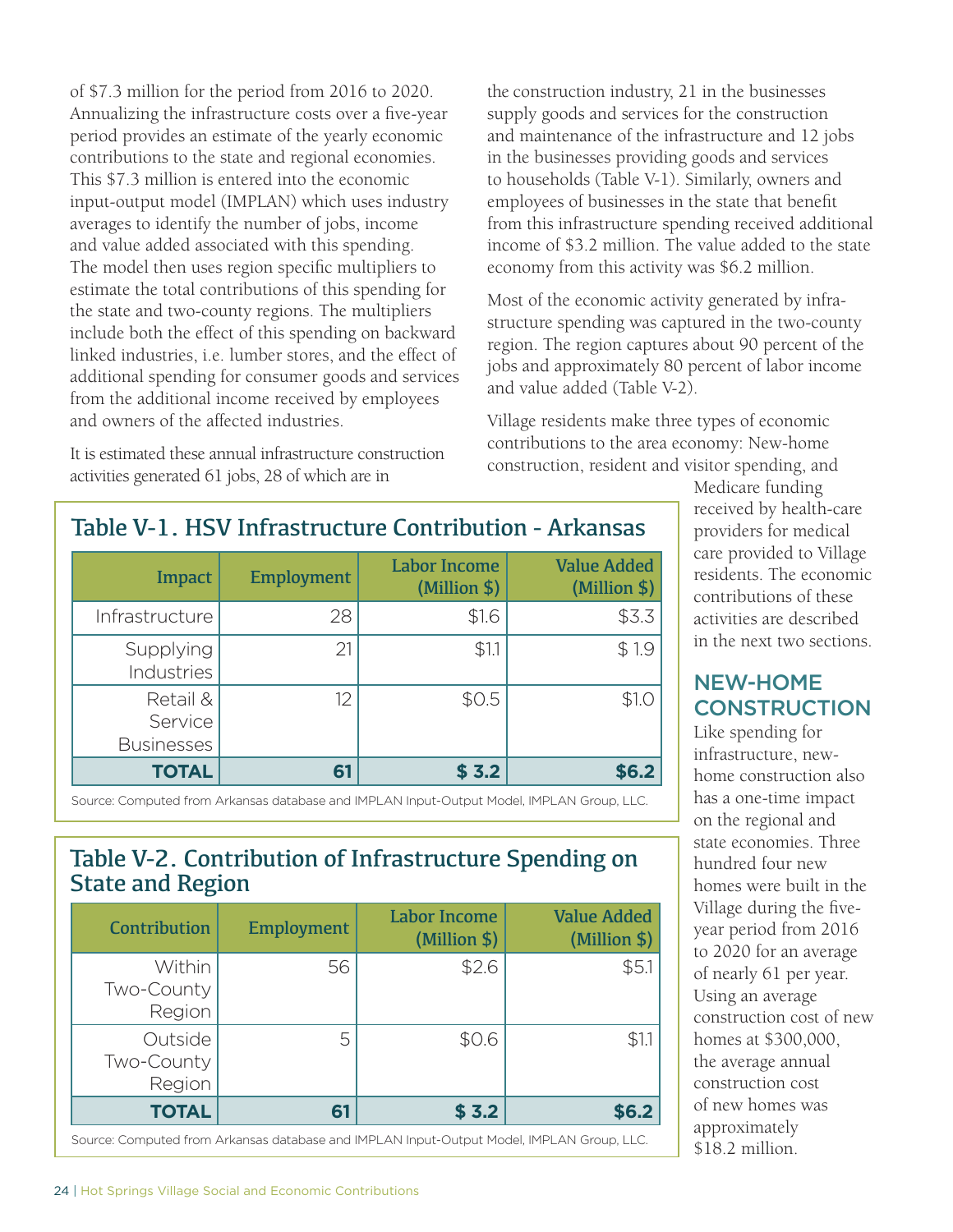The annual economic contribution of new home construction is estimated using the \$18.2 million as the average annual construction cost of new single-family homes in the Village. Including multiplier effects of this construction activity, as described in the previous section, 271 jobs were created and nearly \$12.8 million in additional labor income was generated in an average year (Table V-3). The additional value added to the state economy was \$17.3 million.

While most of the benefits accrue to the new home construction industry, businesses that supply goods and services for the construction of new homes like building supply stores that also benefit and add additional employees,

#### Table V-3. Annual Economic Contribution of New Home Construction to the State Economy

| Impact                                   | Employment | <b>Labor Income</b><br>(Million \$) | <b>Value Added</b><br>(Million \$) |
|------------------------------------------|------------|-------------------------------------|------------------------------------|
| Construction<br>Industry                 | 180        | \$8.7                               | \$9.6                              |
| Supplying<br><b>Businesses</b>           | 42         | \$2.0                               | \$3.7                              |
| Retail &<br>Service<br><b>Businesses</b> | 49         | \$2.1                               | \$4.0                              |
| <b>TOTAL</b>                             | 271        | \$12.8                              | \$17.3                             |

Source: Computed from Arkansas database and IMPLAN Input-Output Model, IMPLAN Group, LLC.

#### Table V-4. Annual Contribution of New Home Construction on Region and State

| Contribution                            | Employment | <b>Labor Income</b><br>(Million \$) | <b>Value Added</b><br>(Million \$) |
|-----------------------------------------|------------|-------------------------------------|------------------------------------|
| Within<br>Two-County<br>Region          | 253        | \$12.0                              | \$15.4                             |
| Outside<br>Two-County<br>Region         | 18         | \$0.8                               | \$1.9                              |
| <b>Statewide</b><br><b>Contribution</b> | 271        | \$12.8                              | \$17.3                             |

Source: Computed from Arkansas database and IMPLAN Input-Output Model, IMPLAN Group, LLC.

provide more wages and salaries to residents. Finally, the additional income earned by employees and owners of the construction companies and supplying businesses is spent on consumer goods and services which generates additional jobs and income for residents.

As shown in Table V-3 it required 180 employees to construct the new homes in an average year. These employees and proprietors of these businesses received income of \$8.7 million (labor income) because of this new home construction.

Businesses that supplied materials and services to the firms that build the homes supported 42 employees and these employees and owners received \$2 million because of new home construction in the Village. Some of the additional income earned by employees and owners of the construction and supplying businesses was spent to purchase goods and services within the state benefiting retail and service businesses. These businesses supported 49 employees and provided additional income of \$2.1 million income to their employees and owners from the spending of some of the \$10.7 million additional labor income.

As shown in Table V-4, most of this economic activity occurred within the two-county region of Garland and Saline counties. Over 90 percent of employment and additional labor income occurred in businesses residing in region including Garland and Saline counties. This suggests that most of the benefits also accrued to residents of the two counties.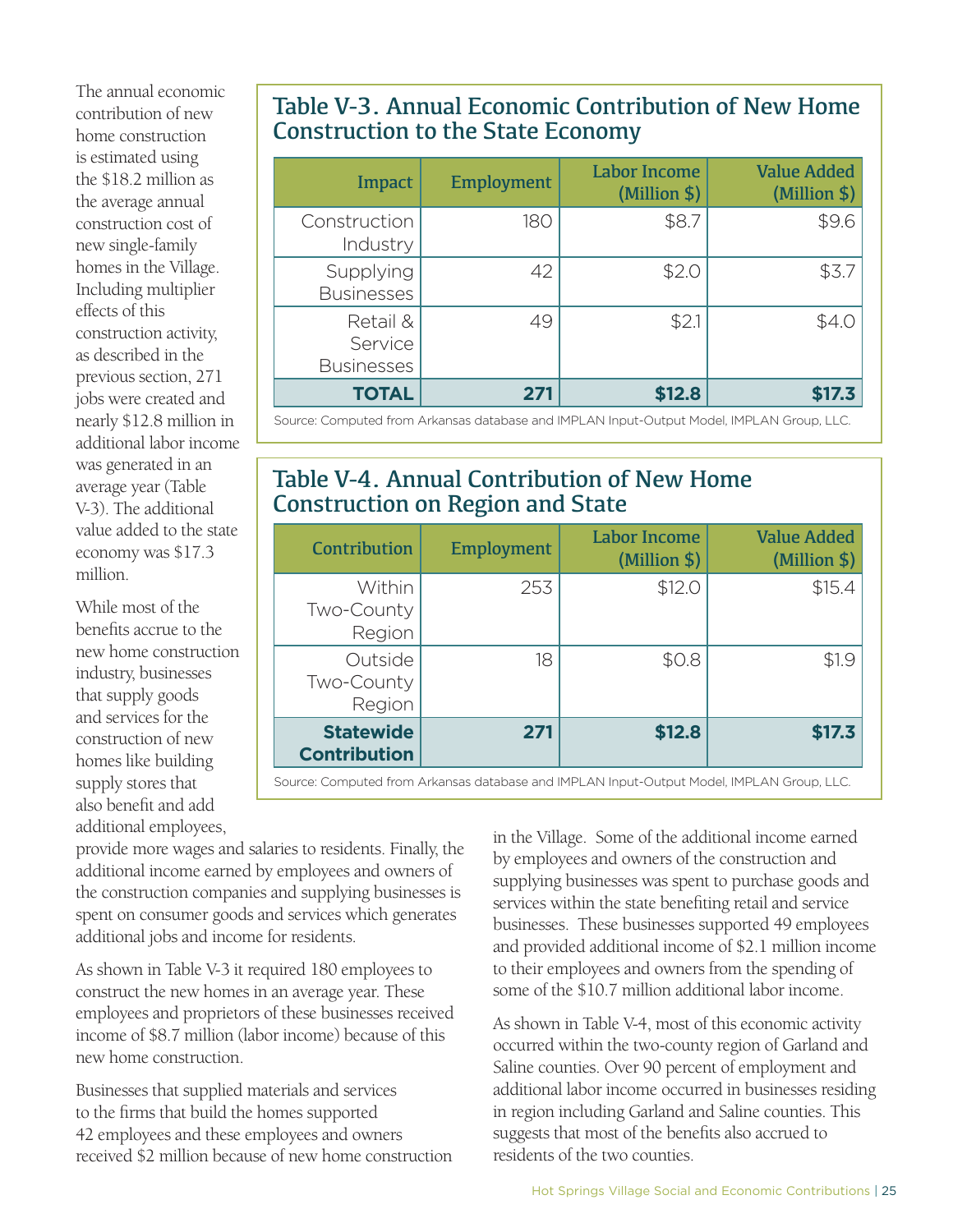#### RESIDENT AND VISITOR SPENDING

Household income information for Village households was obtained from the most recent fiveyear U. S. Census Bureau American Community Survey (2015-19) and was used to estimate the economic contribution of Village residents' spending on the regional and state economies.

#### MEDICARE

Medicare pays some of the medical expenses for Villagers in addition to out-of-pocket spending for health care. Medicare dollars flowing to health-care providers attributed to Village residents was estimated and included as a contribution of the Village to the regional and state economies.

Total Village household income in 2019 was nearly

\$500 million. Of this, approximately \$321 million was from social security and other retirement income, \$174 million from earnings and another \$5 million from Supplemental Security and Cash Public Assistance. Therefore, nearly two-thirds of Village household income came from outside the twocounty region and spending this income locally generates new economic activity in the region. Total income by income category was used with IMPLAN to estimate spending patterns and the economic contribution of this spending to the economic activity in the regional and state economies.

It is estimated that temporary residents and recreational and seasonal visitors spent approximately \$66 million during their stay in the Village in 2020. Most of which was spent in the local two-county region<sup>5</sup>. This translates into permanent and temporary residents of the Village combined spending of \$566 million per year.

#### Table V-5. Household, Visitor and Medicare Spending Contribution - Arkansas

| Impact                                                                    | Employment | <b>Labor Income</b><br>(Million \$) | <b>Value Added</b><br>(Million \$) |
|---------------------------------------------------------------------------|------------|-------------------------------------|------------------------------------|
| Spending to<br><b>Health Care</b><br>Providers and<br>Tourism<br>Industry | 1,701      | \$74.7                              | \$93.3                             |
| Supplying<br>Industries                                                   | 352        | \$16.0                              | \$25.9                             |
| Retail &<br>Service<br><b>Businesses</b>                                  | 3,121      | \$133.6                             | \$254.7                            |
| <b>TOTAL</b>                                                              | 5,174      | \$224.4                             | \$373.9                            |

Source: Computed from Arkansas database and IMPLAN Input-Output Model, IMPLAN Group, LLC.

#### Table V-6. Household, Visitor and Medicare Spending Contribution 2020

| Contribution                                                                              | Employment | <b>Labor Income</b><br>(Million \$) | <b>Value Added</b><br>(Million \$) |
|-------------------------------------------------------------------------------------------|------------|-------------------------------------|------------------------------------|
| <b>Within</b><br>Two-County<br>Region                                                     | 4,775      | \$185.3                             | \$303.9                            |
| Outside<br>Two-County<br>Region                                                           | 399        | \$39.1                              | \$70.0                             |
| <b>Statewide</b><br><b>Contribution</b>                                                   | 5,174      | \$224.4                             | \$373.9                            |
| Source: Computed from Arkansas database and IMPLAN Input-Output Model, IMPLAN Group, LLC. |            |                                     |                                    |

5 We used information from our 2015 study of Hot Springs Village and updated this data to 2020 dollars to compute the economic contribution of visitors since we were unable to obtain information on the number of visitors to the Village from sources that had provided this information in 2015.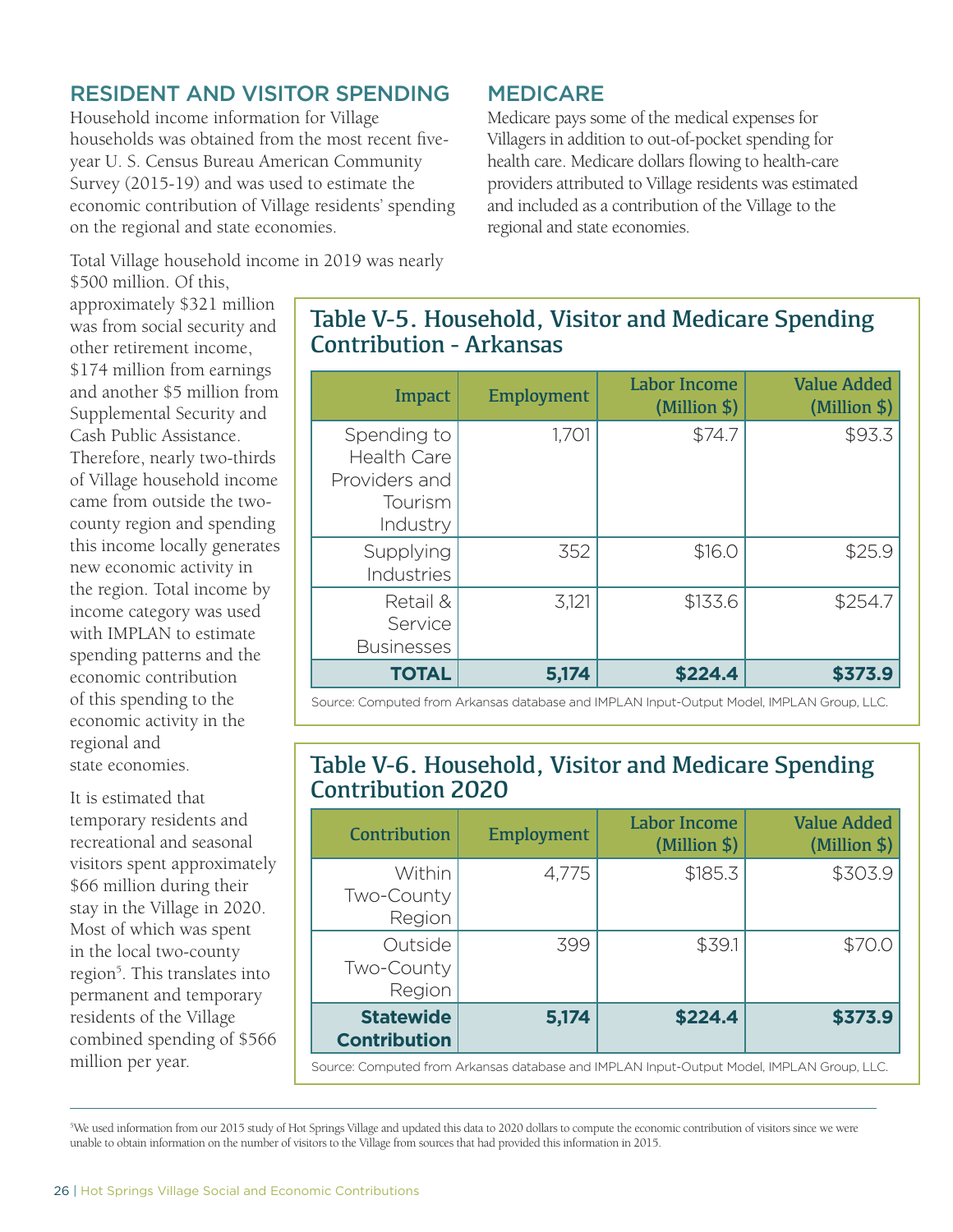Information on the exact amount Medicare pays medical providers was not available and, therefore, was estimated from the average Medicare expenditure per enrollee in Arkansas. The Center for Medicare Services reported that Medicare expenditures for each enrollee in Arkansas was \$10,296 in 2019.

We use this average Medicare spending as an estimate, recognizing that Hot Springs Village residents may be healthier and more active than the average person 65 years of age and older, and therefore, the average Medicare spending may overstate the payment given to medical-care providers.

accrue to businesses in the two-county region. Over 90 percent of employment and over 80 percent of labor income and value added generated by this spending accrue to businesses in Garland and Saline counties (Table V-6). Assuming that most of the 5,174 employees also reside in the two-county region, suggests that local residents benefit greatly from the employment opportunities and additional income provided from spending by Village residents and visitors.

#### SUMMARY

As shown in the first part of this section the total contribution of the Village to the state economy was

According to the 2015- 19 ACS, 8,746 Village residents were 65 years of age and older in 2019. Therefore, we estimate health-care providers in the state received approximately \$90 million in 2019 for health care expenses of Village residents.

We combined Village resident, visitor, and Medicare spending to estimate the economic contribution of this spending to the regional and state economies as reported in Table V-5. This spending generated over 5,100 jobs, provides more than \$224 million income to state residents and contributes nearly \$374 million to the state economy.

Like spending for capital investments and new home construction, most of the benefits of spending by Village residents and visitors

#### Table V-7. Hot Spring Village Contributions to the State Economy

| Impact                                                          | Employment | Labor Income<br>(Million \$) | <b>Value Added</b><br>(Million \$) |
|-----------------------------------------------------------------|------------|------------------------------|------------------------------------|
| Infrastructure<br>& Commercial<br>Construction &<br>Maintenance | 61         | \$3.2                        | \$6.2                              |
| New Home<br>Construction                                        | 271        | \$12.8                       | \$17.3                             |
| Resident,<br>Visitor & Medi-<br>care Spending                   | 5,174      | \$224.4                      | \$373.9                            |
| <b>TOTAL</b>                                                    | 5,506      | \$240.3                      | \$397.4                            |

Source: Computed from Arkansas database and IMPLAN Input-Output Model, IMPLAN Group, LLC.

#### Table V-8. Hot Spring Village Contributions to the Regional and State Economies

| Contribution                            | Employment | Labor Income<br>(Million \$) | <b>Value Added</b><br>$(Million \$ |
|-----------------------------------------|------------|------------------------------|------------------------------------|
| <b>Within</b><br>Two-County<br>Region   | 5,084      | \$199.8                      | \$324.4                            |
| Outside<br>Two-County<br>Region         | 422        | \$40.5                       | \$73.0                             |
| <b>Statewide</b><br><b>Contribution</b> | 5,506      | \$240.3                      | \$397.4                            |

Source: Computed from Arkansas database and IMPLAN Input-Output Model, IMPLAN Group, LLC.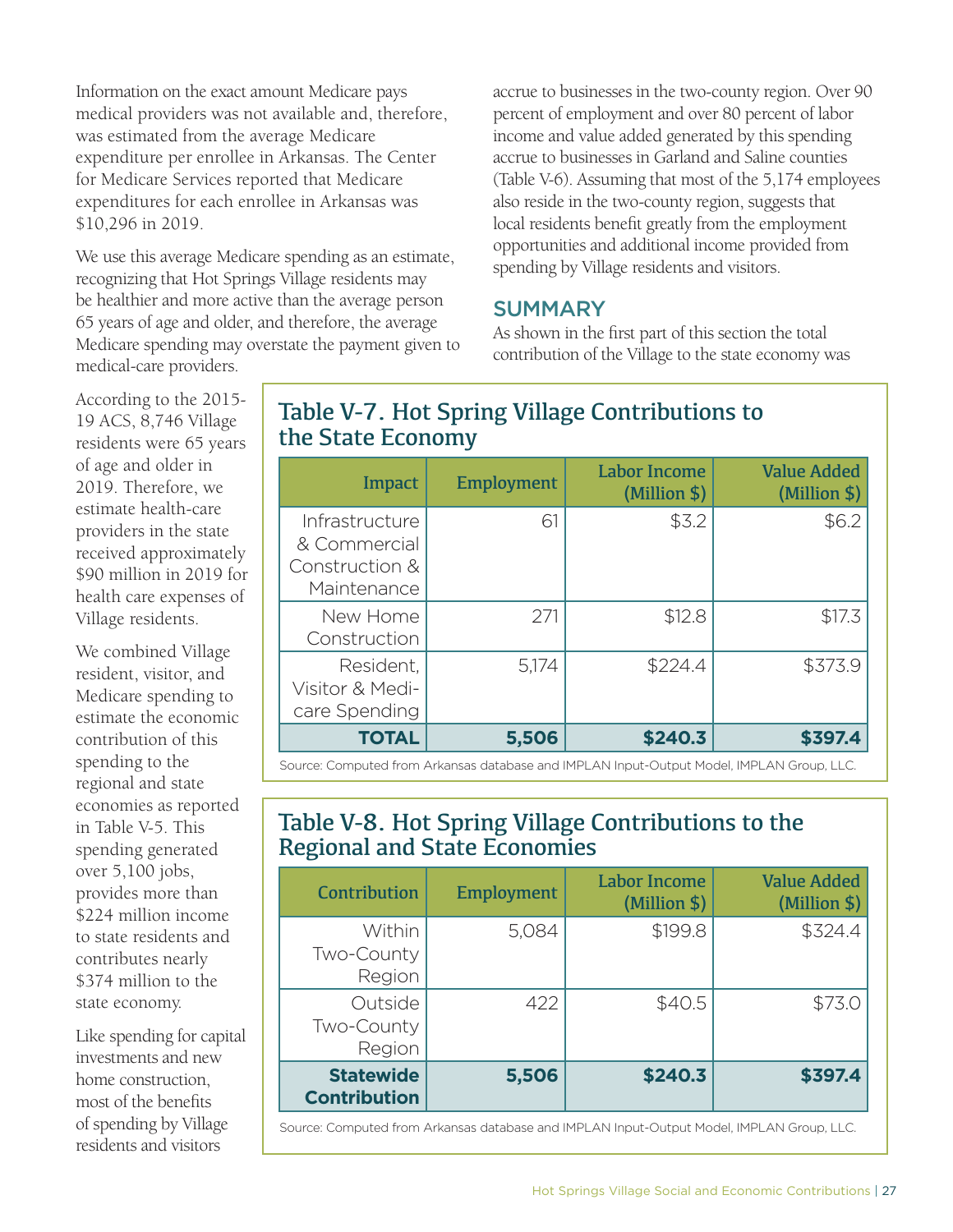\$397 million in 2020 (Table V-7). The Village also generates, either directly or indirectly, over 5,500 jobs and additional labor income of \$240 million for state residents and proprietors. The vast majority of these jobs and labor income accrue to businesses and residents of the two-county region.

By far the greatest economic contribution to the state economy is generated from spending by Village residents and visitors and Medicare spending for Village residents' health care. This spending contributes over 90 percent of the total Village contribution to the state economy.

Most of this economic activity generated by the Village occurs in the two-county region of Garland and Saline counties (Table V-8). Over 90 percent of employment and over 80 percent of labor income and value added that the Village contributes to the state economy occurs in the two-county region. Many different industries and businesses benefit from the spending on infrastructure, new homes, and goods and services by Village residents, visitors, and businesses, and the Property Owners Association. The health care and other services sectors benefit greatly, but businesses in the retail and construction sectors of the two-county region also benefit from the increased economic activity generated by the Village. Residents of the two-county region also have more employment opportunities and increased income.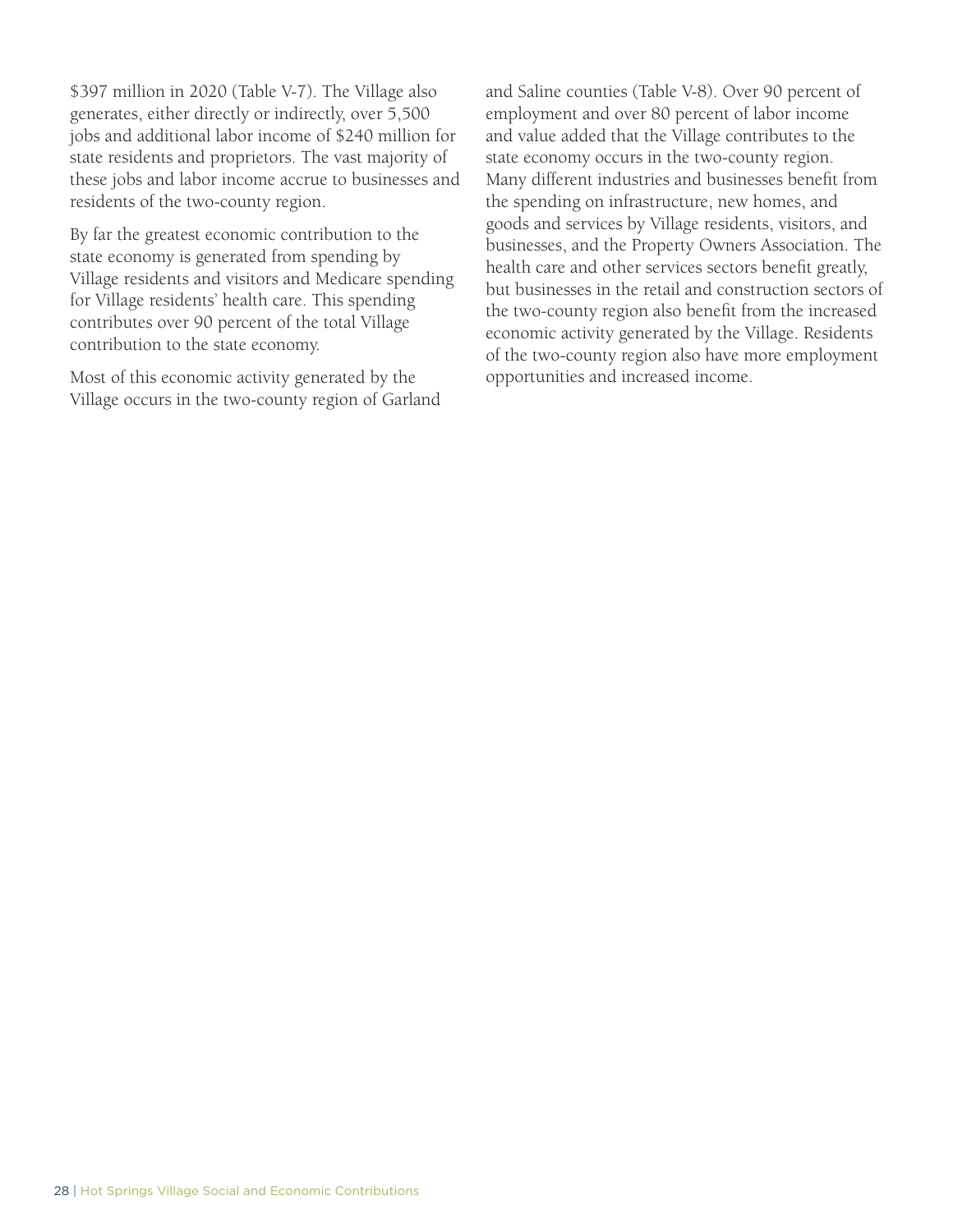## SECTION VI

## **Public Sector Benefits**

#### A PARTNERSHIP AMONG NEIGHBORS

A strong and vibrant partnership has developed closely linking Hot Springs Village and the surrounding communities. The result: Village residents are participating more actively and in larger numbers in the governance and activities of Saline and Garland counties and the Fountain Lake and Jessieville school districts.

Similarly, more individuals from the surrounding communities are lending a hand in the growth and development of the Village and taking advantage of the broad spectrum of recreational and cultural opportunities its offers.

The Village is unique among its neighbors by remaining an unincorporated private community. Yet the surrounding counties and school districts have responded openly to its needs in ordinary circumstances and in times of natural disaster.

Both counties, for example, have recognized the Village is distant from the center of their governments and are providing satellite opportunities for early voting, tax payments, passport acquisition, veterans services, communication opportunities with county judges and other local government services.

The counties also provided interface between the Village and state and federal officials in time of natural



disasters. That leadership and coordination led to more than a million dollars in tornado and excessive snow clean-up funds for the Village.

Likewise, the counties have been aggressive partners and strong advocates in the continuing drive for better and safer highways between the Village and Hot Springs, Benton, Little Rock and points beyond.

The schools, in addition to providing quality education for more than 600 elementary, middle- and highschool students from the Village, have opened the doors of their athletic and arts facilities to Village organizations.

Today Village residents can be found "giving back" to the larger community by holding seats on the Quorum Courts and economic-development mechanisms of both counties as well as the Boards of Education of each school district.

The schools also benefit from scores of volunteers f rom the Village serving in myriad instructional and support roles.

The counties also draw on the Village's vast repository of experience and expertise in such areas as water supply, transportation, roads and highways, wastewater, and a variety of other community issues.

While the door linking the Village and its neighboring communities clearly swings both ways, the tax revenue provided by Village residents and businesses remain a major source of revenue for the two county governments and two school districts encompassing the Village. Some revenue is also generated for some municipalities with the region from the municipal sales taxes collected on purchases by Village residents, visitors, and businesses.

Property-tax revenue from Village property owners and county and city sales taxes collected on purchases by Village residents, visitors and businesses provide substantial portions of the operating revenue for the two counties and two school districts in the region.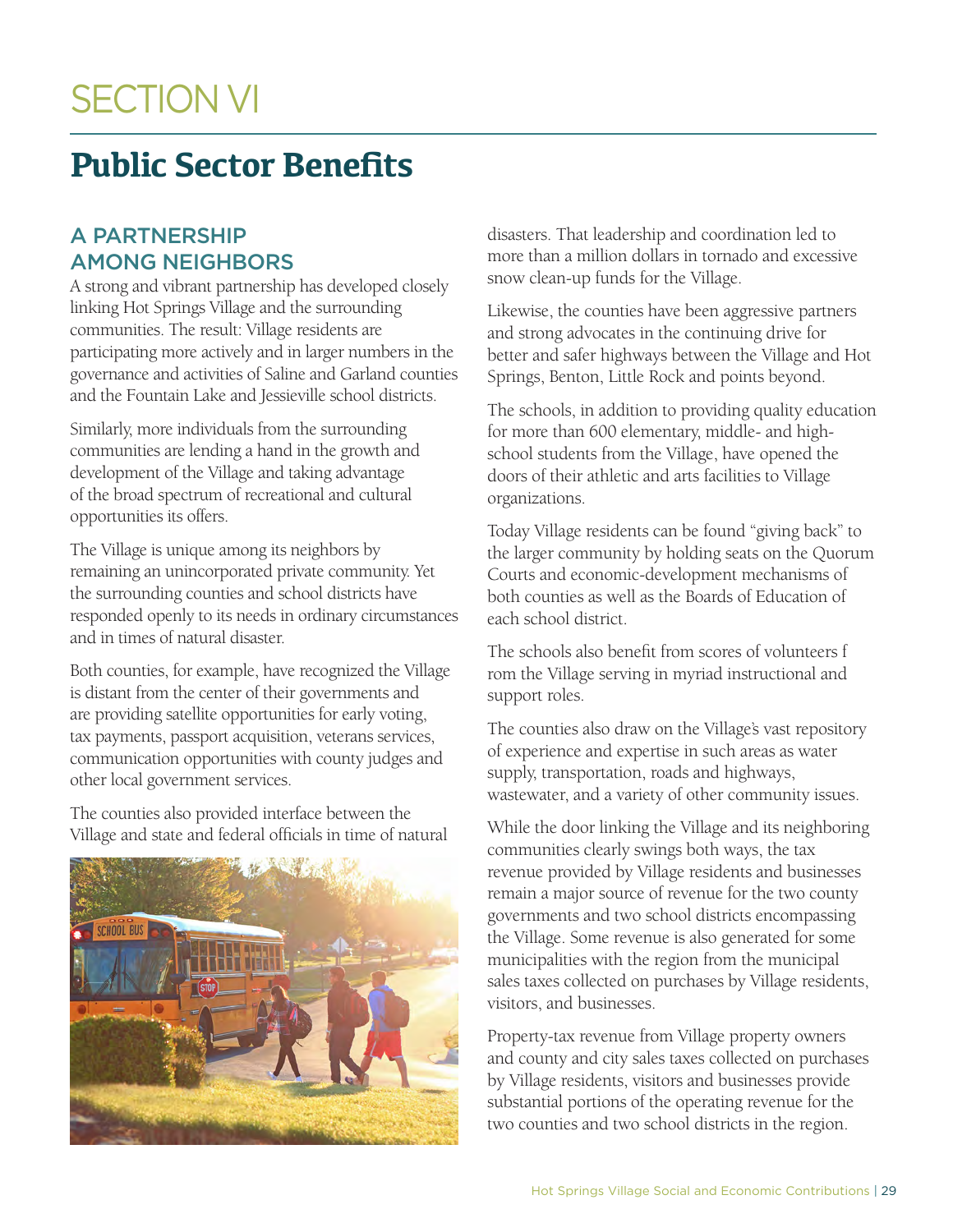Since the Village provides its own public safety and public works departments, the counties are relieved of spending their funds for these purposes in Village.

Tax revenue generated by Village property owners is particularly beneficial to the area's two public school districts – Fountain Lake and Jessieville. The influx of new residents into the Village over the last two decades, spurring new-home construction has become the primary source of financing elementary and secondary school construction and operation in those districts.

In addition, most Village households do not have school-age children requiring public education.

#### County Governments

#### GARLAND AND SALINE COUNTY REVENUES

Arkansas counties are funded by revenue from several sources, including property and sales taxes, fees for services, and intergovernmental revenues from state and federal governments and other miscellaneous sources.

Garland County generates the largest share of its revenue from the sales tax, whereas Saline County only recently approved a small sales tax of 0.375 percent and relies more on the property tax to generate the largest share of its revenue. In 2019, Garland County raised 41 percent of its revenue from the sales tax and 9 percent from the property tax whereas Saline County collected only 8 percent from the sales tax and 40 percent from the property tax.

Together, property and sales tax revenues accounted for about 50 percent of revenue received by Garland County

#### PROPERTY TAX REVENUE

The property owners in the Village pay a larger share of the property tax revenue collected compared to their share of the population in the counties. Assuming counties are able to collect all property taxes owed, the Village property owners paid 11.5 percent of Saline County government property tax revenue in 2020 while having just 6 percent of the county's population. Likewise, the Village property owners paid 9.4 percent of the property tax revenue collected by the Garland County Government with approximately 8 percent of the population.

Table VI-1 shows the property tax revenue that could be collected from the two counties and the Village if all property taxes were collected in 2020. Property tax revenue was calculated using the property assessment data provided by the county assessors in Garland and Saline counties and the county government millage rates of 3.6 and 9.7 in Garland and Saline counties respectively. Although total property assessments were slightly higher in Garland County, Saline County collected substantially more revenue from the property tax in 2020 because the millage rate was substantially higher in Saline County (9.7 mills) than Garland County (3.6 mills).

Saline County could collect \$19 million in property tax revenue compared to a little more than \$7 million in Garland County. Property owners in the Village paid \$675,870 or 9.4 percent of total county ment property tax revenue in Garland County and nearly \$2.2 million or 11.5 percent in Saline County in 2020. In total, Village property owners paid over \$2.8 million in

in 2019 compared to 48 percent in Saline County. Since property and sales tax revenue are the largest source of local revenue, we identify the contribution of the Village to these to revenue sources and compare with the share of county expenses associated with the Village to determine the net benefit/cost.

#### Table VI-1. Estimated Property Tax Revenue for County Governments, 2020

| Region                                   | Garland (3.6) | <b>Saline (9.7)</b> | <b>Total</b> |
|------------------------------------------|---------------|---------------------|--------------|
| County-Total                             | \$7,213,911   | \$19,053,008        | \$26,266,919 |
| <b>Hot Springs</b><br>Village (HSV)      | \$675,870     | \$2,181,643         | \$2,857,513  |
| <b>HSV</b> as<br><b>Percent of Total</b> | 9.4%          | 11.5%               | 10.9%        |

Source: Computed from property tax assessment data provided by the Garland and Saline County Assessors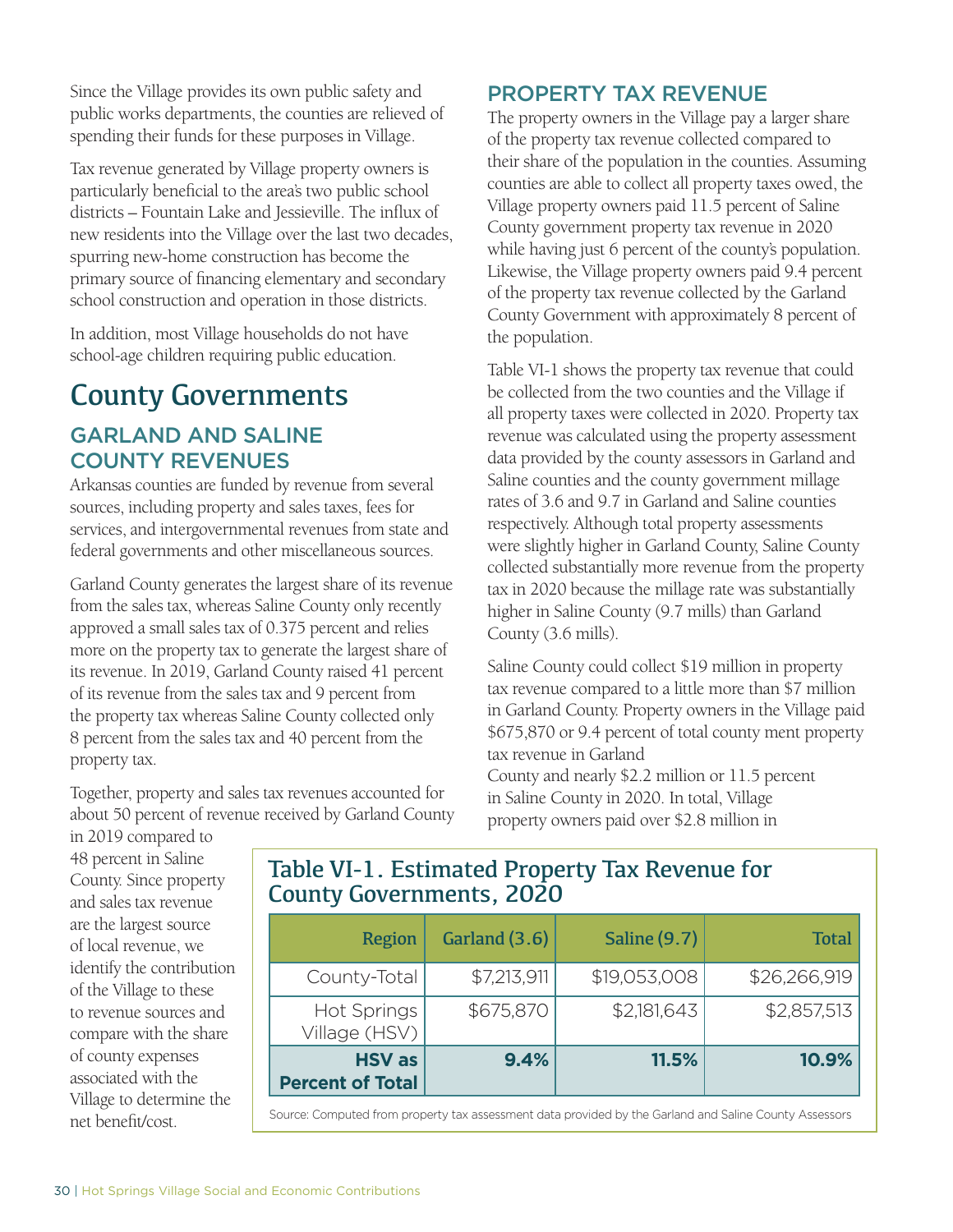property tax revenue for the two county governments or nearly 11 percent of property tax revenue collected.

#### SALES TAX REVENUE

In 2020, Garland County generated nearly 43 percent of its revenue from a 1.5-cent county sales tax. The exact amount of sales tax paid by Village residents, visitors and employees can't be determined, but it is estimated they pay approximately \$1.5 million in sales tax each year – roughly 5 percent of the county's \$28.8 million sales tax revenue.

Villagers are believed to pay more sales tax per person because their income is higher than the average of Garland County residents. Studies also show older people spend more in the local area than younger people.

As reported in the previous section, Saline County derives less of its income from the sales tax as the sales tax rate in 2020 was only 0.375 percent (0.375%). In 2020 Saline County generated approximately \$7.6 million in sales tax revenue

from the county-wide tax. Of this, it is estimated that Hot Springs Village residents, visitors and employees paid \$200,000 in sales taxes that went to the Saline County government.

#### COUNTY EXPENSES

Garland County expenditures in 2020 were \$60.1 million, or \$600 for each county resident. Saline County expenditures in 2020 were \$38.7 million, or \$313 for each resident.

Some of the revenue for each county's spending comes from non-local sources and fee for services. Nonlocal sources are primarily state turnback funds and federal transfers. Fee for services include such items as sanitation, 911, jail, franchise, court fines and fees and others. Revenue from non-local sources and fee for services was deducted from total expenditures to derive the cost of county government services paid by property and sales tax revenue. After these deductions, spending from taxes collected from local residents was an estimated \$222 for each person in Garland County and \$159 in Saline County.

These figures may overestimate the cost of county services to the Village because the Hot Springs Village Property Owners' Association provides law enforcement, streets and roads, fire protection, sanitation, and other utilities for Village residents.

#### NET BENEFITS TO GARLAND AND SALINE COUNTY GOVERNMENTS

Hot Springs Village provides a financial benefit to Garland and Saline County governments. The property and sales tax revenue paid by property owners, residents and visitors was greater than the cost of services provided to the Village in 2020 (Table VI-2). The estimated net difference between revenue and expense in Saline is approximately \$1.1 million and in Garland it is nearly \$330,000. The net benefit to Saline County is greater than for Garland County primarily due to the different mix of local taxes in the two counties. Garland County relies more on the sales tax and Saline County relies more on the

#### Table VI-2. Estimated Net Benefits to Garland and Saline County Governments, 2020

| Region                          | Garland (Million $\frac{1}{2}$ ) | Saline (Million \$) | Total (Million \$) |
|---------------------------------|----------------------------------|---------------------|--------------------|
| Property Tax revenue (HSV)      | \$0.53                           | \$2.18              | \$2.71             |
| Sales Tax revenue (HSV)         | \$1.58                           | \$0.20              | \$1.78             |
| HSV Residents Share of Expenses | \$1.77                           | \$1.25              | \$3.02             |
| <b>Net Benefits from HSV</b>    | \$0.33                           | \$1.13              | \$1.46             |

Source: Property Tax Revenue was computed from Property Tax Assessments provided by the Garland and Saline County Assessors' offices; Sales tax Revenue was computed from resident and visitor expenditure patterns obtained from the Consumer Expenditure Survey, U.S. Bureau of Economic Analysis and Visitor Spending patterns from the U.S. Travel Association; and HSV Residents' Share of Expenses were calculated as presented in Appendix I on page 36.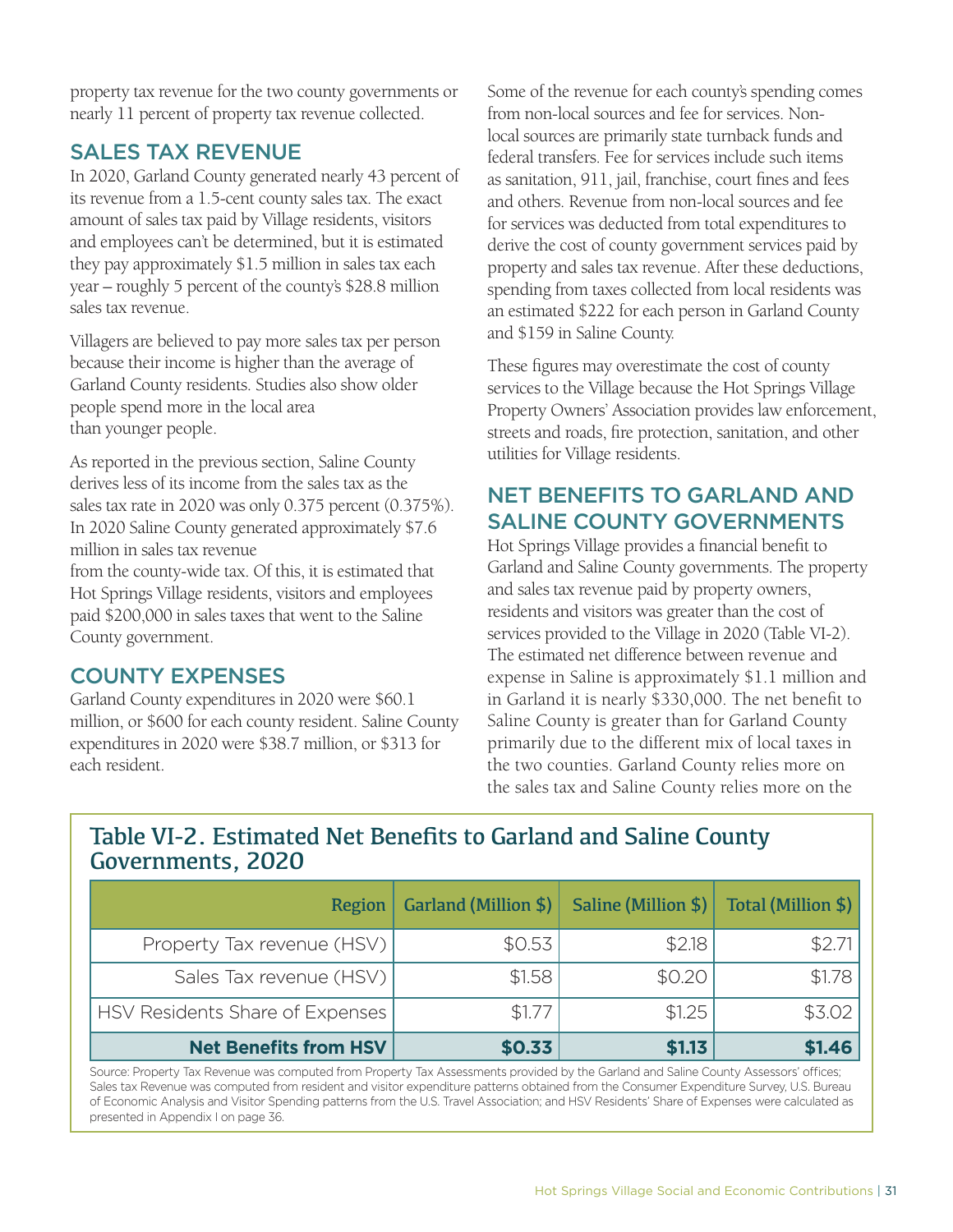#### Figure VI-1. Estimated Annual Net Benefits to Garland and Saline County Governments 1992 - 2020



property tax to generate local revenue. Also, Garland County per capita expenditures are higher compared to Saline County.

The Village contribution to the two county governments has grown substantially since the early 1990s, from providing revenues in excess of expenses of approximately \$400,000 in 1991 to approximately \$1.5 million annually from 2004 to 2020 (Figure VI-1). The relatively small net benefit to the Garland County Government in 2015 was due in large part to higher than normal Garland County expenditures in the year that the net benefits were estimated. Garland County government expenditures in 2014 were one-third higher than the previous year. This resulted in a much higher per capita cost (\$574) for Village residents and therefore, a much smaller net benefit for the Village. The higher expenditures in 2014 was primarily due to the construction of the jail.

## School Districts

#### **REVENUES**

The Village provides a large share of property tax revenue to the Fountain Lake and Jessieville school districts while only a small share of students attending these schools are from the Village. Therefore, both

school districts benefit greatly from the Village monetary contributions to their schools.

The Fountain Lake School District generated substantially more of its revenue from local sources in the 2019/20 school year than did the Jessieville School District, 85 percent and 51 percent respectively<sup>6</sup>. Property taxes were the primary source of local funding for the Fountain

Lake and Jessieville school districts in 2019/20 – 96 percent for Fountain Lake and 90 percent for Jessieville.

Fountain Lake School District received 78 percent of its property tax revenue from Village property owners with only 18 percent of students from the Village. Similarly, Jessieville School District received 76 percent of its property tax revenue from Village property owners, while about 48 percent of its students live in the Village (Table VI-3).

Village property owners contributed nearly \$10.9 million and \$3.9 million respectively to the Fountain Lake and Jessieville school districts in 2020 for a total of \$14.8 million.

6 Computed from 2019/20 Annual Statistical Report, Arkansas Department of Education.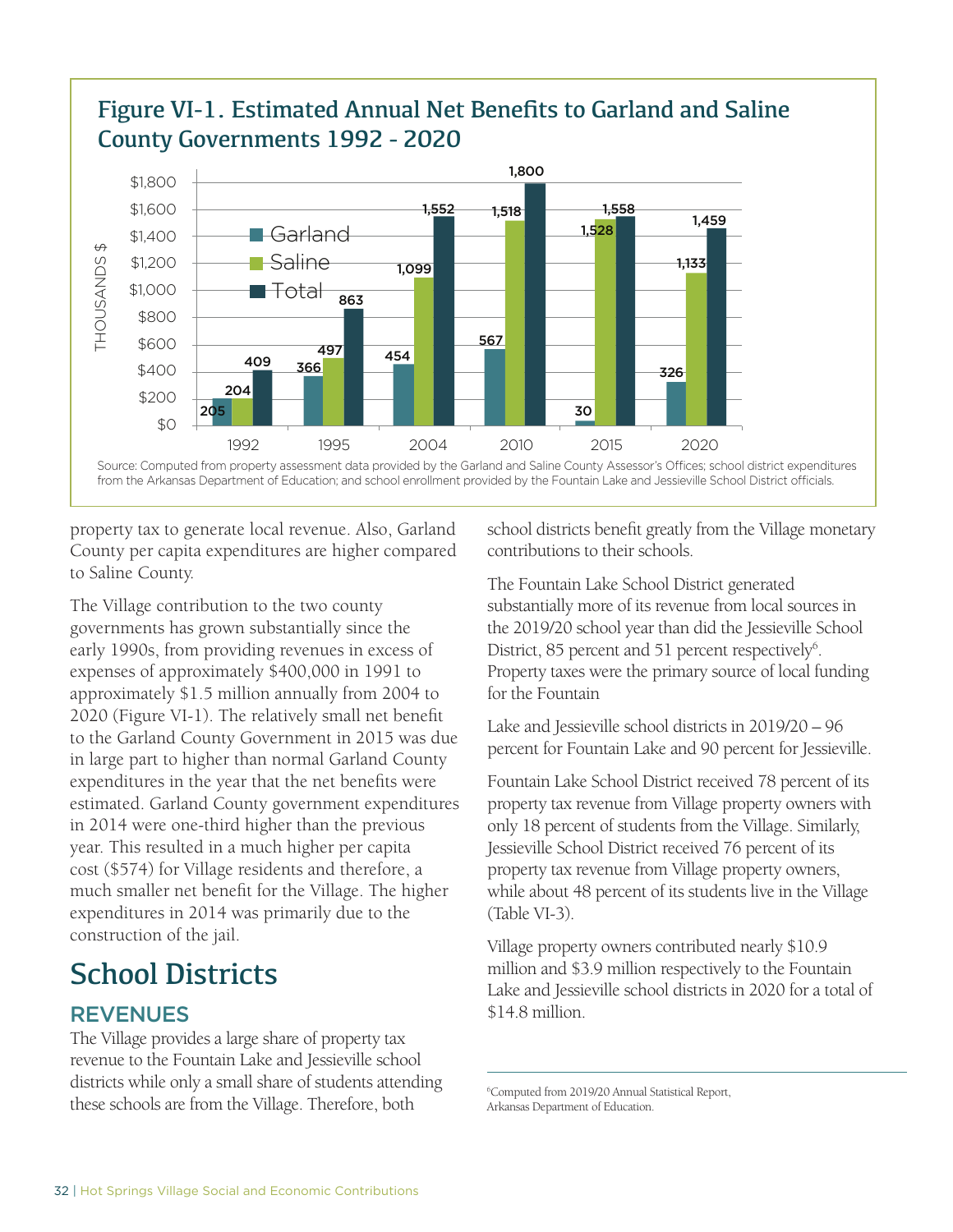#### Table VI-3. School District Property Tax Assessments and Revenue, 2019\_2020

| Region                                                                                                        |               | <b>Fountain Lake</b> | <b>Jessieville</b> | <b>Total</b>  |
|---------------------------------------------------------------------------------------------------------------|---------------|----------------------|--------------------|---------------|
| Property Assessments 2019                                                                                     |               |                      |                    |               |
| School District-Total                                                                                         |               | \$399,546,548        | \$131,509,124      | \$531,055,672 |
| Hot Springs Village (HSV)                                                                                     |               | \$312,541,510        | \$100,103,272      | \$412,644,782 |
| <b>HSV Share of Total</b>                                                                                     |               | 78.2%                | 76.1%              | 77.7%         |
| <b>School District Millage</b>                                                                                |               | 34.8                 | 38.7               |               |
| Property Tax Revenue 2020                                                                                     |               |                      |                    |               |
| School District-Total                                                                                         | $\frac{1}{2}$ | 13,904,220           | \$5,089,403        | \$18,993,623  |
| Hot Springs Village (HSV)                                                                                     |               | \$10,876,445         | \$3,873,997        | \$14,750,441  |
| <b>HSV Share of Total</b>                                                                                     |               | 78.2%                | 76.1%              | 77.7%         |
| Source: Computed from 2019 Property Tax Assessments and School District Millage provided by County Assessors. |               |                      |                    |               |

#### **COSTS**

According to school district officials, there were 401 students from the Village attending Jessieville schools and 242 students from the Village attending Fountain Lake schools during the 2020-21 school year. As shown in Figure VI-2 there was a decline in students enrolled in Jessieville schools since 2015, but a steady increase of students from the Village attending Fountain Lake schools.

Like enrollment the share of students from the Village attending Jessieville schools declined from 2015 to 2020 while the share of students from the Village attending Fountain Lake schools has increased steadily since 1995 (Figure VI-3). Out of 1,365 students enrolled in Fountain Lake schools in 2020-21, 242 or 18 percent were from the Village. Students from the Village comprised nearly one half (48%) of total enrollment, in the Jessieville schools, 401 out of 843 students.



According to the Annual Statistical Report for the 2019-20 school year, perpupil spending in the Jessieville School District was \$11,527 and \$12,102 in the Fountain Lake School District. However, substantial funding comes from the state and federal governments which reduces the amount local taxpayers must pay to support their local schools.

Since Jessieville receives 51 percent of its revenue from local sources compared

#### Figure VI-2. Students from the Village Attending Fountain Lake and Jessieville Schools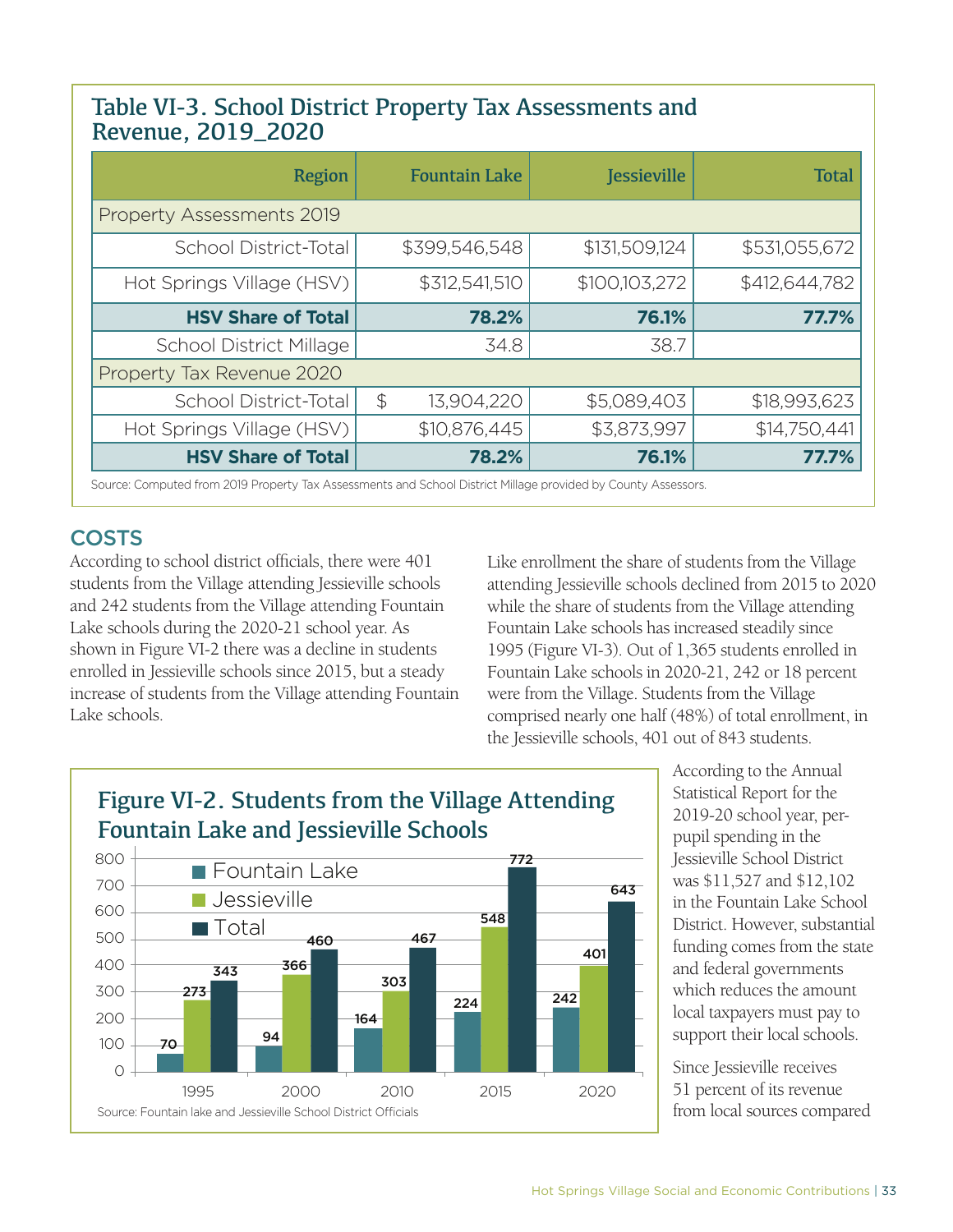to 85 percent for Fountain Lake, the per pupil costs borne by school district residents for the Jessieville and Fountain Lake school districts were \$5,883 and \$10,279 respectively. Using the local costs per student, the total local cost for the 401 students from the Village attending Jessieville schools in 2019-20 was nearly \$2.4 million. Similarly, the share of expenses that were paid from local revenue for the 242 students attending Fountain Lake schools was approximately \$2.5 million.

#### NET BENEFITS

School districts gain disproportionately from the Village because there are few students living in the Village in proportion to the property tax revenue generated from property owners. The net monetary benefit of the two school districts from revenue generated from the Village in 2020 was approximately \$8.4 million and 1.5 million for the Fountain Lake and Jessieville school districts respectively (Table VI-4). Combined the net benefits received by the two school districts was \$9.9 million in 2020.

In addition to receiving assistance from volunteers living in the Village, the Jessieville and Fountain Lakes school districts have received monetary benefits for many years. As the Village grew so did the benefits to the two school districts reaching a high of \$11 million in 2015 and still nearly \$10 million in 2020 with more students from the Village attending the Jessieville and Fountain Lake schools (Figure VI-4).

#### Figure VI-3. Students from the Village as Share of Total Enrollment in Jessieville and Fountain Lake School Districts



#### Table VI-4. Estimated Net Benefits to School Districts 2019/20

| <b>Region</b>                                               | Jessieville | <b>Fountain Lake</b> | <b>Total</b> |
|-------------------------------------------------------------|-------------|----------------------|--------------|
| Property Tax Revenue from<br><b>Village Property Owners</b> | \$3.9       | \$10.9               | \$14.8       |
| Village Students - Share of<br><b>Expenses</b>              | \$(2,4)     | \$(2.5)              | \$(4.8)      |
| <b>Net Benefits from the Village</b>                        | \$1.5       | \$8.4                |              |

Source: Computed from property tax assessments provided by the Garland and Saline counties assessors' offices and the 2019\_2020 Annual Statistical Report from the Arkansas Department of Education.

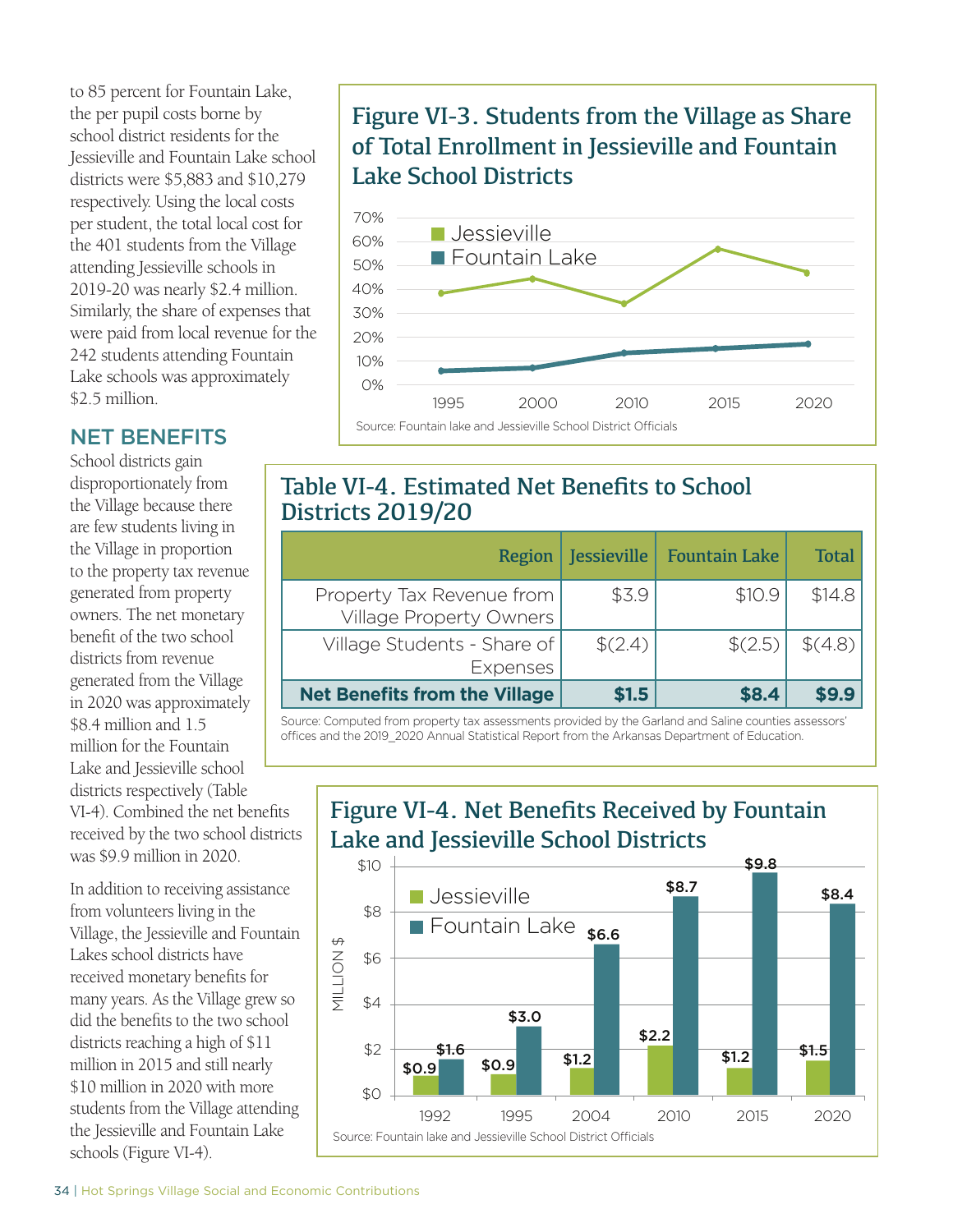## HSV SOCIAL & ECONOMIC CONTRIBUTIONS

## **Acknowledgements**

I would like to acknowledge and thank all those who contributed to this report. Numerous Hot Springs Village residents and Property Owners' Association committee members wrote and edited sections of this report. Their knowledge of the Village was invaluable in preparing this document.

I would like to thank the Hot Springs Village Property Owners' Association Board of Directors, especially Pam Avila for funding the study and the POA staff for providing information for the study.

I would also like to thank the Village Governmental Affairs Committee members and especially Greg Jones, Keith Keck, and Bob Pettey for providing information to update this study.

Thanks also to the following for providing information used to undertake this study:

- Brandon Mathews, Project/Program Specialist, Community, Professional & Economic Development, University of Arkansas System Division of Agriculture.
- Kevin Sexton, Director of Tourism and Community Affairs Hot Springs Village Property Owners Association.
- Michael Murphy, Superintendent Fountain Lake School District and Melissa Speers, Superintendent Jessieville School District.
- Connie Alford, Arkansas Department of Education.
- Shannon Sharp and her staff in the Garland County Assessor's office for the detailed information on assessments for the county, school districts and Hot Springs Village.
- Gene Haley, Chair of the Garland County Elections Commission, and his staffs for the detailed information on voter turnout in Garland and Saline County; and
- Bob Ramsey and his staff in the Saline County Assessor's office for the detailed information on assessments for the county, school districts and Hot Springs Village.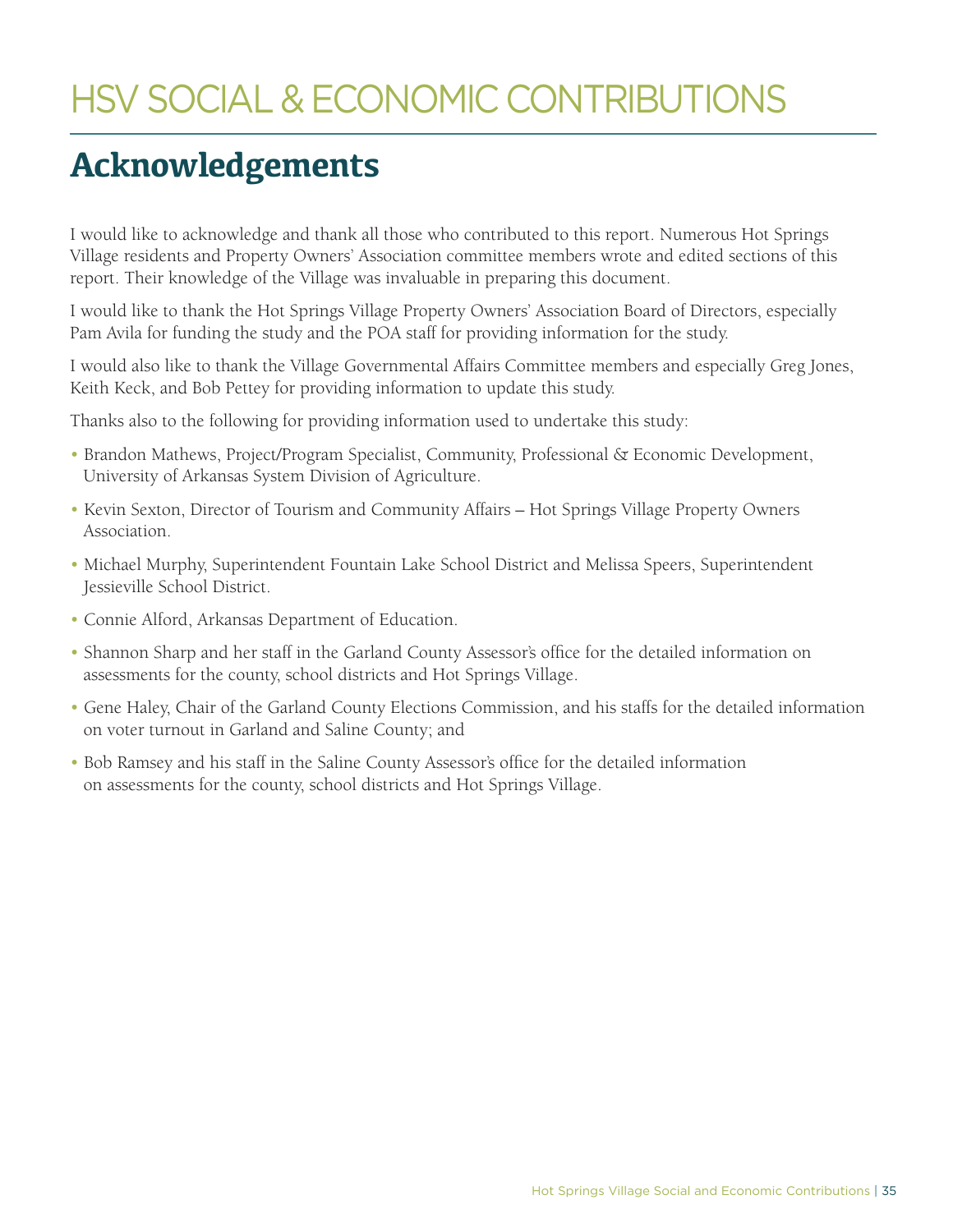## APPENDICES

### Appendix I. Garland & Saline County Revenues & Expenses\_2020

|                                                | <b>Garland County</b> | <b>Saline County</b> | <b>Total</b>    |  |
|------------------------------------------------|-----------------------|----------------------|-----------------|--|
| <b>Assessments (2019)</b>                      |                       |                      |                 |  |
| County Total                                   | \$2,003,864,069       | \$1,964,227,646      | \$3,968,091,715 |  |
| <b>Hot Spring Village</b>                      | \$187,741,573         | \$224,911,641        | \$412,653,214   |  |
| HSV as % of Total                              | 9.4%                  | 11.5%                | 10.4%           |  |
| Millage*                                       | 2.8                   | 9.7                  |                 |  |
| <b>Property Tax Revenue (2020)</b>             |                       |                      |                 |  |
| County Total                                   | \$5,610,819           | \$19,053,008         | \$24,663,828    |  |
| Hot Spring Village                             | \$525,676             | \$2,181,643          | \$2,707,319     |  |
| HSV as % of Total                              | 9.4%                  | 11.5%                | 11.0%           |  |
| <b>Sales Tax Revenue (2020)</b>                |                       |                      |                 |  |
| Sales Tax Revenue (County)                     | \$28,816,706          | \$7,621,223          | \$36,437,929    |  |
| Sales Tax Revenue (HSV)                        | \$1,575,205           | \$199,468            | \$1,774,673     |  |
| Sales Tax Revenue HSV (%)                      | 5.5%                  |                      | 4.9%            |  |
| <b>Property &amp; Sales Tax Revenue (2020)</b> |                       |                      |                 |  |
| Property & Sales Tax Revenue (County)          | \$34,427,525          | \$6,674,231          | \$61,101,757    |  |
| Property & Sales Tax Revenue (HSV)             | \$2,100,881           | \$2,381,111          | \$4,481,992     |  |
| Hot Springs Village (% of total)               | 6.1%                  | 8.9%                 | 7.3%            |  |
| <b>Population (2020)</b>                       |                       |                      |                 |  |
| County Population                              | 100,180               | 123,416              | 223,596         |  |
| Hot Spring Village                             | 8,000                 | 7,861                | 15,861          |  |
| HSV % of County                                | 8%                    | 6%                   | 7.1%            |  |
| <b>County Expenses Estimated (2020)</b>        |                       |                      |                 |  |
| County Expense (Total)**                       | \$60,082,912          | \$38,690,003         | \$98,772,915    |  |
| County Expense (per capita)                    | \$600                 | \$313                |                 |  |
| HSV Resident Expenses (per capita)***          | \$222                 | \$159                |                 |  |
| <b>Revenue from Hot Springs Village</b>        |                       |                      |                 |  |
| Property Tax                                   | \$525,676             | \$2,181,643          | \$2,707,319     |  |
| Sales Tax                                      | \$1,575,205           | \$199,468            | \$1,774,673     |  |
| HSV Residents Share of Expenses                | \$(1,774,406)         | \$(1,249,537)        | \$(3,023,944)   |  |
| <b>Net Benefits From HSV</b>                   | \$326,475             | \$1,131,574          | \$1,458,049     |  |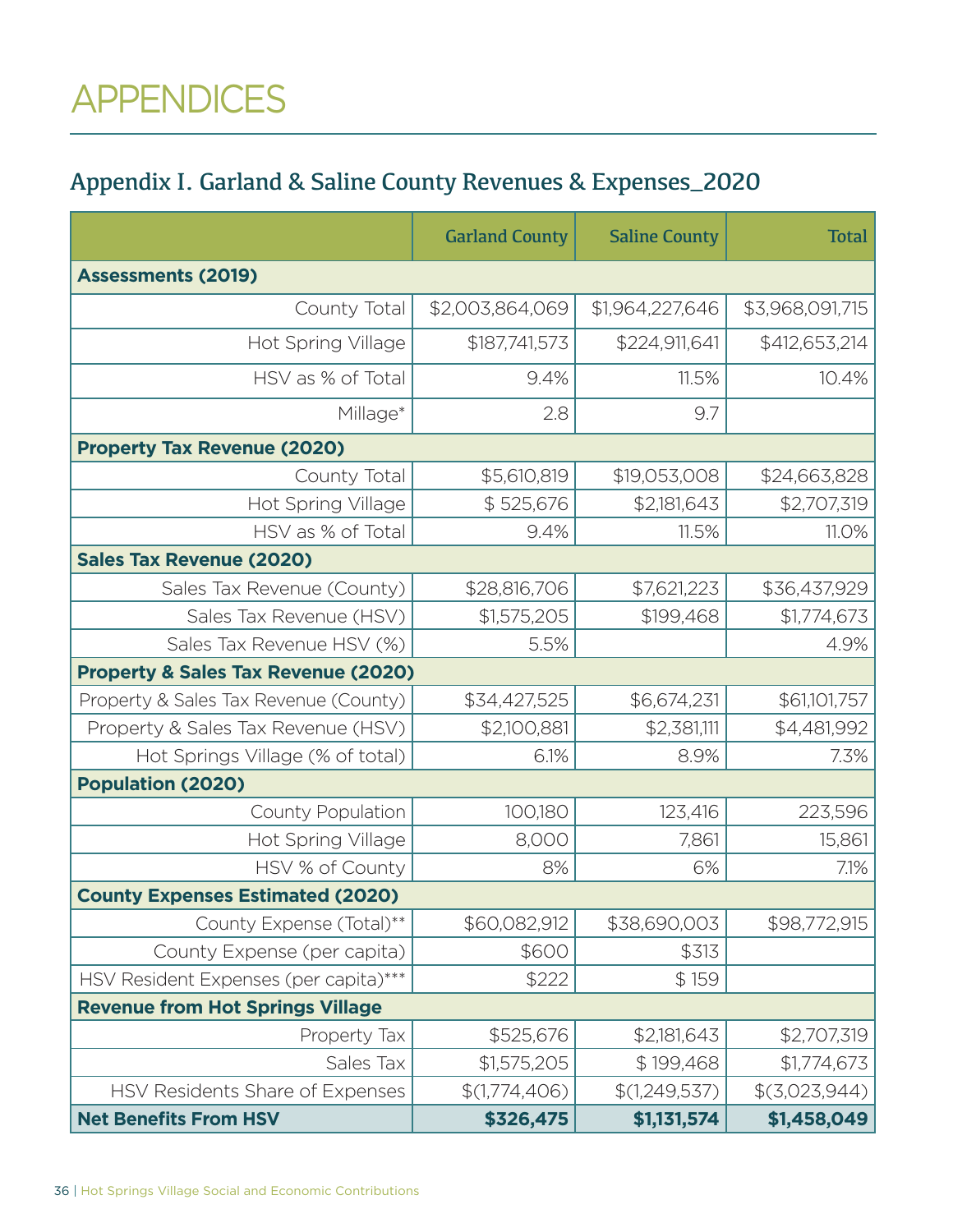#### Appendix II. Property Tax Assessments, Revenue and Costs - 2020 School Districts and Hot Springs Village

|                                                    | Jessieville   | <b>Fountain Lake</b> | <b>Totals</b> |
|----------------------------------------------------|---------------|----------------------|---------------|
| <b>Assessments (2019)</b>                          |               |                      |               |
| <b>School District</b>                             | \$130,835,693 | \$397,542,659        | \$528,378,352 |
| <b>Hot Springs Village</b>                         | \$100,103,272 | \$312,541,510        | \$412,644,782 |
| HSV % of Total                                     | 76.5%         | 78.6%                | 78.1%         |
| <b>Millage</b>                                     |               |                      |               |
|                                                    | 38.7          | 34.8                 |               |
| <b>Property Tax Revenue (2020)</b>                 |               |                      |               |
| <b>School District</b>                             | \$5,063,341   | \$13,834,485         | \$18,897,826  |
| Hot Springs Village                                | \$3,873,997   | \$10,876,445         | \$14,750,441  |
| HSV % of Total                                     | 76.5%         | 78.6%                | 78.1%         |
| <b>School District Expenditures</b>                |               |                      |               |
| Per Pupil Expenditures                             | \$11,527      | \$12,102             |               |
| Share of Expenses from Local Revenue               | 51.0%         | 84.9%                |               |
| Per Pupil Expenditures                             | \$5,883       | \$10,279             |               |
| <b>School District Enrollment</b>                  |               |                      |               |
| <b>School District Enrollment</b>                  | 843           | 1,365                | 2,208         |
| Students from Hot Springs Village                  | 401           | 242                  | 643           |
| Hot Springs Village Students<br>(% of Total)       | 47.6%         | 17.7%                | 29.1%         |
| <b>Net Revenue</b>                                 |               |                      |               |
| Property Tax Revenue from HSV                      | \$3,873,997   | \$10,876,445         | \$14,750,441  |
| Hot Springs Village Student Costs                  | \$2,359,105   | \$2,487,529          | \$4,846,634   |
| <b>Net Revenue from HSV</b><br>to School Districts | \$1,514,891   | \$8,388,916          | \$9,903,807   |

Source: Computed from assessment data provided by Saline and Garland County Assessors' Offices and the Arkansas Assessment Coordination Department and school district expenditures from the Arkansas Department of Education.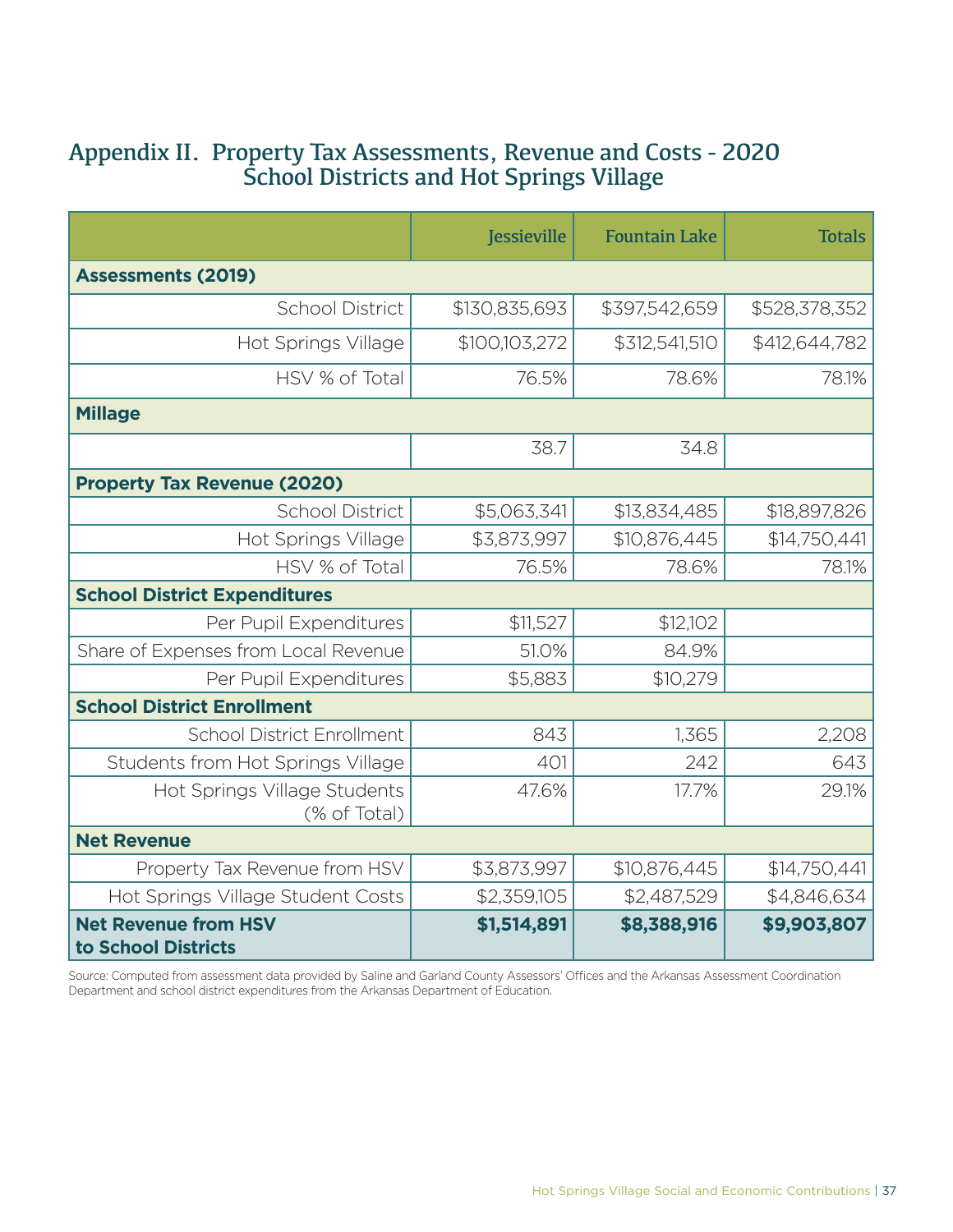#### Appendix III. IMPLAN® Model Description

This study used IMPLAN®, an economic impact assessment modeling system to estimate the economic contribution of Hot Springs Village to the two-county region and to Arkansas. IMPLAN® allows the user to build economic models to estimate the economic impact of changes in the economy as well as the contribution of an industry to a state, region, county, and community. The impacts and contributions are reported as changes in employment, income, output, and value added for a specified geographic region.

The IMPLAN model was originally developed by the USDA Forestry Service to estimate the impacts of changing management practices of the National Forest System. Since its inception, the model has been developed and refined so that it can be used to address a range of economic issues, from estimating the impact of new industries to the impact of tourism or retirees. In 1993 the Minnesota IMPLAN Group, Inc. (MIG) took responsibility for maintaining the model and updating the databases used to generate the estimates. In 2013 the IMPLAN Group LLC purchased the model from the Minnesota IMPLAN Group, Inc. and took responsibility for updating the model and database. Currently, there are over 1,500 IM-PLAN users, including universities, federal, state, and local governments, nonprofit organizations, and many private consulting firms.

There are two major components of the IMPLAN model. The first is the software which performs the computations necessary to derive economic impact estimates. Second is the database which is updated annually. The database provides county-level information for output, employment, income, and value added for 536 industries. The production function coefficients used in IMPLAN are derived from the U.S. Department of Commerce's na¬tional input-output model which is updated every five years. The IMPLAN accounts close¬ly follow the accounting conventions used by the Bureau of Economic Analysis and the format recommended by the United Nations.

The model is also flexible and allows the user to make changes in the data, model for-mulation and geographic area. The flexibility of the model is what allows the model to be used to estimate the economic impact of recreation/retirement communities. Since there is no recreation/retirement community industry in the model, there is not a single multiplier that can be used to estimate the economic impact of recreation/ retirement communities. Instead, economic impacts and contributions are estimated using total household spending of Hot Springs Village residents obtained from the American Community Survey. Expenditures are allocated to approximately 280 industries in the IMPLAN model.

The IMPLAN model treats household and business operating spending differently from capital spending. Therefore, two separate estimates were made for household spending and new-home construction. The economic impacts are estimated for two geo¬graphic regions, the combined area of Garland and Saline counties and the state of Arkansas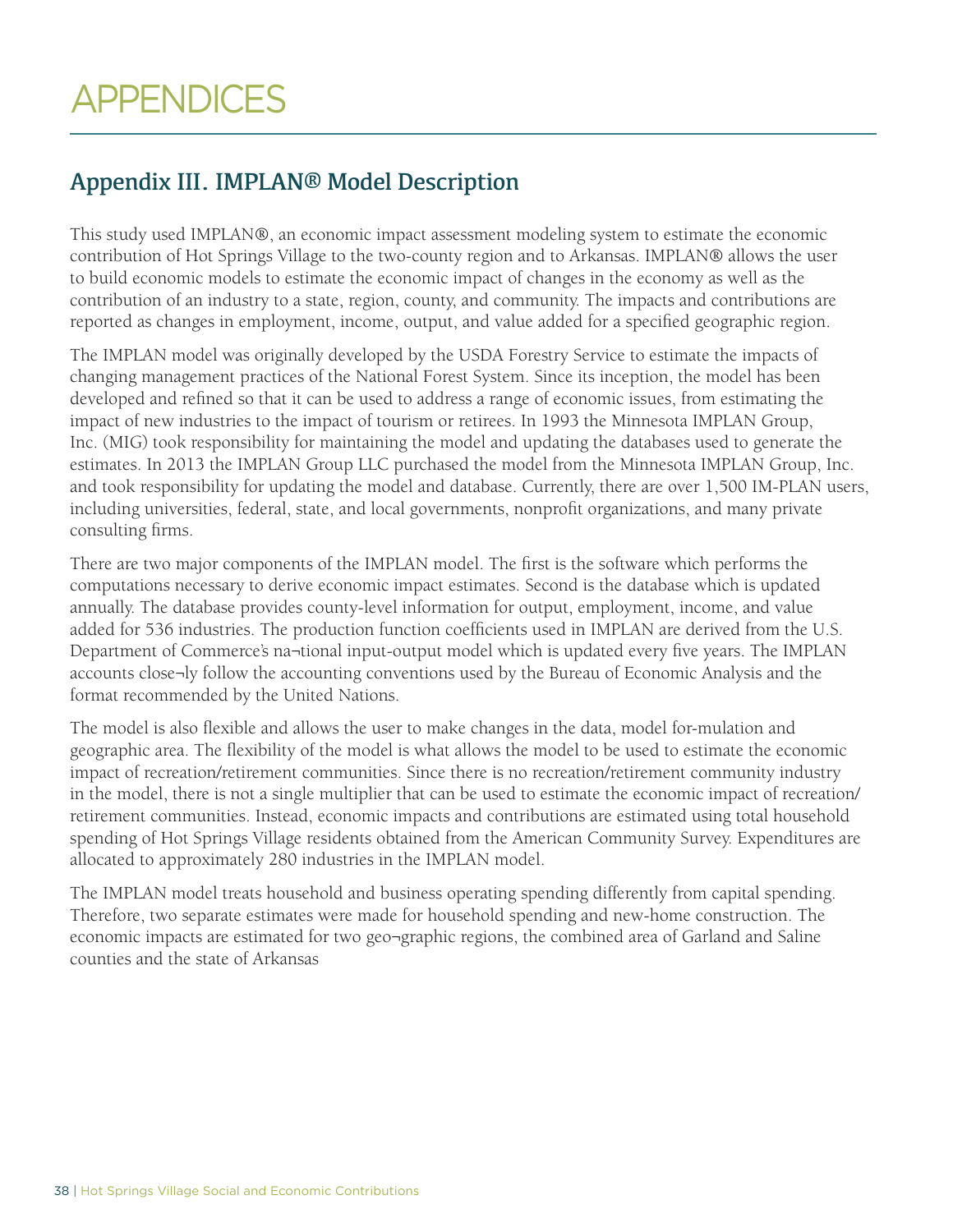University of Arkansas, United States Department of Agriculture and County Governments Cooperating

Issued in furtherance of Cooperative Extension work, Acts of May 8 and June 30, 1914, in cooperation with the U.S. Department of Agriculture, Director, Cooperative Extension Service, University of Arkansas. The University of Arkansas System Division of Agriculture offers all its Extension and Research programs and services without regard to race, color, sex, gender identity, sexual orientation, national origin, religion, age, disability, marital or veteran status, genetic information, or any other legally protected status, and is an Affirmative Action/Equal Opportunity Employer.